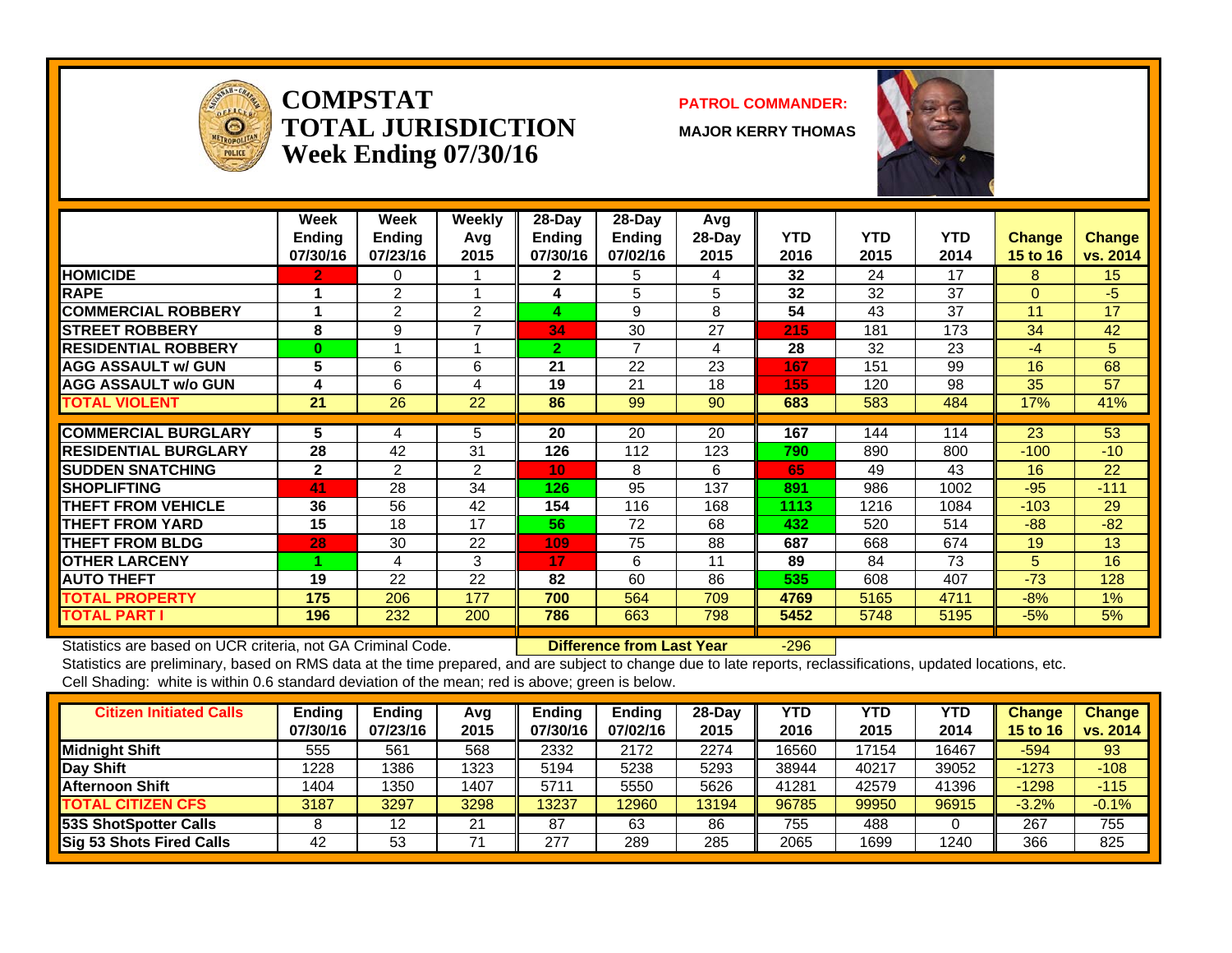

#### **Unincorporated Chatham County PRECINCT COMMANDER: within West Chatham PrecinctWeek Ending 07/30/16**

**CAPT. JOHN BEST**



|                             | Week<br><b>Ending</b><br>07/30/16 | Week<br><b>Ending</b><br>07/23/16 | Weekly<br>Avg<br>2015 | 28-Day<br><b>Ending</b><br>07/30/16 | 28-Day<br>Ending<br>07/02/16 | Avg<br>28-Day<br>2015 | <b>YTD</b><br>2016 | <b>YTD</b><br>2015 | <b>YTD</b><br>2014 | <b>Change</b><br>15 to 16 | <b>Change</b><br>vs. 2014 |
|-----------------------------|-----------------------------------|-----------------------------------|-----------------------|-------------------------------------|------------------------------|-----------------------|--------------------|--------------------|--------------------|---------------------------|---------------------------|
| <b>HOMICIDE</b>             | $\bf{0}$                          | 0                                 | 0.0                   | 0                                   |                              | 0.1                   | 3                  | 0                  | $\Omega$           | 3.                        | 3                         |
| <b>RAPE</b>                 | $\bf{0}$                          | $\Omega$                          | 0.2                   | 0                                   | $\Omega$                     | 0.6                   | $\mathbf{2}$       | 4                  | 6                  | $-2$                      | $-4$                      |
| <b>COMMERCIAL ROBBERY</b>   | $\mathbf{0}$                      | $\mathbf 0$                       | 0.1                   |                                     | $\Omega$                     | 0.4                   | 8                  | 3                  | 4                  | 5                         | $\overline{4}$            |
| <b>STREET ROBBERY</b>       | $\bf{0}$                          |                                   | 0.2                   |                                     | 3                            | 0.9                   | 13                 | 8                  | 4                  | 5                         | 9                         |
| <b>RESIDENTIAL ROBBERY</b>  | $\bf{0}$                          | $\bf{0}$                          | 0.1                   | $\overline{2}$                      |                              | 0.2                   | 6                  | $\Omega$           | 0                  | 6                         | 6                         |
| <b>AGG ASSAULT w/ GUN</b>   |                                   | $\bf{0}$                          | 0.2                   | 4                                   | 3                            | 0.6                   | 12                 | 4                  | $\Omega$           | 8                         | 12 <sup>2</sup>           |
| <b>AGG ASSAULT w/o GUN</b>  |                                   |                                   | 0.3                   | 3                                   | $\overline{2}$               | 1.4                   | 16                 | 13                 | 6                  | 3                         | 10                        |
| <b>TOTAL VIOLENT</b>        | $\overline{2}$                    | $\overline{2}$                    | 1.1                   | 11                                  | 10                           | 4.2                   | 60                 | 32                 | 20                 | 88%                       | 200%                      |
|                             |                                   |                                   |                       |                                     |                              |                       |                    |                    |                    |                           |                           |
| <b>COMMERCIAL BURGLARY</b>  | $\bf{0}$                          | 0                                 | 0.2                   | $\mathbf{2}$                        | 4                            | 1.0                   | 13                 | 4                  | 6                  | 9                         | $\overline{7}$            |
| <b>RESIDENTIAL BURGLARY</b> |                                   |                                   | 3.9                   | 13                                  | 13                           | 15.7                  | 111                | 91                 | 67                 | 20                        | 44                        |
| <b>SUDDEN SNATCHING</b>     | $\bf{0}$                          | $\bf{0}$                          | 0.0                   | 0                                   | $\Omega$                     | 0.0                   | 3                  | $\Omega$           |                    | 3                         | $\overline{2}$            |
| <b>ISHOPLIFTING</b>         | 5                                 | 4                                 | 3.3                   | 11                                  | 9                            | 13.2                  | 68                 | 111                | 4                  | $-43$                     | 64                        |
| <b>THEFT FROM VEHICLE</b>   | 4                                 | 11                                | 3.4                   | 22                                  | 14                           | 13.7                  | 119                | 85                 | 71                 | 34                        | 48                        |
| <b>THEFT FROM YARD</b>      | 1                                 |                                   | 1.4                   | 3                                   | 4                            | 5.4                   | 30                 | 42                 | 25                 | $-12$                     | 5                         |
| <b>THEFT FROM BLDG</b>      | $\mathbf{2}$                      |                                   | 1.6                   | 6                                   | $\overline{7}$               | 6.3                   | 47                 | 47                 | 55                 | $\Omega$                  | $-8$                      |
| <b>OTHER LARCENY</b>        |                                   | $\mathbf{0}$                      | 0.3                   | 1                                   | $\Omega$                     | 1.2                   | 5                  | 10                 | 6                  | $-5$                      | $-1$                      |
| <b>AUTO THEFT</b>           | 3                                 | 3                                 | 2.0                   | 12                                  | 8                            | 8.0                   | 62                 | 49                 | 34                 | 13                        | 28                        |
| <b>TOTAL PROPERTY</b>       | 17                                | 21                                | 16.1                  | 70                                  | 59                           | 64.4                  | 458                | 439                | 269                | 4%                        | 70%                       |
| <b>TOTAL PART I</b>         | 19                                | 23                                | 17.2                  | 81                                  | 69                           | 68.7                  | 518                | 471                | 289                | 10%                       | 79%                       |

Statistics are based on UCR criteria, not GA Criminal Code. **Difference from Last Year** 47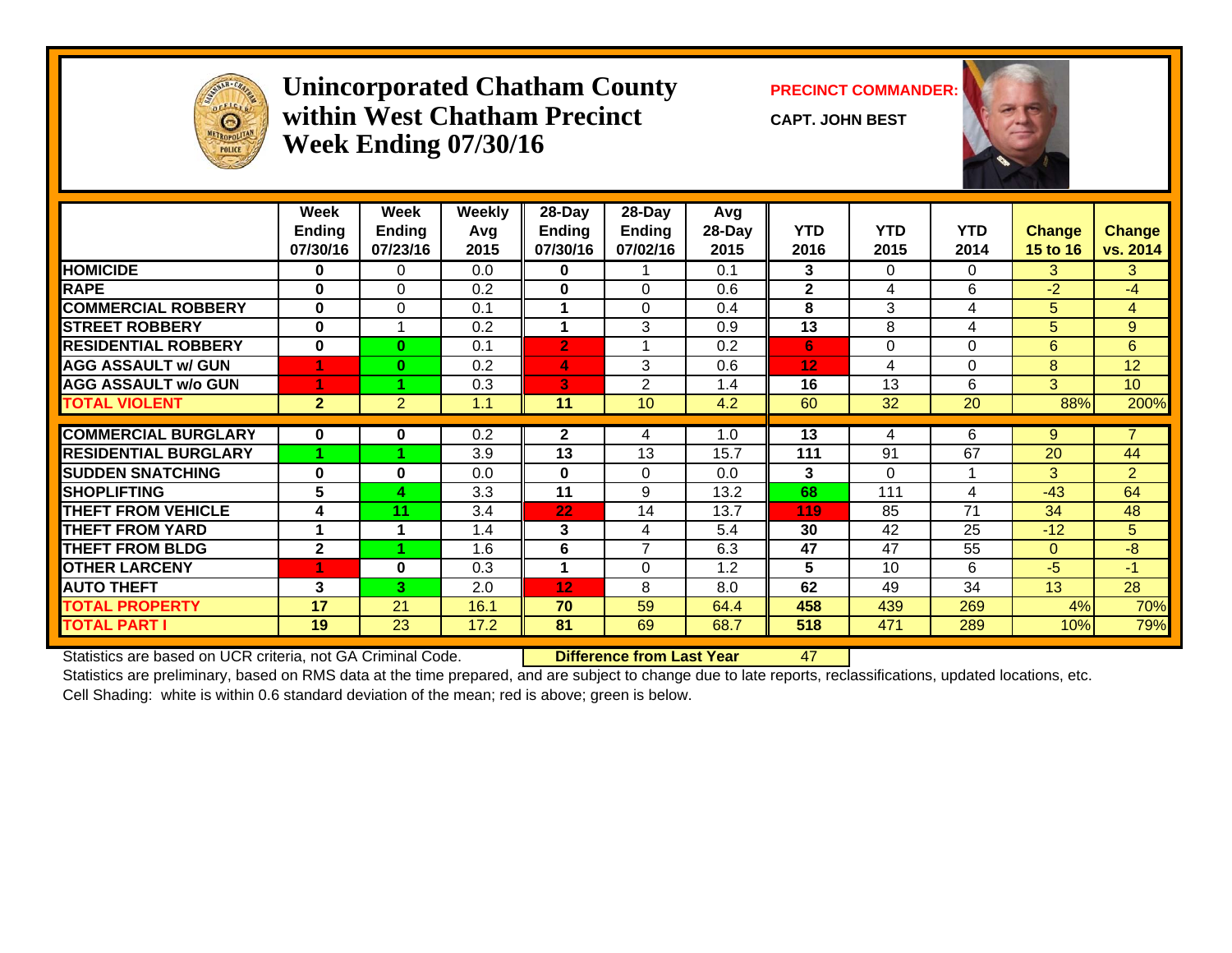

#### **Unincorporated Chatham County PRECINCT COMMANDER: within Islands PrecinctWeek Ending 07/30/16**

**CAPT. CARL RAMEY**



|                             | Week<br><b>Ending</b><br>07/30/16 | Week<br><b>Ending</b><br>07/23/16 | Weekly<br>Avq<br>2015 | 28-Day<br><b>Ending</b><br>07/30/16 | 28-Day<br><b>Ending</b><br>07/02/16 | Avg<br>28-Day<br>2015 | <b>YTD</b><br>2016 | <b>YTD</b><br>2015 | <b>YTD</b><br>2014 | <b>Change</b><br>15 to 16 | <b>Change</b><br>vs. 2014 |
|-----------------------------|-----------------------------------|-----------------------------------|-----------------------|-------------------------------------|-------------------------------------|-----------------------|--------------------|--------------------|--------------------|---------------------------|---------------------------|
| <b>HOMICIDE</b>             | $\mathbf{0}$                      | 0                                 | 0.1                   | 3.                                  | $\Omega$                            | 0.2                   | 1                  | $\overline{2}$     |                    | $-1$                      | $\mathbf{0}$              |
| <b>RAPE</b>                 | 0                                 | 0                                 | 0.1                   | $\bf{0}$                            | $\Omega$                            | 0.2                   | $\overline{2}$     | $\Omega$           |                    | $\overline{2}$            |                           |
| <b>COMMERCIAL ROBBERY</b>   | $\bf{0}$                          | $\Omega$                          | 0.2                   | $\bf{0}$                            |                                     | 0.8                   | $\mathbf{2}$       | 3                  | $\Omega$           | $-1$                      | $\overline{2}$            |
| <b>STREET ROBBERY</b>       | $\bf{0}$                          | $\Omega$                          | 0.2                   | $\bf{0}$                            |                                     | 1.0                   | $\overline{2}$     | 6                  | 5                  | $-4$                      | $-3$                      |
| <b>RESIDENTIAL ROBBERY</b>  | $\bf{0}$                          | 0                                 | 0.1                   | $\bf{0}$                            | $\mathbf{0}$                        | 0.4                   | $\bf{0}$           | 4                  | 0                  | $-4$                      | $\mathbf{0}$              |
| <b>AGG ASSAULT w/ GUN</b>   |                                   | 1                                 | 0.2                   | 3                                   | 3                                   | 0.8                   | 11                 | 4                  |                    | $\overline{7}$            | 10                        |
| <b>AGG ASSAULT w/o GUN</b>  | $\bf{0}$                          | $\Omega$                          | 0.2                   |                                     | $\Omega$                            | 0.8                   | 5                  | 3                  | 5                  | $\overline{2}$            | $\Omega$                  |
| <b>TOTAL VIOLENT</b>        |                                   |                                   | 1.0                   | 7                                   | 5.                                  | 4.1                   | 23                 | 22                 | 13                 | 5%                        | 77%                       |
|                             |                                   |                                   |                       |                                     |                                     |                       |                    |                    |                    |                           |                           |
| <b>COMMERCIAL BURGLARY</b>  | $\bf{0}$                          | 0                                 | 0.1                   | 0                                   | $\Omega$                            | 0.5                   | 5                  | 5                  | 4                  | $\mathbf{0}$              |                           |
| <b>RESIDENTIAL BURGLARY</b> | 4                                 | 7                                 | 2.7                   | 17                                  | 14                                  | 10.9                  | 77                 | 70                 | 67                 | $\overline{7}$            | 10                        |
| <b>SUDDEN SNATCHING</b>     | $\bf{0}$                          | $\Omega$                          | 0.0                   | $\bf{0}$                            | $\Omega$                            | 0.2                   | 4                  |                    | $\overline{2}$     | 3                         | $\overline{2}$            |
| <b>SHOPLIFTING</b>          | 3                                 | 1                                 | 3.9                   | 11                                  | 5                                   | 15.4                  | 96                 | 136                | 5                  | $-40$                     | 91                        |
| <b>THEFT FROM VEHICLE</b>   | $\bf{0}$                          |                                   | 2.2                   | 3                                   | 9                                   | 8.7                   | 51                 | 59                 | 46                 | $-8$                      | $5\phantom{.}$            |
| <b>THEFT FROM YARD</b>      | $\bf{0}$                          |                                   | 1.0                   |                                     | 6                                   | 3.9                   | 21                 | 33                 | 21                 | $-12$                     | $\mathbf{0}$              |
| <b>THEFT FROM BLDG</b>      | $\bf{0}$                          | $\Omega$                          | 1.3                   | 4                                   | 5                                   | 5.4                   | 34                 | 48                 | 29                 | $-14$                     | 5 <sup>5</sup>            |
| <b>OTHER LARCENY</b>        | $\bf{0}$                          | $\Omega$                          | 0.2                   | 3                                   |                                     | 0.8                   | 15                 | 8                  | 4                  | $\overline{7}$            | 11                        |
| <b>AUTO THEFT</b>           | $\bf{0}$                          | $\overline{ }$                    | 0.8                   | 3                                   | 6                                   | 3.1                   | 21                 | 20                 | 13                 | $\overline{A}$            | 8                         |
| <b>TOTAL PROPERTY</b>       | $\overline{7}$                    | 11                                | 12.2                  | 39                                  | 46                                  | 48.9                  | 324                | 380                | 191                | $-15%$                    | 70%                       |
| <b>TOTAL PART I</b>         | 8                                 | 12                                | 13.3                  | 46                                  | 51                                  | 53.1                  | 347                | 402                | 204                | $-14%$                    | 70%                       |

Statistics are based on UCR criteria, not GA Criminal Code. **Difference from Last Year** -55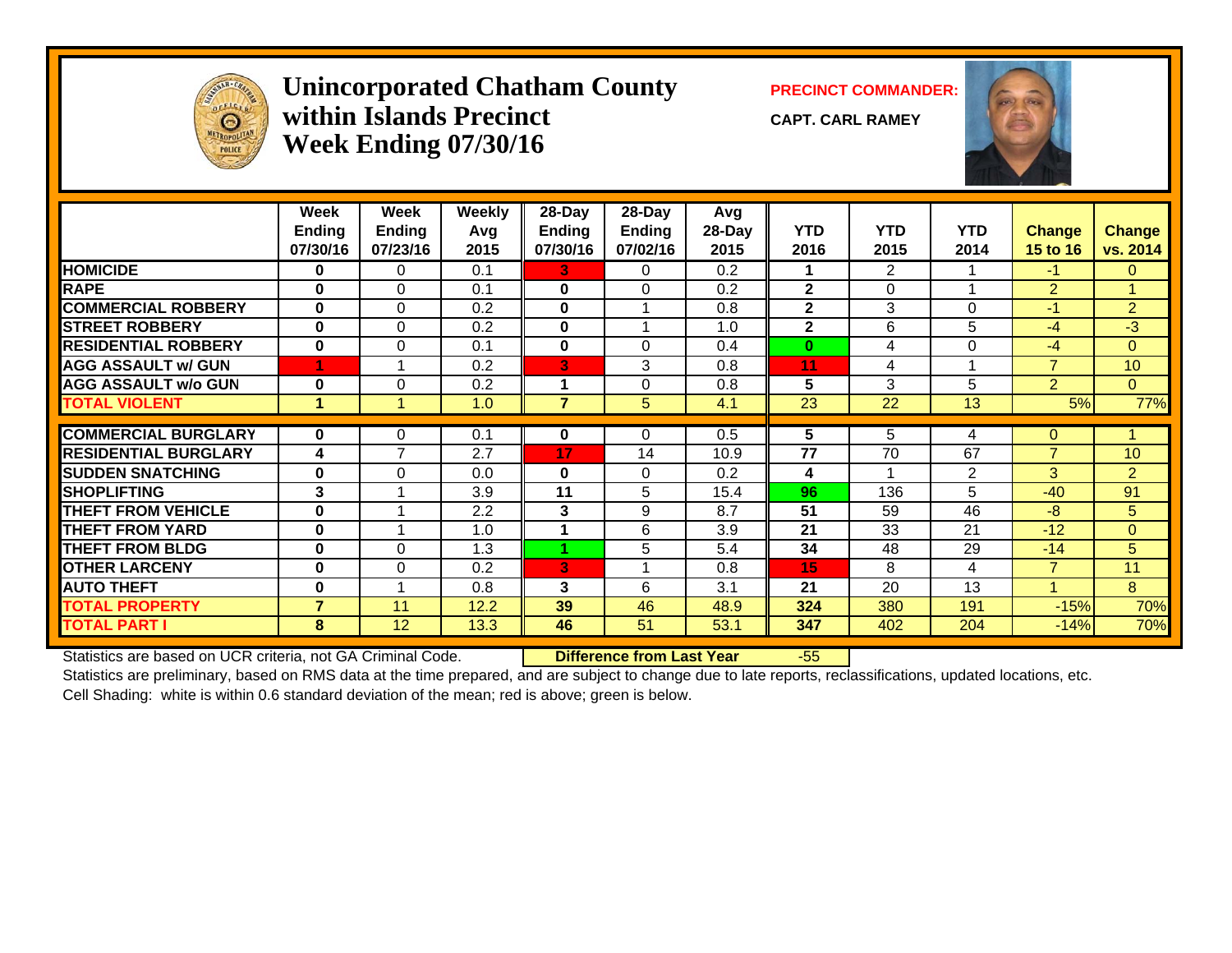

#### **Unincorporated Chatham County within Other Precincts (mostly 4, 89%) PRECINCT COMMANDERS: Week Ending 07/30/16 4 - CAPT. LENNY GUNTHER**



**2 - CAPT. BEN HERRON**

|                             | Week<br>Ending<br>07/30/16 | Week<br><b>Ending</b><br>07/23/16 | <b>Weekly</b><br>Avg<br>2015 | 28-Day<br><b>Ending</b><br>07/30/16 | $28 - Day$<br><b>Ending</b><br>07/02/16 | Avg<br>28-Day<br>2015 | <b>YTD</b><br>2016 | <b>YTD</b><br>2015 | <b>YTD</b><br>2014 | <b>Change</b><br>15 to 16 | <b>Change</b><br>vs. 2014 |
|-----------------------------|----------------------------|-----------------------------------|------------------------------|-------------------------------------|-----------------------------------------|-----------------------|--------------------|--------------------|--------------------|---------------------------|---------------------------|
| <b>HOMICIDE</b>             | 0                          | 0                                 | 0.0                          | 0                                   | 0                                       | 0.1                   | 0                  | 0                  | 0                  | 0                         | $\mathbf{0}$              |
| <b>RAPE</b>                 | 0                          | 0                                 | 0.0                          | $\bf{0}$                            | $\Omega$                                | 0.2                   | $\bf{0}$           |                    | $\Omega$           | -1                        | $\Omega$                  |
| <b>COMMERCIAL ROBBERY</b>   | $\bf{0}$                   | 0                                 | 0.0                          | $\bf{0}$                            | $\Omega$                                | 0.0                   | $\bf{0}$           | 0                  | $\Omega$           | $\Omega$                  | $\Omega$                  |
| <b>STREET ROBBERY</b>       | $\bf{0}$                   | 0                                 | 0.0                          | $\bf{0}$                            | $\Omega$                                | 0.1                   | $\mathbf 0$        |                    | $\Omega$           | $-1$                      | $\overline{0}$            |
| <b>RESIDENTIAL ROBBERY</b>  | $\bf{0}$                   | 0                                 | 0.0                          | $\bf{0}$                            | $\Omega$                                | 0.0                   | $\bf{0}$           | $\Omega$           | $\Omega$           | $\Omega$                  | $\mathbf{0}$              |
| <b>AGG ASSAULT w/ GUN</b>   | $\mathbf{0}$               | 0                                 | 0.1                          | $\bf{0}$                            | $\Omega$                                | 0.3                   | $\bf{0}$           | $\Omega$           |                    | $\Omega$                  | -1                        |
| <b>AGG ASSAULT w/o GUN</b>  | 0                          | $\Omega$                          | 0.1                          | 0                                   | $\Omega$                                | 0.2                   |                    | 2                  |                    | $-1$                      | $\Omega$                  |
| <b>TOTAL VIOLENT</b>        | $\bf{0}$                   | $\overline{0}$                    | 0.2                          | $\bf{0}$                            | $\mathbf{0}$                            | 0.8                   |                    | 4                  | $\overline{2}$     | $-75%$                    | $-50%$                    |
|                             |                            |                                   |                              |                                     |                                         |                       |                    |                    |                    |                           |                           |
| <b>COMMERCIAL BURGLARY</b>  | $\bf{0}$                   | 0                                 | 0.0                          | 0                                   | 0                                       | 0.1                   | $\bf{0}$           |                    | 0                  | -1                        | $\mathbf{0}$              |
| <b>RESIDENTIAL BURGLARY</b> | 1                          | $\Omega$                          | 0.7                          |                                     | 2                                       | 2.9                   | 14                 | 22                 | 11                 | -8                        | 3                         |
| <b>SUDDEN SNATCHING</b>     | 0                          | 0                                 | 0.0                          | $\bf{0}$                            | $\Omega$                                | 0.1                   | $\bf{0}$           |                    | $\Omega$           | $-1$                      | $\mathbf{0}$              |
| <b>SHOPLIFTING</b>          | 0                          | 0                                 | 0.0                          | $\bf{0}$                            | $\Omega$                                | 0.0                   | $\mathbf{2}$       | $\Omega$           | $\Omega$           | $\overline{2}$            | 2                         |
| <b>THEFT FROM VEHICLE</b>   | 0                          | 4                                 | 0.6                          |                                     | $\overline{2}$                          | 2.5                   | 19                 | 10                 | 6                  | 9                         | 13                        |
| <b>THEFT FROM YARD</b>      | $\bf{0}$                   | 0                                 | 0.3                          | $\bf{0}$                            | 2                                       | 1.1                   | 6                  | 13                 | 11                 | $-7$                      | -5                        |
| <b>THEFT FROM BLDG</b>      | 1                          | 0                                 | 0.5                          | $\overline{2}$                      | $\overline{2}$                          | 1.9                   | 13                 | 10                 | 16                 | 3 <sup>1</sup>            | $-3$                      |
| <b>OTHER LARCENY</b>        | 0                          |                                   | 0.0                          |                                     | $\Omega$                                | 0.2                   | $\mathbf{2}$       |                    | $\overline{2}$     |                           | $\overline{0}$            |
| <b>AUTO THEFT</b>           | 0                          | $\overline{2}$                    | 0.1                          | 3                                   | $\Omega$                                | 0.4                   | 5                  | $\overline{2}$     | 4                  | 3                         | $\overline{1}$            |
| <b>TOTAL PROPERTY</b>       | $\mathbf{2}$               | 4                                 | 2.3                          | 8                                   | 8                                       | 9.1                   | 61                 | 60                 | 50                 | 2%                        | 22%                       |
| <b>TOTAL PART I</b>         | $\mathbf{2}$               | 4                                 | 2.5                          | 8                                   | 8                                       | 10.0                  | 62                 | 64                 | 52                 | $-3%$                     | 19%                       |

Statistics are based on UCR criteria, not GA Criminal Code. **Difference from Last Year** -2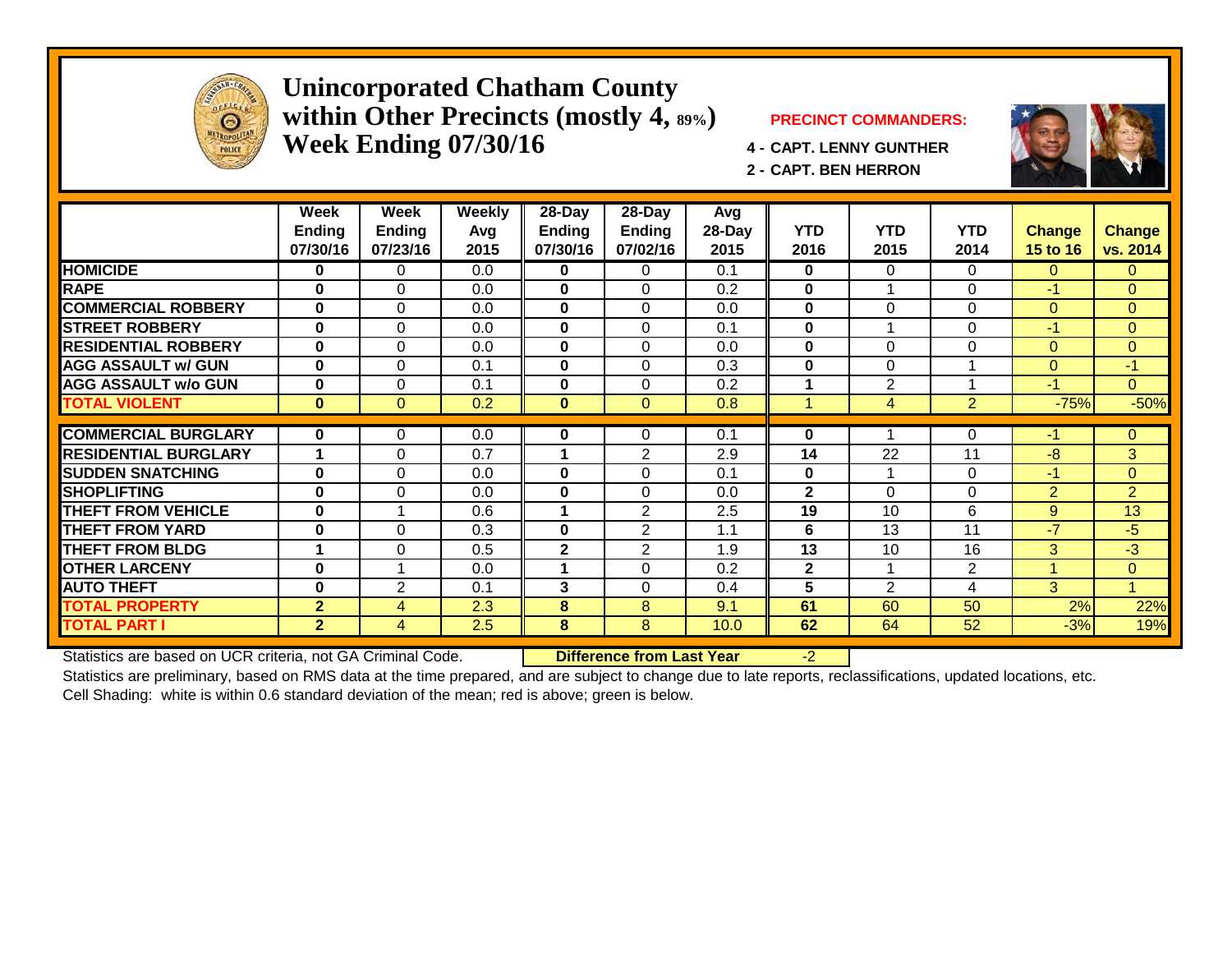

#### **Unincorporated Chatham County PATROL COMMANDER:**  $\bf Total\ Unincorporated$   $\qquad\qquad$   $\qquad\qquad$   $\qquad$   $\qquad$   $\qquad$   $\qquad$   $\qquad$   $\qquad$   $\qquad$   $\qquad$   $\qquad$   $\qquad$   $\qquad$   $\qquad$   $\qquad$   $\qquad$   $\qquad$   $\qquad$   $\qquad$   $\qquad$   $\qquad$   $\qquad$   $\qquad$   $\qquad$   $\qquad$   $\qquad$   $\qquad$   $\qquad$   $\qquad$   $\qquad$   $\qquad$   $\qquad$   $\qquad$   $\qquad$  **Week Ending 07/30/16**



| <b>HOMICIDE</b><br>$\overline{2}$<br>0.4<br>$\overline{2}$<br>0<br>0<br>0.1<br>3.<br>4<br>7<br><b>RAPE</b><br>5<br>$\bf{0}$<br>$\Omega$<br>1.0<br>$-1/$<br>0.2<br>$\bf{0}$<br>$\Omega$<br>4<br><b>COMMERCIAL ROBBERY</b><br>6<br>$\bf{0}$<br>$\Omega$<br>10<br>0.3<br>1.2<br>4<br>4<br>1<br>1<br>15<br>15<br><b>STREET ROBBERY</b><br>$\bf{0}$<br>1<br>$\Omega$<br>0.5<br>2.0<br>0<br>4<br><b>RESIDENTIAL ROBBERY</b><br>$\overline{2}$<br>$\bf{0}$<br>$\Omega$<br>$\overline{2}$<br>6<br>$\Omega$<br>0.2<br>0.6<br>4<br>1<br><b>AGG ASSAULT w/ GUN</b><br>7<br>23<br>2<br>$\overline{2}$<br>6<br>8<br>15<br>0.4<br>1.7<br><b>AGG ASSAULT w/o GUN</b><br>18<br>12<br>2<br>2.4<br>22<br>$\bf{0}$<br>$\boldsymbol{A}$<br>0.6<br>4<br>4<br><b>TOTAL VIOLENT</b><br>3<br>18<br>15<br>58<br>26<br>$\overline{2}$<br>2.3<br>9.2<br>84<br><b>COMMERCIAL BURGLARY</b><br>$\mathbf{2}$<br>1.6<br>10<br>8<br>0<br>0<br>0.4<br>18<br>10<br>4<br><b>RESIDENTIAL BURGLARY</b><br>6<br>8<br>31<br>29<br>29.5<br>202<br>183<br>145<br>19<br>7.4<br><b>SUDDEN SNATCHING</b><br>$\bf{0}$<br>$\Omega$<br>$\overline{\mathbf{z}}$<br>3<br>5<br>0.1<br>0<br>$\Omega$<br>0.2<br>2<br><b>SHOPLIFTING</b><br>8<br>5<br>22<br>296<br>$-81$<br>7.2<br>28.6<br>166<br>247<br>14<br>THEFT FROM VEHICLE<br>13<br>25<br>6.2<br>26<br>24.9<br>154<br>123<br>35<br>4<br>189 | vs. 2014<br>3<br>$-3$<br>6 | <b>Change</b><br>15 to 16 | <b>YTD</b><br>2014 | <b>YTD</b><br>2015 | <b>YTD</b><br>2016 | Avg<br>28-Day<br>2015 | 28-Day<br>Ending<br>07/02/16 | 28-Day<br>Ending<br>07/30/16 | <b>Weekly</b><br>Avg<br>2015 | Week<br><b>Ending</b><br>07/23/16 | Week<br><b>Ending</b><br>07/30/16 |                        |
|----------------------------------------------------------------------------------------------------------------------------------------------------------------------------------------------------------------------------------------------------------------------------------------------------------------------------------------------------------------------------------------------------------------------------------------------------------------------------------------------------------------------------------------------------------------------------------------------------------------------------------------------------------------------------------------------------------------------------------------------------------------------------------------------------------------------------------------------------------------------------------------------------------------------------------------------------------------------------------------------------------------------------------------------------------------------------------------------------------------------------------------------------------------------------------------------------------------------------------------------------------------------------------------------------------------------------------------------|----------------------------|---------------------------|--------------------|--------------------|--------------------|-----------------------|------------------------------|------------------------------|------------------------------|-----------------------------------|-----------------------------------|------------------------|
|                                                                                                                                                                                                                                                                                                                                                                                                                                                                                                                                                                                                                                                                                                                                                                                                                                                                                                                                                                                                                                                                                                                                                                                                                                                                                                                                              |                            |                           |                    |                    |                    |                       |                              |                              |                              |                                   |                                   |                        |
|                                                                                                                                                                                                                                                                                                                                                                                                                                                                                                                                                                                                                                                                                                                                                                                                                                                                                                                                                                                                                                                                                                                                                                                                                                                                                                                                              |                            |                           |                    |                    |                    |                       |                              |                              |                              |                                   |                                   |                        |
|                                                                                                                                                                                                                                                                                                                                                                                                                                                                                                                                                                                                                                                                                                                                                                                                                                                                                                                                                                                                                                                                                                                                                                                                                                                                                                                                              |                            |                           |                    |                    |                    |                       |                              |                              |                              |                                   |                                   |                        |
|                                                                                                                                                                                                                                                                                                                                                                                                                                                                                                                                                                                                                                                                                                                                                                                                                                                                                                                                                                                                                                                                                                                                                                                                                                                                                                                                              | 15                         |                           |                    |                    |                    |                       |                              |                              |                              |                                   |                                   |                        |
|                                                                                                                                                                                                                                                                                                                                                                                                                                                                                                                                                                                                                                                                                                                                                                                                                                                                                                                                                                                                                                                                                                                                                                                                                                                                                                                                              | 6                          |                           |                    |                    |                    |                       |                              |                              |                              |                                   |                                   |                        |
|                                                                                                                                                                                                                                                                                                                                                                                                                                                                                                                                                                                                                                                                                                                                                                                                                                                                                                                                                                                                                                                                                                                                                                                                                                                                                                                                              | 21                         |                           |                    |                    |                    |                       |                              |                              |                              |                                   |                                   |                        |
|                                                                                                                                                                                                                                                                                                                                                                                                                                                                                                                                                                                                                                                                                                                                                                                                                                                                                                                                                                                                                                                                                                                                                                                                                                                                                                                                              | 10 <sup>°</sup>            |                           |                    |                    |                    |                       |                              |                              |                              |                                   |                                   |                        |
|                                                                                                                                                                                                                                                                                                                                                                                                                                                                                                                                                                                                                                                                                                                                                                                                                                                                                                                                                                                                                                                                                                                                                                                                                                                                                                                                              | 223%                       | 45%                       |                    |                    |                    |                       |                              |                              |                              |                                   |                                   |                        |
|                                                                                                                                                                                                                                                                                                                                                                                                                                                                                                                                                                                                                                                                                                                                                                                                                                                                                                                                                                                                                                                                                                                                                                                                                                                                                                                                              |                            |                           |                    |                    |                    |                       |                              |                              |                              |                                   |                                   |                        |
|                                                                                                                                                                                                                                                                                                                                                                                                                                                                                                                                                                                                                                                                                                                                                                                                                                                                                                                                                                                                                                                                                                                                                                                                                                                                                                                                              | 8                          |                           |                    |                    |                    |                       |                              |                              |                              |                                   |                                   |                        |
|                                                                                                                                                                                                                                                                                                                                                                                                                                                                                                                                                                                                                                                                                                                                                                                                                                                                                                                                                                                                                                                                                                                                                                                                                                                                                                                                              | 57                         |                           |                    |                    |                    |                       |                              |                              |                              |                                   |                                   |                        |
|                                                                                                                                                                                                                                                                                                                                                                                                                                                                                                                                                                                                                                                                                                                                                                                                                                                                                                                                                                                                                                                                                                                                                                                                                                                                                                                                              | 4                          |                           |                    |                    |                    |                       |                              |                              |                              |                                   |                                   |                        |
|                                                                                                                                                                                                                                                                                                                                                                                                                                                                                                                                                                                                                                                                                                                                                                                                                                                                                                                                                                                                                                                                                                                                                                                                                                                                                                                                              | $-130$                     |                           |                    |                    |                    |                       |                              |                              |                              |                                   |                                   |                        |
|                                                                                                                                                                                                                                                                                                                                                                                                                                                                                                                                                                                                                                                                                                                                                                                                                                                                                                                                                                                                                                                                                                                                                                                                                                                                                                                                              | 66                         |                           |                    |                    |                    |                       |                              |                              |                              |                                   |                                   |                        |
|                                                                                                                                                                                                                                                                                                                                                                                                                                                                                                                                                                                                                                                                                                                                                                                                                                                                                                                                                                                                                                                                                                                                                                                                                                                                                                                                              | $\Omega$                   | $-31$                     | 57                 | 88                 | 57                 | 10.4                  | 12                           | 4                            | 2.6                          | 2                                 | 4                                 | <b>THEFT FROM YARD</b> |
| <b>THEFT FROM BLDG</b><br>3<br>13.6<br>105<br>100<br>$-11$<br>3.4<br>9.<br>14<br>94                                                                                                                                                                                                                                                                                                                                                                                                                                                                                                                                                                                                                                                                                                                                                                                                                                                                                                                                                                                                                                                                                                                                                                                                                                                          |                            |                           |                    |                    |                    |                       |                              |                              |                              |                                   |                                   |                        |
| 5<br>3 <sup>1</sup><br><b>OTHER LARCENY</b><br>2.1<br>22<br>12<br>0.5<br>19                                                                                                                                                                                                                                                                                                                                                                                                                                                                                                                                                                                                                                                                                                                                                                                                                                                                                                                                                                                                                                                                                                                                                                                                                                                                  | $-6$                       |                           |                    |                    |                    |                       |                              |                              |                              |                                   |                                   |                        |
| <b>AUTO THEFT</b><br>3<br>17<br>6<br>71<br>51<br>2.9<br>14<br>11.4<br>88<br>18                                                                                                                                                                                                                                                                                                                                                                                                                                                                                                                                                                                                                                                                                                                                                                                                                                                                                                                                                                                                                                                                                                                                                                                                                                                               | 10                         |                           |                    |                    |                    |                       |                              |                              |                              |                                   |                                   |                        |
| <b>TOTAL PROPERTY</b><br>26<br>36<br>122.5<br>879<br>797<br>30.6<br>117<br>113<br>843<br>$-4%$                                                                                                                                                                                                                                                                                                                                                                                                                                                                                                                                                                                                                                                                                                                                                                                                                                                                                                                                                                                                                                                                                                                                                                                                                                               | 37                         |                           |                    |                    |                    |                       |                              |                              |                              |                                   |                                   |                        |
| <b>TOTAL PART I</b><br>39<br>135<br>128<br>823<br>28<br>32.9<br>131.7<br>927<br>937<br>$-1%$                                                                                                                                                                                                                                                                                                                                                                                                                                                                                                                                                                                                                                                                                                                                                                                                                                                                                                                                                                                                                                                                                                                                                                                                                                                 | 6%                         |                           |                    |                    |                    |                       |                              |                              |                              |                                   |                                   |                        |

Statistics are based on UCR criteria, not GA Criminal Code. **Difference from Last Year** -10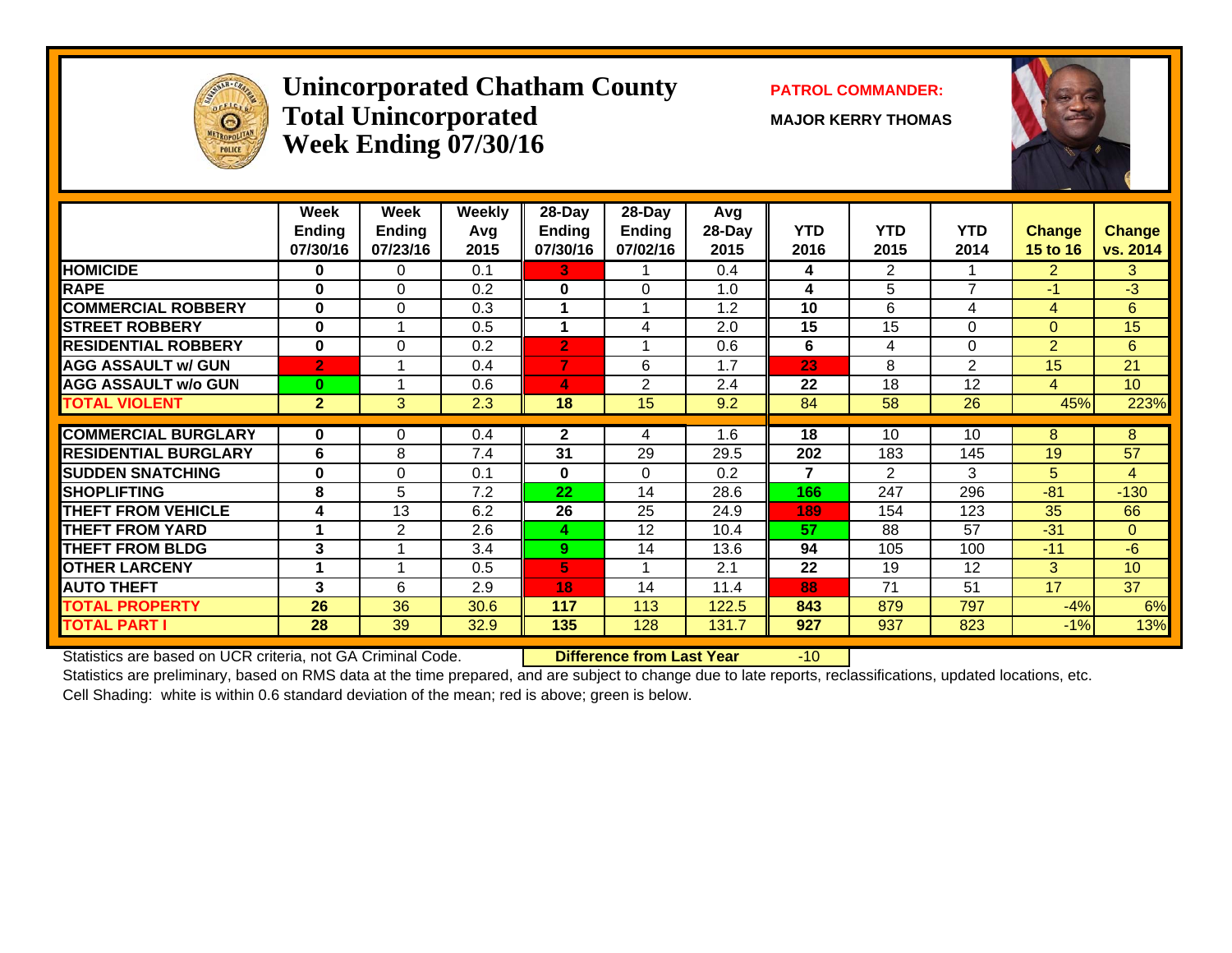

#### **COMPSTAT PRECINCT COMMANDER: WEST CHATHAM PRECINCTWeek Ending 07/30/16**

**CAPT. JOHN BEST**



|                             | Week           | Week           | Weekly         | $28 - Day$    | $28 - Day$    | Avg            |                |            |                 |                 |                |
|-----------------------------|----------------|----------------|----------------|---------------|---------------|----------------|----------------|------------|-----------------|-----------------|----------------|
|                             | <b>Ending</b>  | <b>Ending</b>  | Avg            | <b>Ending</b> | <b>Ending</b> | $28-Day$       | <b>YTD</b>     | <b>YTD</b> | <b>YTD</b>      | <b>Change</b>   | <b>Change</b>  |
|                             | 07/30/16       | 07/23/16       | 2015           | 07/30/16      | 07/02/16      | 2015           | 2016           | 2015       | 2014            | <b>15 to 16</b> | vs. 2014       |
| <b>HOMICIDE</b>             | 0              | 0              | $\Omega$       | 0             |               | 0              | 3              | $\Omega$   | 0               | 3               | 3              |
| <b>RAPE</b>                 | $\bf{0}$       | $\Omega$       | $\Omega$       | $\bf{0}$      | 2             |                | $\overline{7}$ | 10         | 8               | $-3$            | -1             |
| <b>COMMERCIAL ROBBERY</b>   | 0              | $\Omega$       | 0              | 1             | 0             |                | 12             | 10         | 6               | $\overline{2}$  | 6              |
| <b>STREET ROBBERY</b>       | 0              | $\overline{2}$ |                | 4             | 6             | 2              | 23             | 16         | 15              | 7               | 8              |
| <b>RESIDENTIAL ROBBERY</b>  | $\mathbf 0$    | $\Omega$       | $\Omega$       | 1             | 1             |                | 12             | 5          | 8               | $\overline{7}$  | $\overline{4}$ |
| <b>AGG ASSAULT w/ GUN</b>   |                | $\Omega$       |                | 3             | 4             | 2              | 26             | 16         | 8               | 10 <sup>1</sup> | 18             |
| <b>AGG ASSAULT w/o GUN</b>  |                |                |                | 3             | 3             | 3              | 29             | 27         | 12              | $\overline{2}$  | 17             |
| <b>TOTAL VIOLENT</b>        | $\overline{2}$ | 3              | 3              | 12            | 17            | 11             | 112            | 84         | $\overline{57}$ | 33%             | 96%            |
|                             |                |                |                |               |               |                |                |            |                 |                 |                |
| <b>COMMERCIAL BURGLARY</b>  |                | 0              | 2              | 4             | 8             | 6              | 38             | 39         | 25              | -1              | 13             |
| <b>RESIDENTIAL BURGLARY</b> | $\overline{2}$ | 3              | $\overline{7}$ | 13            | 23            | 27             | 171            | 169        | 152             | $\overline{2}$  | 19             |
| <b>SUDDEN SNATCHING</b>     | $\mathbf 0$    | $\Omega$       | $\Omega$       |               | $\Omega$      | 0              | $\overline{7}$ | 3          | $\overline{4}$  | $\overline{4}$  | 3              |
| <b>SHOPLIFTING</b>          | 7              | 5              | 4              | 16            | 12            | 16             | 105            | 125        | 158             | $-20$           | $-53$          |
| <b>THEFT FROM VEHICLE</b>   | 6              | 15             | 8              | 33            | 26            | 32             | 215            | 199        | 174             | 16              | 41             |
| <b>THEFT FROM YARD</b>      | 3              | 3              | 3              | 10            | 8             | 13             | 69             | 100        | 83              | $-31$           | $-14$          |
| <b>THEFT FROM BLDG</b>      | 5              | $\overline{7}$ | 4              | 18            | 11            | 16             | 106            | 120        | 120             | $-14$           | $-14$          |
| <b>OTHER LARCENY</b>        |                | 0              |                | 3             | $\Omega$      | $\overline{2}$ | 14             | 19         | 15              | $-5$            | -1             |
| <b>AUTO THEFT</b>           | 5              | 6              | 5              | 20            | 10            | 20             | 113            | 119        | 77              | $-6$            | 36             |
| <b>TOTAL PROPERTY</b>       | 30             | 39             | 33             | 118           | 98            | 133            | 838            | 893        | 808             | $-6%$           | 4%             |
| <b>TOTAL PART I</b>         | 32             | 42             | 36             | 130           | 115           | 144            | 950            | 977        | 865             | $-3%$           | 10%            |

Statistics are based on UCR criteria, not GA Criminal Code. **Difference from Last Year** Statistics are based on UCR criteria, not GA Criminal Code. **Difference from Last Year Fichoff Last** Year And are subject to change due to late reports, reclassifications, updated locations, etc.<br>Statistics are preliminary Cell Shading: white is within 0.6 standard deviation of the mean; red is above; green is below.

| <b>Citizen Initiated Calls</b>  | Week<br><b>Ending</b><br>07/30/16 | Week<br><b>Ending</b><br>07/23/16 | Weekly<br>Avg<br>2015 | 28-Day<br><b>Ending</b><br>07/30/16 | 28-Day<br><b>Ending</b><br>07/02/16 | Avg<br>$28-Day$<br>2015 | YTD<br>2016 | <b>YTD</b><br>2015 | YTD<br>2014 | <b>Change</b><br><b>15 to 16</b> | <b>Change</b><br>vs. 2014 |
|---------------------------------|-----------------------------------|-----------------------------------|-----------------------|-------------------------------------|-------------------------------------|-------------------------|-------------|--------------------|-------------|----------------------------------|---------------------------|
| <b>Midnight Shift</b>           | 111                               | 110                               | 114                   | 477                                 | 466                                 | 455                     | 3387        | 3387               | 3293        |                                  | 94                        |
| Day Shift                       | 269                               | 294                               | 282                   | 1166                                | 192                                 | 1127                    | 8687        | 8515               | 8333        | 172                              | 354                       |
| <b>Afternoon Shift</b>          | 307                               | 282                               | 294                   | 1268                                | 194                                 | 1177                    | 8846        | 8925               | 8748        | $-79$                            | 98                        |
| <b>TOTAL CITIZEN CFS</b>        | 687                               | 687                               | 690                   | 2911                                | 2852                                | 2758                    | 20920       | 20827              | 20373       | 0.4%                             | 2.7%                      |
| 53S ShotSpotter Calls           |                                   |                                   | U                     |                                     |                                     |                         | 3           |                    |             |                                  | ົ                         |
| <b>Sig 53 Shots Fired Calls</b> |                                   |                                   |                       | 34                                  | 34                                  | 43                      | 300         | 264                | 179         | 36                               | 121                       |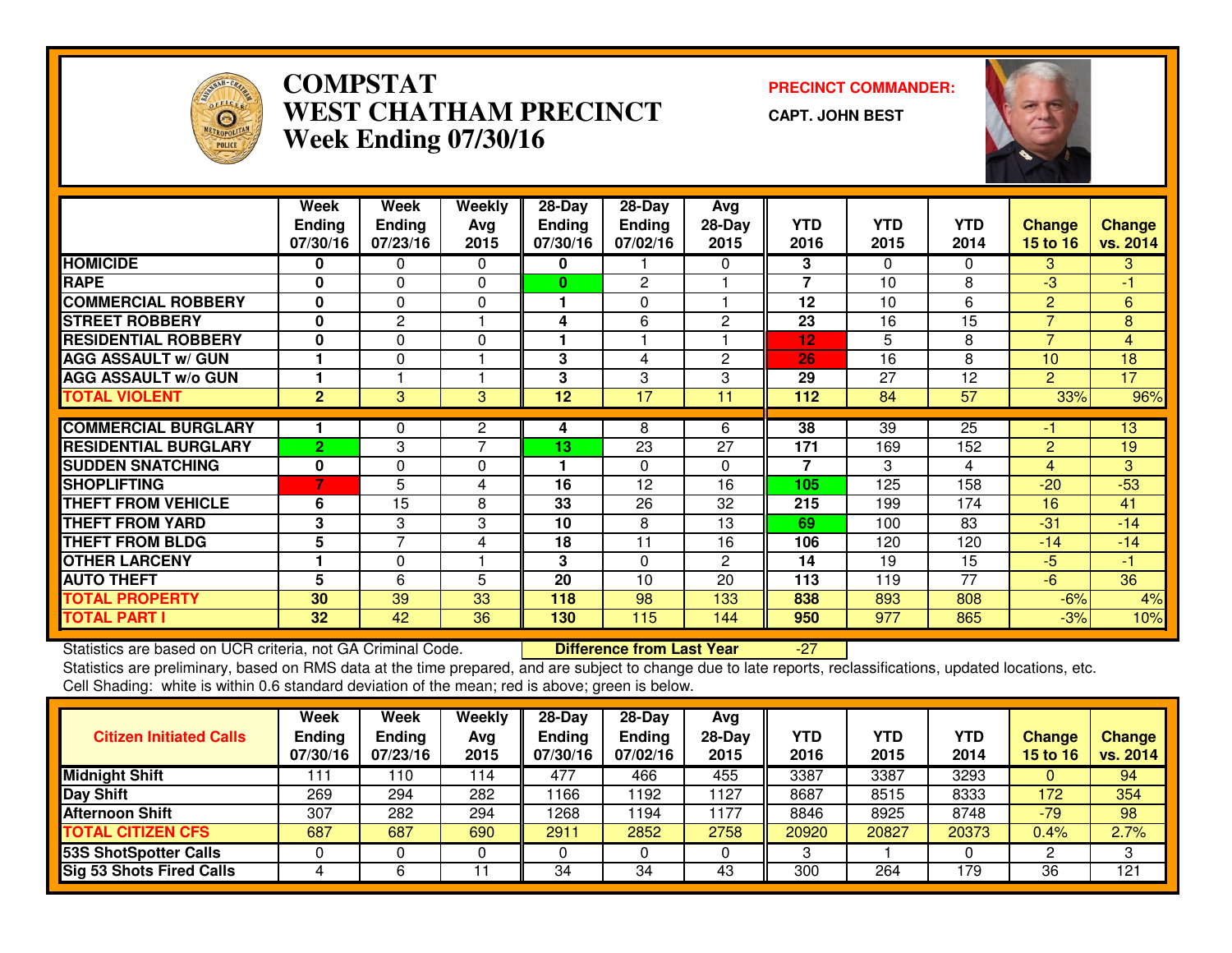## **BEAT 11 West Chatham Precinct Week Ending 07/30/16**



|                             |              | <b>Last 4 Weeks</b> |              |                | 28 Days        | 28 Day  |                |                |              |                |                 |
|-----------------------------|--------------|---------------------|--------------|----------------|----------------|---------|----------------|----------------|--------------|----------------|-----------------|
|                             | Ending       | <b>Ending</b>       | Ending       | <b>Ending</b>  | <b>Ending</b>  | Average | <b>YTD</b>     | <b>YTD</b>     | <b>YTD</b>   | <b>Change</b>  | <b>Change</b>   |
|                             | 07/02/16     | 07/09/16            | 07/23/16     | 07/30/16       | 07/30/16       | 2015    | 2016           | 2015           | 2014         | 15 to 16       | vs. 2014        |
| <b>HOMICIDE</b>             | $\mathbf{0}$ | 0                   | 0            | 0              | $\Omega$       | 0.0     | $\Omega$       | $\Omega$       | 0            | $\Omega$       | $\Omega$        |
| <b>RAPE</b>                 | $\Omega$     | $\Omega$            | $\Omega$     | 0              | $\Omega$       | 0.1     | 1              | $\mathbf{1}$   | 0            | $\Omega$       | $\mathbf{1}$    |
| <b>COMMERCIAL ROBBERY</b>   | $\Omega$     | $\Omega$            | $\Omega$     | $\Omega$       | $\Omega$       | 0.2     | $\overline{2}$ | 3              | 0            | $-1$           | $\overline{2}$  |
| <b>STREET ROBBERY</b>       | $\Omega$     | $\Omega$            | $\Omega$     | $\Omega$       | $\Omega$       | 0.3     | $\mathbf{1}$   | $\overline{2}$ | 3            | $-1$           | $-2$            |
| <b>RESIDENTIAL ROBBERY</b>  | $\Omega$     | $\Omega$            | $\Omega$     | $\Omega$       | $\Omega$       | 0.0     | $\mathbf{0}$   | $\Omega$       | 0            | $\Omega$       | $\Omega$        |
| <b>AGG ASSAULT w/ GUN</b>   | $\Omega$     | $\Omega$            | $\Omega$     | $\Omega$       | 0              | 0.1     | 1              | $\mathbf{1}$   | 1            | $\Omega$       | $\mathbf{0}$    |
| <b>AGG ASSAULT w/o GUN</b>  | $\Omega$     | $\Omega$            | $\mathbf{0}$ | $\Omega$       | $\Omega$       | 0.2     | $\overline{3}$ | $\Omega$       | $\mathbf{1}$ | 3              | 2 <sup>1</sup>  |
| <b>TOTAL VIOLENT</b>        | $\mathbf{0}$ | $\mathbf{0}$        | $\mathbf{0}$ | $\mathbf{0}$   | $\Omega$       | 0.8     | 8              | $\overline{7}$ | 5            | 14%            | 60%             |
|                             |              |                     |              |                |                |         |                |                |              |                |                 |
| <b>COMMERCIAL BURGLARY</b>  | $\mathbf 0$  | $\Omega$            | 0            | 0              | $\Omega$       | 1.0     | 4              | 5              | 5            | $-1$           | $-1$            |
| <b>RESIDENTIAL BURGLARY</b> | $\Omega$     | $\Omega$            | $\Omega$     | $\mathbf{1}$   | $\mathbf{1}$   | 1.7     | 9              | 12             | 13           | $-3$           | $-4$            |
| <b>ISUDDEN SNATCHING</b>    | $\Omega$     | $\Omega$            | $\Omega$     | $\Omega$       | $\Omega$       | 0.0     | $\mathbf{1}$   | $\Omega$       | 0            | 1              | 1               |
| <b>SHOPLIFTING</b>          | $\mathbf 0$  | $\Omega$            | $\mathbf 0$  | $\mathbf{1}$   | $\mathbf{1}$   | 0.2     | 1              | $\mathbf{1}$   | $\mathbf{1}$ | $\mathbf{0}$   | $\overline{0}$  |
| <b>THEFT FROM VEHICLE</b>   | $\Omega$     | 2                   | $\Omega$     | $\Omega$       | $\overline{2}$ | 3.3     | 22             | 20             | 23           | $\overline{2}$ | $-1$            |
| <b>THEFT FROM YARD</b>      | $\mathbf 0$  | 1                   | 1            | $\overline{2}$ | 4              | 1.8     | 15             | 17             | 10           | $-2$           | 5 <sup>5</sup>  |
| <b>THEFT FROM BLDG</b>      | 0            | 3                   | 5            | $\overline{2}$ | 10             | 4.0     | 25             | 35             | 26           | $-10$          | $-1$            |
| <b>OTHER LARCENY</b>        | $\Omega$     | $\mathbf{1}$        | $\Omega$     | 0              | $\mathbf{1}$   | 0.3     | 4              | $\overline{2}$ | $\mathbf{1}$ | $\overline{2}$ | 3               |
| <b>AUTO THEFT</b>           | $\mathbf{1}$ | $\Omega$            | $\Omega$     | 0              | $\mathbf{1}$   | 3.4     | 15             | 17             | 5            | $-2$           | 10 <sub>1</sub> |
| <b>TOTAL PROPERTY</b>       | $\mathbf{1}$ | $\overline{7}$      | 6            | 6              | 20             | 15.6    | 96             | 109            | 84           | $-12%$         | 14%             |
| <b>TOTAL PART I</b>         | $\mathbf{1}$ | $\overline{7}$      | 6            | 6              | 20             | 16.5    | 104            | 116            | 89           | $-10%$         | 17%             |

 **Difference from Last Year**r -12

Statistics are based on UCR criteria, not GA Criminal Code.

| <b>Shots Fired Calls</b>        | Week<br><b>Ending</b><br>07/02/16 | Week<br><b>Endina</b><br>07/09/16 | Week<br><b>Ending</b><br>  07/23/16   07/30/16    07/30/16 | Week<br>Ending | 28 Days<br><b>Ending</b> | 28 Day<br>Average II<br>2015 | YTD<br>2016 | YTD<br>2015 | YTD<br>2014 | <b>Change</b><br>15 to 16 $\vert$ | <b>Change</b><br>vs. 2014 |
|---------------------------------|-----------------------------------|-----------------------------------|------------------------------------------------------------|----------------|--------------------------|------------------------------|-------------|-------------|-------------|-----------------------------------|---------------------------|
| <b>153S ShotSpotter Calls</b>   |                                   |                                   |                                                            |                |                          | 0.0                          |             |             |             | 0%                                | 0%                        |
| <b>Sig 53 Shots Fired Calls</b> |                                   |                                   |                                                            |                |                          | 2.9                          | 10          | 18          | 19          | $-44%$                            | $-47%$                    |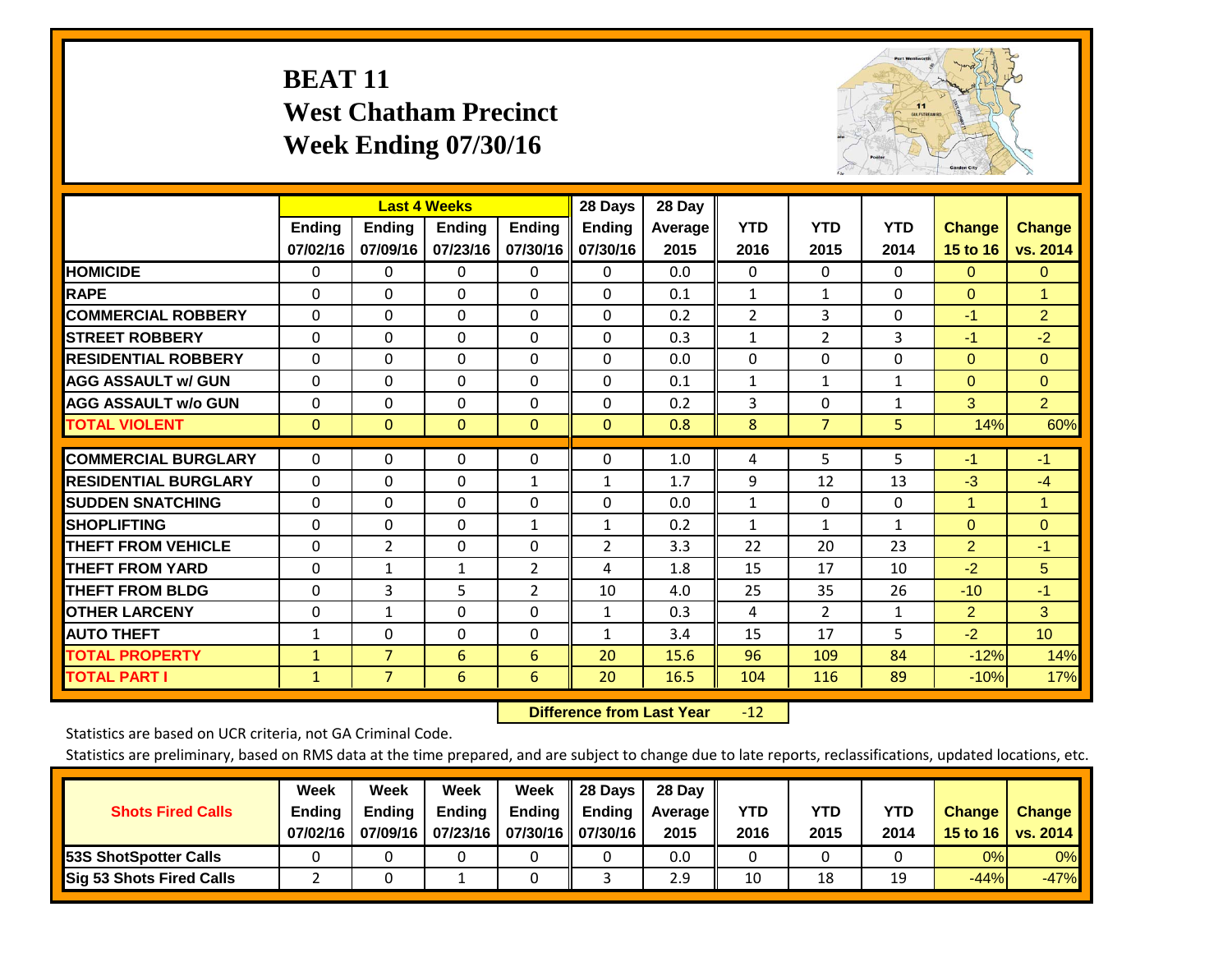## **BEAT 12 West Chatham Precinct Week Ending 07/30/16**



|                             |                | <b>Last 4 Weeks</b> |                |                | 28 Days        | 28 Day  |                |              |                |                |                |
|-----------------------------|----------------|---------------------|----------------|----------------|----------------|---------|----------------|--------------|----------------|----------------|----------------|
|                             | <b>Ending</b>  | <b>Ending</b>       | <b>Endina</b>  | <b>Ending</b>  | <b>Endina</b>  | Average | <b>YTD</b>     | <b>YTD</b>   | <b>YTD</b>     | <b>Change</b>  | <b>Change</b>  |
|                             | 07/02/16       | 07/09/16            | 07/23/16       | 07/30/16       | 07/30/16       | 2015    | 2016           | 2015         | 2014           | 15 to 16       | vs. 2014       |
| <b>HOMICIDE</b>             | 0              | 0                   | $\Omega$       | 0              | 0              | 0.0     | 1              | 0            | 0              | 1              | 1.             |
| <b>RAPE</b>                 | 0              | $\Omega$            | $\Omega$       | $\Omega$       | $\Omega$       | 0.3     | 1              | 3            | 5              | $-2$           | $-4$           |
| <b>COMMERCIAL ROBBERY</b>   | 0              | 0                   | $\Omega$       | 0              | $\Omega$       | 0.2     | 3              | $\mathbf{1}$ | 1              | $\overline{2}$ | $\overline{2}$ |
| <b>ISTREET ROBBERY</b>      | $\Omega$       | $\Omega$            | $\Omega$       | $\Omega$       | $\Omega$       | 0.5     | 5              | 3            | $\overline{2}$ | $\overline{2}$ | 3              |
| <b>RESIDENTIAL ROBBERY</b>  | $\Omega$       | 1                   | $\Omega$       | $\mathbf{0}$   | 1              | 0.2     | 3              | $\Omega$     | 0              | 3              | 3              |
| <b>AGG ASSAULT w/ GUN</b>   | 0              | $\Omega$            | $\Omega$       | $\mathbf{0}$   | $\Omega$       | 0.2     | 5              | $\Omega$     | 0              | 5              | 5              |
| <b>AGG ASSAULT w/o GUN</b>  | $\mathbf{1}$   | 0                   | $\Omega$       | 0              | 1              | 0.8     | 5              | 7            | 5              | $-2$           | $\overline{0}$ |
| <b>TOTAL VIOLENT</b>        | $\mathbf{1}$   | $\mathbf{1}$        | $\mathbf{0}$   | $\mathbf{0}$   | $\overline{2}$ | 2.3     | 23             | 14           | 13             | 64%            | 77%            |
| <b>COMMERCIAL BURGLARY</b>  |                | $\Omega$            |                |                | $\Omega$       | 0.6     |                |              | 3              |                | 1              |
|                             | $\Omega$       |                     | 0              | 0              |                |         | 4              | 4            |                | $\mathbf{0}$   |                |
| <b>RESIDENTIAL BURGLARY</b> | $\Omega$       | 2                   | $\mathbf{1}$   | $\mathbf{0}$   | 3              | 9.7     | 60             | 48           | 44             | 12             | 16             |
| <b>SUDDEN SNATCHING</b>     | $\Omega$       | 0                   | $\mathbf{0}$   | $\mathbf{0}$   | $\Omega$       | 0.0     | $\overline{2}$ | $\Omega$     | 1              | 2              | 1              |
| <b>SHOPLIFTING</b>          | $\Omega$       | $\Omega$            | $\Omega$       | $\Omega$       | $\Omega$       | 2.4     | 19             | 16           | 23             | 3              | $-4$           |
| <b>THEFT FROM VEHICLE</b>   | $\overline{2}$ | $\mathbf{1}$        | 9              | 1              | 13             | 8.4     | 65             | 62           | 46             | 3              | 19             |
| <b>THEFT FROM YARD</b>      | 1              | 0                   | $\Omega$       | 1              | $\overline{2}$ | 3.1     | 16             | 24           | 19             | -8             | $-3$           |
| <b>THEFT FROM BLDG</b>      | $\mathbf{1}$   | $\Omega$            | $\Omega$       | $\overline{2}$ | 3              | 2.9     | 23             | 21           | 19             | $\overline{2}$ | $\overline{4}$ |
| <b>OTHER LARCENY</b>        | $\Omega$       | 0                   | $\Omega$       | $\mathbf{0}$   | $\Omega$       | 0.3     | 3              | 4            | 4              | $-1$           | $-1$           |
| <b>AUTO THEFT</b>           | $\mathbf{1}$   | $\overline{2}$      | $\overline{2}$ | 2              | $\overline{7}$ | 4.7     | 32             | 32           | 20             | $\mathbf{0}$   | 12             |
| <b>TOTAL PROPERTY</b>       | 5              | 5 <sup>5</sup>      | 12             | 6              | 28             | 32.2    | 224            | 211          | 179            | 6%             | 25%            |
| <b>TOTAL PART I</b>         | 6              | 6                   | 12             | 6              | 30             | 34.5    | 247            | 225          | 192            | 10%            | 29%            |

 **Difference from Last Year**22

Statistics are based on UCR criteria, not GA Criminal Code.

| <b>Shots Fired Calls</b>        | Week<br><b>Ending</b><br>07/02/16 | Week<br><b>Endina</b><br>07/09/16 | Week<br><b>Ending</b><br>  07/23/16   07/30/16    07/30/16 | Week<br>Ending | 28 Days<br><b>Ending</b> | 28 Day<br>Average II<br>2015 | YTD<br>2016 | YTD<br>2015 | YTD<br>2014  | <b>Change</b><br>15 to 16 $\vert$ | <b>Change</b><br>vs. 2014 |
|---------------------------------|-----------------------------------|-----------------------------------|------------------------------------------------------------|----------------|--------------------------|------------------------------|-------------|-------------|--------------|-----------------------------------|---------------------------|
| <b>153S ShotSpotter Calls</b>   |                                   |                                   |                                                            |                |                          | 0.0                          |             |             |              | 0%                                | 0%                        |
| <b>Sig 53 Shots Fired Calls</b> |                                   |                                   |                                                            |                |                          | 6.2                          | 47          | 40          | $\mathbf{z}$ | 18%                               | 74%                       |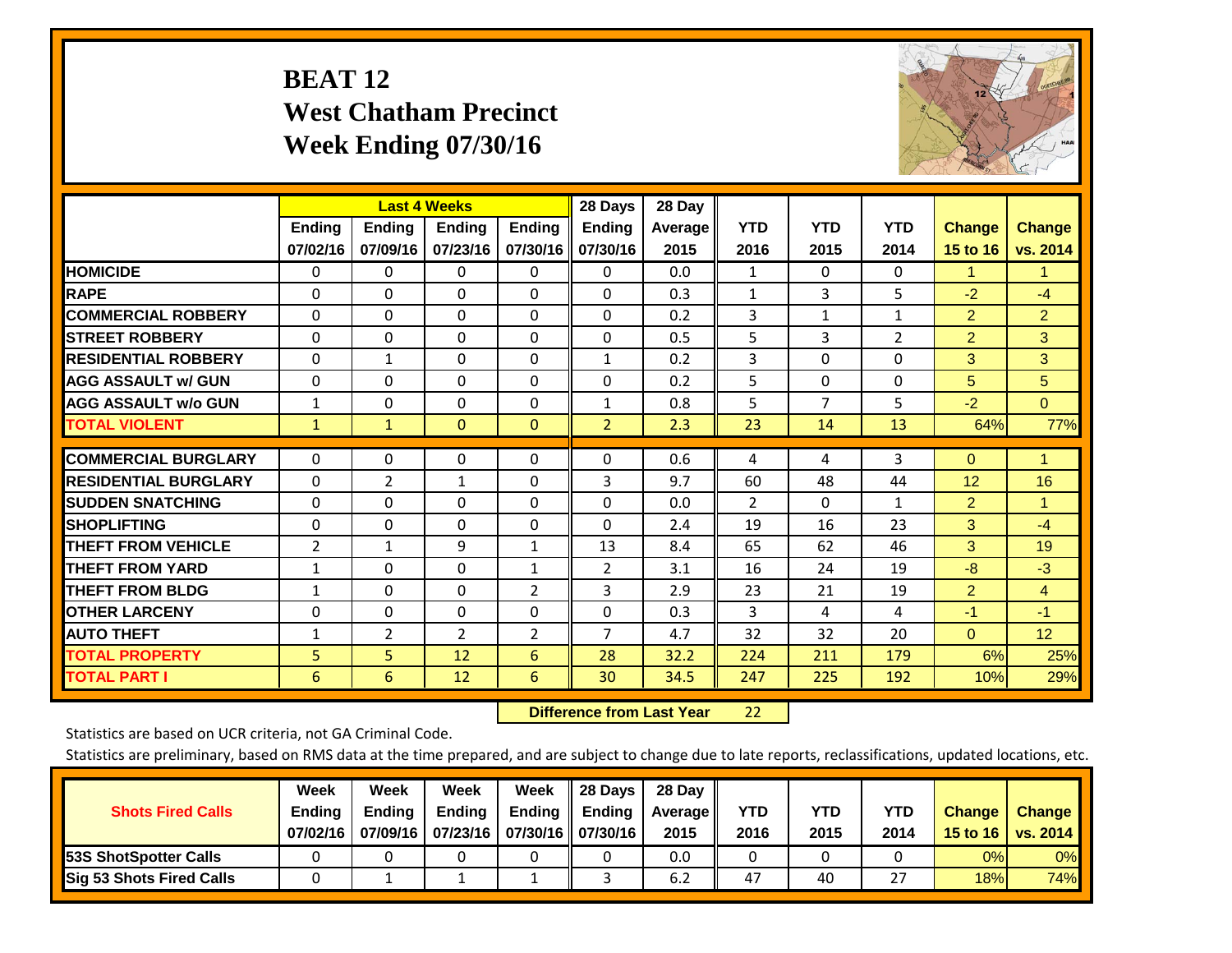## **BEAT 13 West Chatham Precinct Week Ending 07/30/16**



|                             |                           |                           | <b>Last 4 Weeks</b>       |                           | 28 Days                   | 28 Day                 |                    |                    |                    |                           |                           |
|-----------------------------|---------------------------|---------------------------|---------------------------|---------------------------|---------------------------|------------------------|--------------------|--------------------|--------------------|---------------------------|---------------------------|
|                             | <b>Ending</b><br>07/02/16 | <b>Ending</b><br>07/09/16 | <b>Endina</b><br>07/23/16 | <b>Endina</b><br>07/30/16 | <b>Endina</b><br>07/30/16 | <b>Average</b><br>2015 | <b>YTD</b><br>2016 | <b>YTD</b><br>2015 | <b>YTD</b><br>2014 | <b>Change</b><br>15 to 16 | <b>Change</b><br>vs. 2014 |
| <b>HOMICIDE</b>             | 0                         | 0                         | 0                         | 0                         | 0                         | 0.2                    | 0                  | 0                  | 0                  | $\Omega$                  | $\Omega$                  |
| <b>RAPE</b>                 | $\Omega$                  | $\Omega$                  | $\Omega$                  | $\Omega$                  | $\Omega$                  | 0.2                    | 3                  | 1                  | 0                  | $\overline{2}$            | 3                         |
| <b>COMMERCIAL ROBBERY</b>   | $\Omega$                  | $\Omega$                  | $\Omega$                  | $\Omega$                  | 0                         | 0.2                    | $\mathbf{1}$       | $\overline{2}$     | $\mathbf{1}$       | $-1$                      | $\Omega$                  |
| <b>ISTREET ROBBERY</b>      | $\Omega$                  | $\Omega$                  | $\Omega$                  | $\Omega$                  | $\Omega$                  | 0.4                    | 3                  | $\overline{2}$     | 5                  | $\blacktriangleleft$      | $-2$                      |
| <b>RESIDENTIAL ROBBERY</b>  | 0                         | $\Omega$                  | $\Omega$                  | 0                         | 0                         | 0.2                    | $\overline{2}$     | $\overline{2}$     | 2                  | $\Omega$                  | $\Omega$                  |
| <b>AGG ASSAULT w/ GUN</b>   | $\Omega$                  | 1                         | $\Omega$                  | 0                         | $\mathbf{1}$              | 0.7                    | 9                  | 6                  | 3                  | 3                         | 6                         |
| <b>AGG ASSAULT w/o GUN</b>  | 0                         | 0                         | $\Omega$                  | $\Omega$                  | 0                         | 0.8                    | 6                  | $\overline{7}$     | $\overline{2}$     | $-1$                      | $\overline{4}$            |
| <b>TOTAL VIOLENT</b>        | $\mathbf{0}$              | $\mathbf{1}$              | $\mathbf{0}$              | $\mathbf{0}$              | $\mathbf{1}$              | 2.8                    | 24                 | 20                 | 13                 | 20%                       | 85%                       |
| <b>COMMERCIAL BURGLARY</b>  | $\Omega$                  | $\Omega$                  | $\mathbf{0}$              | $\mathbf{1}$              | $\mathbf{1}$              | 2.0                    | 8                  | 13                 | 9                  | $-5$                      | $-1$                      |
| <b>RESIDENTIAL BURGLARY</b> | $\Omega$                  | 0                         | 1                         | 0                         | 1                         | 4.0                    | 18                 | 30                 | 26                 | $-12$                     | $-8$                      |
| <b>ISUDDEN SNATCHING</b>    | $\mathbf{1}$              | 0                         | $\Omega$                  | 0                         | $\mathbf{1}$              | 0.3                    | 1                  | 3                  | $\overline{2}$     | $-2$                      | $-1$                      |
| <b>SHOPLIFTING</b>          | $\Omega$                  | $\mathbf{1}$              | $\mathbf{1}$              | $\overline{2}$            | 4                         | 0.5                    | 13                 | 4                  | 5                  | 9                         | 8                         |
| <b>THEFT FROM VEHICLE</b>   | $\mathbf{1}$              | 3                         | $\overline{2}$            | $\overline{2}$            | 8                         | 5.7                    | 38                 | 38                 | 25                 | $\mathbf{0}$              | 13                        |
| <b>THEFT FROM YARD</b>      | $\Omega$                  | $\Omega$                  | $\Omega$                  | 0                         | $\Omega$                  | 2.3                    | 11                 | 16                 | 19                 | $-5$                      | $-8$                      |
| <b>THEFT FROM BLDG</b>      | 0                         | $\mathbf{1}$              | $\Omega$                  | 0                         | $\mathbf{1}$              | 2.0                    | 14                 | 16                 | 15                 | $-2$                      | $-1$                      |
| <b>OTHER LARCENY</b>        | 0                         | $\Omega$                  | $\Omega$                  | 0                         | 0                         | 0.3                    | $\Omega$           | 3                  | 1                  | $-3$                      | $-1$                      |
| <b>AUTO THEFT</b>           | 0                         | 0                         | $\overline{2}$            | 0                         | 2                         | 2.8                    | 17                 | 22                 | 13                 | $-5$                      | $\overline{4}$            |
| <b>TOTAL PROPERTY</b>       | $\overline{2}$            | 5                         | 6                         | 5                         | 18                        | 19.9                   | 120                | 145                | 115                | $-17%$                    | 4%                        |
| <b>TOTAL PART I</b>         | 2                         | 6                         | 6                         | 5                         | 19                        | 22.7                   | 144                | 165                | 128                | $-13%$                    | 13%                       |

 **Difference from Last Year**‐21

Statistics are based on UCR criteria, not GA Criminal Code.

| <b>Shots Fired Calls</b>        | Week<br><b>Ending</b><br>07/02/16 | Week<br><b>Endina</b><br>07/09/16 | Week<br><b>Ending</b><br>  07/23/16   07/30/16    07/30/16 | Week<br>Ending | 28 Days<br><b>Ending</b> | 28 Day<br>Average II<br>2015 | YTD<br>2016 | YTD<br>2015 | YTD<br>2014 | <b>Change</b><br>15 to 16 $\vert$ | <b>Change</b><br>vs. 2014 |
|---------------------------------|-----------------------------------|-----------------------------------|------------------------------------------------------------|----------------|--------------------------|------------------------------|-------------|-------------|-------------|-----------------------------------|---------------------------|
| <b>153S ShotSpotter Calls</b>   |                                   |                                   |                                                            |                |                          | 0.0                          |             |             |             | 0%                                | 0%                        |
| <b>Sig 53 Shots Fired Calls</b> |                                   |                                   |                                                            |                |                          | 10.6                         | 66          | 57          | 32          | 16%                               | 106%                      |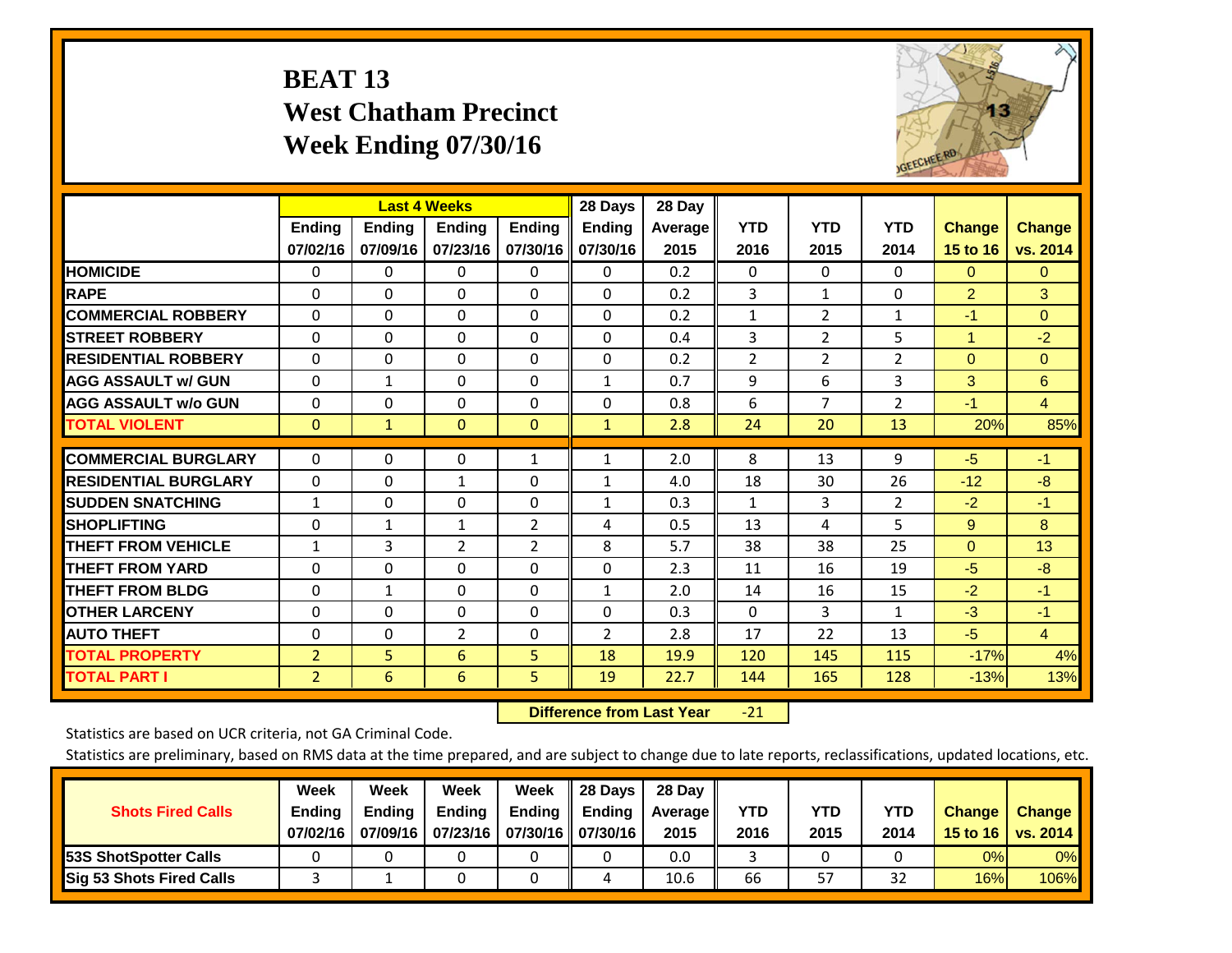## **BEAT 14 West Chatham Precinct Week Ending 07/30/16**



|                             |              |                | <b>Last 4 Weeks</b> |                | 28 Days        | 28 Day         |                |              |                |                |                |
|-----------------------------|--------------|----------------|---------------------|----------------|----------------|----------------|----------------|--------------|----------------|----------------|----------------|
|                             | Ending       | <b>Ending</b>  | <b>Ending</b>       | <b>Ending</b>  | <b>Ending</b>  | <b>Average</b> | <b>YTD</b>     | <b>YTD</b>   | <b>YTD</b>     | <b>Change</b>  | <b>Change</b>  |
|                             | 07/02/16     | 07/09/16       | 07/23/16            | 07/30/16       | 07/30/16       | 2015           | 2016           | 2015         | 2014           | 15 to 16       | vs. 2014       |
| <b>HOMICIDE</b>             | 0            | 0              | $\Omega$            | $\Omega$       | 0              | 0.1            | 1              | $\Omega$     | $\Omega$       | 1.             | 1.             |
| <b>RAPE</b>                 | $\Omega$     | $\Omega$       | $\mathbf{0}$        | 0              | $\Omega$       | 0.5            | $\Omega$       | 3            | $\overline{2}$ | $-3$           | $-2$           |
| <b>COMMERCIAL ROBBERY</b>   | $\Omega$     | 0              | $\mathbf 0$         | $\Omega$       | $\Omega$       | 0.2            | 1              | 1            | 0              | $\Omega$       | 1              |
| <b>ISTREET ROBBERY</b>      | $\Omega$     | $\Omega$       | $\Omega$            | $\Omega$       | $\Omega$       | 0.1            | $\mathbf{1}$   | $\mathbf{1}$ | $\mathbf{1}$   | $\Omega$       | $\Omega$       |
| <b>RESIDENTIAL ROBBERY</b>  | $\Omega$     | $\Omega$       | 0                   | $\Omega$       | $\Omega$       | 0.0            | $\mathbf{1}$   | $\Omega$     | 2              | $\overline{1}$ | $-1$           |
| <b>AGG ASSAULT w/ GUN</b>   | $\Omega$     | $\Omega$       | $\mathbf{0}$        | $\Omega$       | $\Omega$       | 0.0            | $\overline{2}$ | 0            | $\mathbf{1}$   | $\overline{2}$ | 1              |
| <b>AGG ASSAULT w/o GUN</b>  | $\Omega$     | $\Omega$       | $\mathbf{0}$        | $\mathbf{1}$   | $\mathbf{1}$   | 0.1            | 5              | $\mathbf{1}$ | $\Omega$       | $\overline{4}$ | 5              |
| <b>TOTAL VIOLENT</b>        | $\mathbf{0}$ | $\mathbf{0}$   | $\overline{0}$      | $\mathbf{1}$   | $\mathbf{1}$   | 0.9            | 11             | 6            | 6              | 83%            | 83%            |
| <b>COMMERCIAL BURGLARY</b>  | $\Omega$     |                |                     |                |                | 0.7            |                |              |                |                |                |
|                             |              | 0              | 0                   | 0              | $\Omega$       |                | 5              | 5            | $\mathbf{1}$   | $\mathbf{0}$   | $\overline{4}$ |
| <b>RESIDENTIAL BURGLARY</b> | $\Omega$     | $\overline{2}$ | $\mathbf{0}$        | $\Omega$       | $\overline{2}$ | 3.5            | 32             | 27           | 19             | 5              | 13             |
| <b>ISUDDEN SNATCHING</b>    | $\Omega$     | $\Omega$       | $\mathbf{0}$        | $\Omega$       | $\Omega$       | 0.0            | 1              | 0            | $\Omega$       | 1              | 1.             |
| <b>SHOPLIFTING</b>          | 1            | $\Omega$       | $\mathbf 0$         | 0              | $\mathbf{1}$   | 0.6            | 6              | 4            | 9              | $\overline{2}$ | $-3$           |
| <b>THEFT FROM VEHICLE</b>   | $\Omega$     | $\Omega$       | 3                   | $\Omega$       | 3              | 4.4            | 21             | 30           | 32             | $-9$           | $-11$          |
| <b>THEFT FROM YARD</b>      | 0            | $\Omega$       | 1                   | $\Omega$       | $\mathbf{1}$   | 2.1            | 11             | 13           | 6              | $-2$           | 5              |
| <b>THEFT FROM BLDG</b>      | 0            | 0              | 0                   | $\Omega$       | 0              | 2.7            | 9              | 19           | 21             | $-10$          | $-12$          |
| <b>OTHER LARCENY</b>        | $\mathbf{1}$ | 0              | $\mathbf{0}$        | $\mathbf{1}$   | $\overline{2}$ | 0.8            | 4              | 6            | 3              | $-2$           | $\mathbf{1}$   |
| <b>AUTO THEFT</b>           | $\mathbf{1}$ | $\overline{2}$ | $\overline{2}$      | 0              | 5              | 3.5            | 18             | 17           | 14             | $\mathbf{1}$   | $\overline{4}$ |
| <b>TOTAL PROPERTY</b>       | 3            | 4              | 6                   | $\mathbf{1}$   | 14             | 18.2           | 107            | 121          | 105            | $-12%$         | 2%             |
| <b>TOTAL PART I</b>         | 3            | 4              | 6                   | $\overline{2}$ | 15             | 19.1           | 118            | 127          | 111            | $-7%$          | 6%             |

 **Difference from Last Year**r -9

Statistics are based on UCR criteria, not GA Criminal Code.

| <b>Shots Fired Calls</b>        | Week<br><b>Ending</b><br>07/02/16 | Week<br><b>Endina</b><br>07/09/16 | Week<br><b>Ending</b><br>  07/23/16   07/30/16    07/30/16 | Week<br>Ending | 28 Days<br><b>Ending</b> | 28 Day<br>Average II<br>2015 | YTD<br>2016 | YTD<br>2015 | YTD<br>2014 | <b>Change</b><br>15 to 16 $\vert$ | <b>Change</b><br>vs. 2014 |
|---------------------------------|-----------------------------------|-----------------------------------|------------------------------------------------------------|----------------|--------------------------|------------------------------|-------------|-------------|-------------|-----------------------------------|---------------------------|
| <b>153S ShotSpotter Calls</b>   |                                   |                                   |                                                            |                |                          | 0.1                          |             |             |             | 0%                                | 0%                        |
| <b>Sig 53 Shots Fired Calls</b> |                                   |                                   |                                                            |                |                          | 8.4                          | 64          | 52          | 46          | 23%                               | 39%                       |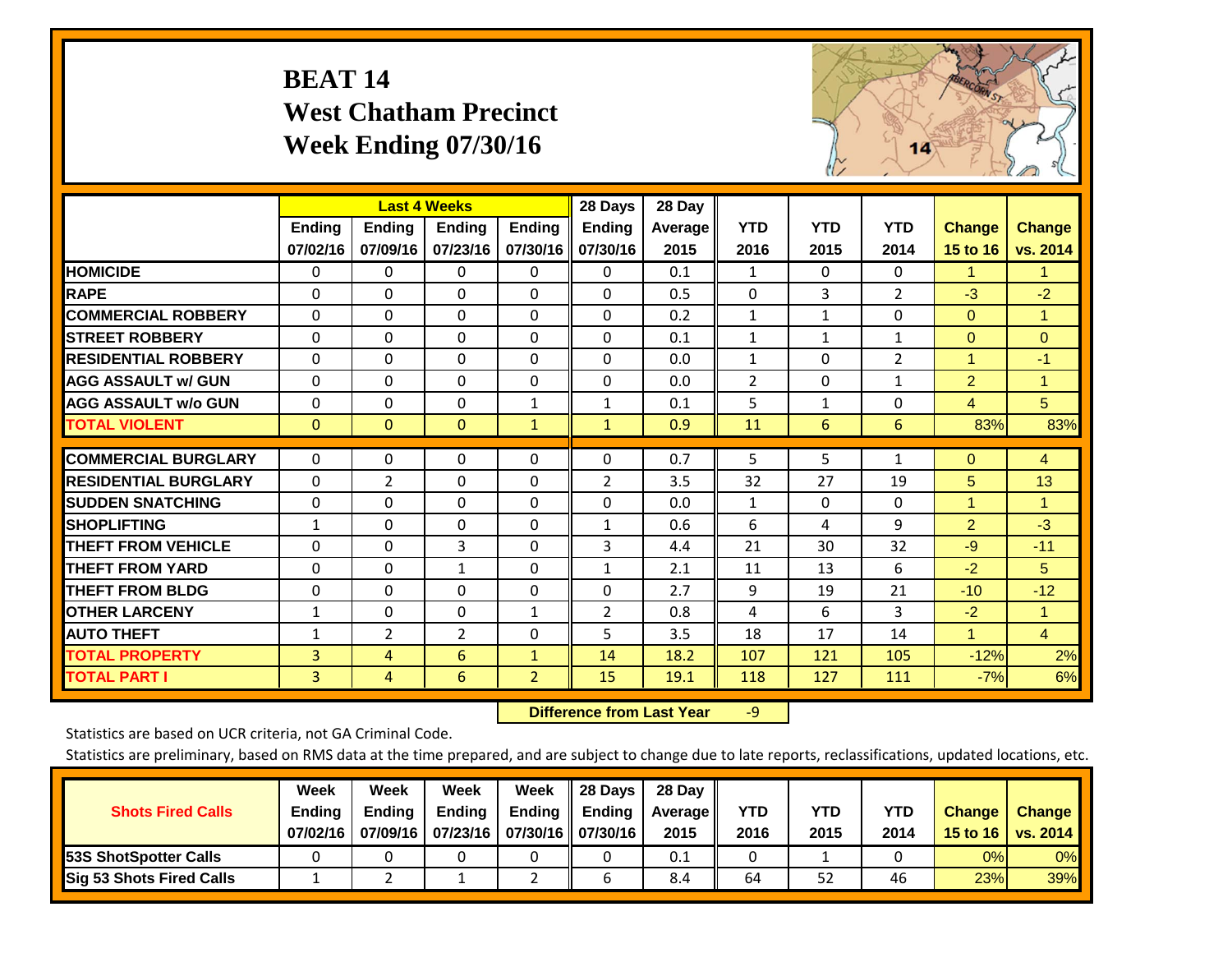# **BEAT 15 West Chatham Precinct Week Ending 07/30/16**



|                             |               | <b>Last 4 Weeks</b> |                |               | 28 Days       | 28 Day  |                |                |              |                      |                 |
|-----------------------------|---------------|---------------------|----------------|---------------|---------------|---------|----------------|----------------|--------------|----------------------|-----------------|
|                             | <b>Ending</b> | <b>Ending</b>       | <b>Endina</b>  | <b>Endina</b> | <b>Endina</b> | Average | <b>YTD</b>     | <b>YTD</b>     | <b>YTD</b>   | <b>Change</b>        | <b>Change</b>   |
|                             | 07/02/16      | 07/09/16            | 07/23/16       | 07/30/16      | 07/30/16      | 2015    | 2016           | 2015           | 2014         | 15 to 16             | vs. 2014        |
| <b>HOMICIDE</b>             | 0             | 0                   | $\Omega$       | 0             | 0             | 0.0     | 1              | $\Omega$       | 0            | 1                    | 1               |
| <b>RAPE</b>                 | 0             | $\Omega$            | $\Omega$       | $\Omega$      | $\Omega$      | 0.2     | $\mathbf{1}$   | $\overline{2}$ | $\mathbf{1}$ | $-1$                 | $\Omega$        |
| <b>COMMERCIAL ROBBERY</b>   | 1             | 0                   | $\Omega$       | $\mathbf{0}$  | $\mathbf{1}$  | 0.2     | 4              | $\Omega$       | $\Omega$     | 4                    | 4               |
| <b>ISTREET ROBBERY</b>      | $\Omega$      | $\overline{2}$      | $\mathbf{1}$   | $\Omega$      | 3             | 0.5     | 8              | 4              | 2            | 4                    | 6               |
| <b>RESIDENTIAL ROBBERY</b>  | 0             | 0                   | $\mathbf{0}$   | $\mathbf{0}$  | $\Omega$      | 0.1     | 3              | 1              | 3            | $\overline{2}$       | $\Omega$        |
| <b>AGG ASSAULT w/ GUN</b>   | 0             | $\mathbf{1}$        | $\mathbf{0}$   | $\mathbf{0}$  | $\mathbf{1}$  | 1.0     | 5              | 9              | 3            | $-4$                 | $\overline{2}$  |
| <b>AGG ASSAULT w/o GUN</b>  | $\Omega$      | 0                   | $\mathbf{1}$   | $\Omega$      | $\mathbf{1}$  | 0.5     | 8              | 5              | 3            | 3                    | 5               |
| <b>TOTAL VIOLENT</b>        | $\mathbf{1}$  | 3                   | $\overline{2}$ | $\mathbf{0}$  | 6             | 2.4     | 30             | 21             | 12           | 43%                  | 150%            |
|                             |               |                     |                |               |               |         |                |                |              |                      |                 |
| <b>COMMERCIAL BURGLARY</b>  | $\mathbf{1}$  | 1                   | $\Omega$       | 0             | 2             | 1.5     | 9              | 10             | 3            | $-1$                 | 6               |
| <b>RESIDENTIAL BURGLARY</b> | 1             | 1                   | 1              | $\Omega$      | 3             | 5.1     | 33             | 30             | 39           | 3                    | $-6$            |
| <b>SUDDEN SNATCHING</b>     | 0             | 0                   | $\mathbf{0}$   | $\mathbf{0}$  | $\Omega$      | 0.0     | $\overline{2}$ | $\Omega$       | 1            | $\overline{2}$       | 1               |
| <b>SHOPLIFTING</b>          | 0             | 0                   | $\Omega$       | 0             | $\Omega$      | 0.8     | 14             | $\overline{2}$ | 5            | 12                   | $9^{\circ}$     |
| <b>THEFT FROM VEHICLE</b>   | $\Omega$      | 0                   | $\mathbf{0}$   | $\mathbf{1}$  | $\mathbf{1}$  | 4.5     | 24             | 20             | 19           | $\overline{4}$       | $5\overline{)}$ |
| <b>THEFT FROM YARD</b>      | $\Omega$      | $\Omega$            | $\mathbf{1}$   | $\mathbf{0}$  | $\mathbf{1}$  | 0.9     | 8              | 7              | 15           | $\blacktriangleleft$ | $-7$            |
| <b>THEFT FROM BLDG</b>      | 1             | $\Omega$            | $\overline{2}$ | $\mathbf{1}$  | 4             | 1.5     | 16             | 6              | 11           | 10                   | 5               |
| <b>OTHER LARCENY</b>        | 0             | $\Omega$            | $\Omega$       | $\Omega$      | $\Omega$      | 0.0     | $\overline{2}$ | $\Omega$       | 3            | $\overline{2}$       | $-1$            |
| <b>AUTO THEFT</b>           | 1             | $\Omega$            | $\Omega$       | 2             | 3             | 3.0     | 14             | 17             | 14           | $-3$                 | $\Omega$        |
| <b>TOTAL PROPERTY</b>       | 4             | $\overline{2}$      | 4              | 4             | 14            | 17.3    | 122            | 92             | 110          | 33%                  | 11%             |
| <b>TOTAL PART I</b>         | 5             | 5                   | 6              | 4             | 20            | 19.6    | 152            | 113            | 122          | 35%                  | 25%             |

 **Difference from Last Year**r 39

Statistics are based on UCR criteria, not GA Criminal Code.

| <b>Shots Fired Calls</b>        | Week<br><b>Ending</b><br>07/02/16 | Week<br><b>Endina</b><br>07/09/16 | Week<br><b>Ending</b><br>  07/23/16   07/30/16    07/30/16 | Week<br>Ending | 28 Days<br><b>Ending</b> | 28 Day<br>Average II<br>2015 | YTD<br>2016 | YTD<br>2015 | YTD<br>2014 | <b>Change</b><br>15 to 16 $\vert$ | <b>Change</b><br>vs. 2014 |
|---------------------------------|-----------------------------------|-----------------------------------|------------------------------------------------------------|----------------|--------------------------|------------------------------|-------------|-------------|-------------|-----------------------------------|---------------------------|
| <b>153S ShotSpotter Calls</b>   |                                   |                                   |                                                            |                |                          | 0.0                          |             |             |             | 0%                                | 0%                        |
| <b>Sig 53 Shots Fired Calls</b> |                                   |                                   |                                                            |                | 14                       | 9.7                          | 71          | 66          | 41          | 8%                                | <b>73%</b>                |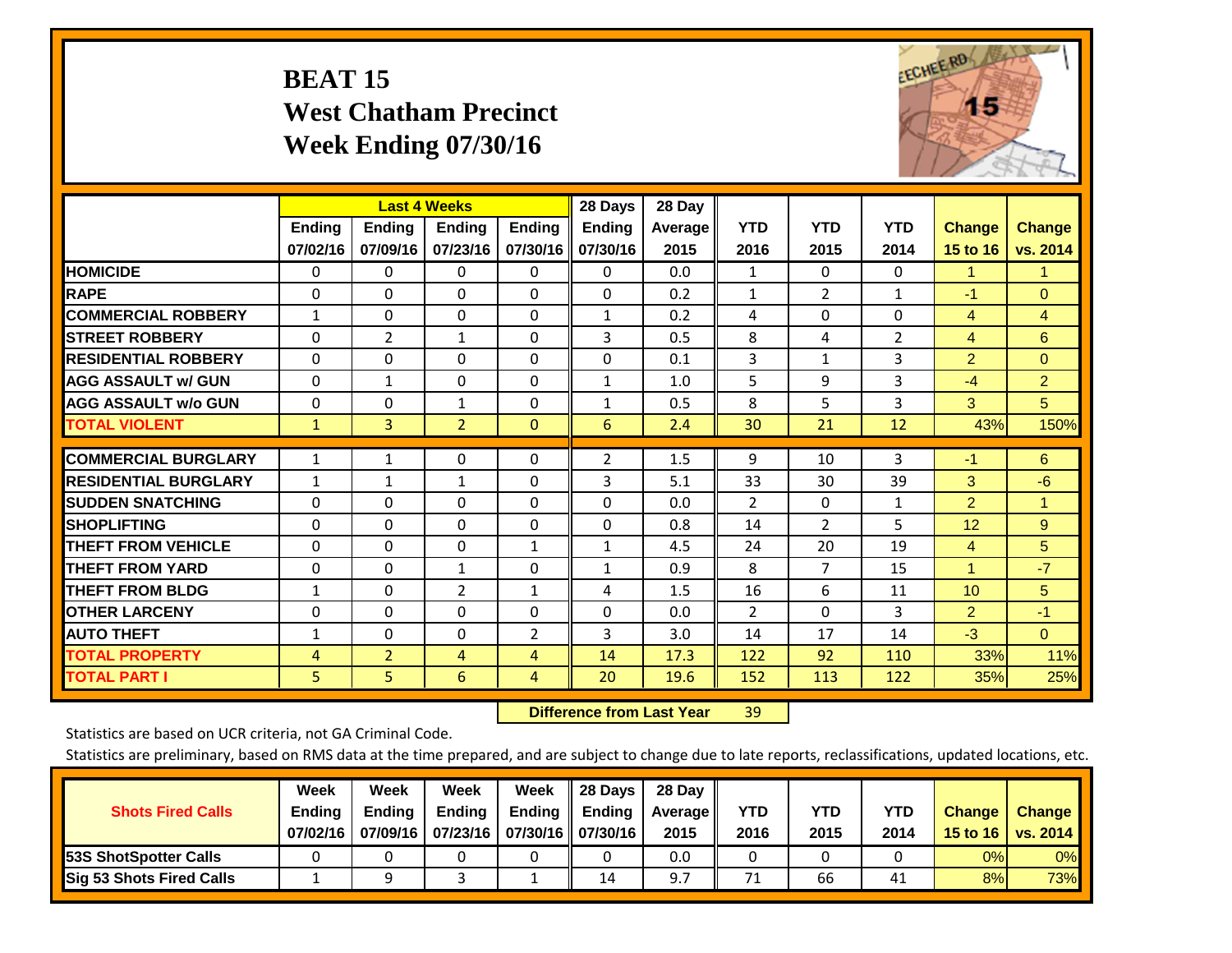# **BEAT 16 West Chatham Precinct Week Ending 07/30/16**



|                             |                           | <b>Last 4 Weeks</b>       |                           |                           | 28 Days                   | 28 Day             |                    |                    |                    |                           |                           |
|-----------------------------|---------------------------|---------------------------|---------------------------|---------------------------|---------------------------|--------------------|--------------------|--------------------|--------------------|---------------------------|---------------------------|
|                             | <b>Ending</b><br>07/02/16 | <b>Ending</b><br>07/09/16 | <b>Endina</b><br>07/23/16 | <b>Endina</b><br>07/30/16 | <b>Endina</b><br>07/30/16 | Average   <br>2015 | <b>YTD</b><br>2016 | <b>YTD</b><br>2015 | <b>YTD</b><br>2014 | <b>Change</b><br>15 to 16 | <b>Change</b><br>vs. 2014 |
| <b>HOMICIDE</b>             | 0                         | 0                         | $\Omega$                  | 0                         | 0                         | 0.0                | $\mathbf{0}$       | $\Omega$           | 0                  | $\mathbf{0}$              | $\Omega$                  |
| <b>RAPE</b>                 | 0                         | $\Omega$                  | $\Omega$                  | $\Omega$                  | $\Omega$                  | 0.1                | $\mathbf{1}$       | $\Omega$           | $\Omega$           | 1                         | 1                         |
| <b>COMMERCIAL ROBBERY</b>   | $\Omega$                  | 0                         | $\Omega$                  | $\mathbf{0}$              | $\Omega$                  | 0.3                | $\mathbf{1}$       | 3                  | 4                  | $-2$                      | $-3$                      |
| <b>ISTREET ROBBERY</b>      | $\Omega$                  | $\Omega$                  | $\mathbf{1}$              | $\mathbf{0}$              | $\mathbf{1}$              | 0.4                | 5                  | 4                  | $\overline{2}$     | $\overline{1}$            | 3                         |
| <b>RESIDENTIAL ROBBERY</b>  | 0                         | 0                         | $\mathbf{0}$              | 0                         | $\Omega$                  | 0.2                | 3                  | 2                  | 1                  | 1                         | $\overline{2}$            |
| <b>AGG ASSAULT w/ GUN</b>   | $\Omega$                  | 0                         | $\Omega$                  | $\mathbf{1}$              | $\mathbf{1}$              | 0.1                | 4                  | $\Omega$           | 0                  | $\overline{4}$            | $\overline{4}$            |
| <b>AGG ASSAULT w/o GUN</b>  | $\Omega$                  | 0                         | $\mathbf{0}$              | $\Omega$                  | $\Omega$                  | 0.6                | $\overline{2}$     | 7                  | $\mathbf{1}$       | $-5$                      | $\mathbf{1}$              |
| <b>TOTAL VIOLENT</b>        | $\Omega$                  | $\Omega$                  | $\mathbf{1}$              | $\mathbf{1}$              | $\overline{2}$            | 1.7                | 16                 | 16                 | 8                  | 0%                        | 100%                      |
| <b>COMMERCIAL BURGLARY</b>  | $\Omega$                  | 1                         | $\Omega$                  | 0                         | $\mathbf{1}$              | 0.5                | 8                  | $\overline{2}$     | 4                  | 6                         | 4                         |
| <b>RESIDENTIAL BURGLARY</b> | 0                         | $\overline{2}$            | $\mathbf{0}$              | 1                         | 3                         | 3.4                | 19                 | 22                 | 11                 | $-3$                      | 8                         |
| <b>SUDDEN SNATCHING</b>     | 0                         | 0                         | $\mathbf{0}$              | $\Omega$                  | $\Omega$                  | 0.0                | 0                  | 0                  | $\Omega$           | $\Omega$                  | $\Omega$                  |
| <b>SHOPLIFTING</b>          | 2                         | 0                         | 4                         | 4                         | 10                        | 11.4               | 52                 | 98                 | 115                | $-46$                     | $-63$                     |
| <b>THEFT FROM VEHICLE</b>   | 2                         | $\mathbf{1}$              | $\mathbf{1}$              | 2                         | 6                         | 5.3                | 45                 | 29                 | 29                 | 16                        | 16                        |
| <b>THEFT FROM YARD</b>      | 2                         | $\Omega$                  | $\mathbf{0}$              | $\mathbf{0}$              | 2                         | 2.6                | 8                  | 23                 | 14                 | $-15$                     | $-6$                      |
| <b>THEFT FROM BLDG</b>      | 0                         | $\Omega$                  | $\Omega$                  | $\mathbf{0}$              | $\Omega$                  | 2.8                | 19                 | 23                 | 28                 | $-4$                      | $-9$                      |
| <b>OTHER LARCENY</b>        | $\Omega$                  | $\Omega$                  | $\Omega$                  | $\Omega$                  | $\Omega$                  | 0.4                | $\mathbf{1}$       | 4                  | 3                  | $-3$                      | $-2$                      |
| <b>AUTO THEFT</b>           | 1                         | $\Omega$                  | $\Omega$                  | 1                         | 2                         | 3.0                | 17                 | 14                 | 11                 | 3                         | 6                         |
| <b>TOTAL PROPERTY</b>       | $\overline{7}$            | 4                         | 5                         | 8                         | 24                        | 29.4               | 169                | 215                | 215                | $-21%$                    | $-21%$                    |
| <b>TOTAL PART I</b>         | $\overline{7}$            | 4                         | 6                         | 9                         | 26                        | 31.1               | 185                | 231                | 223                | $-20%$                    | $-17%$                    |

 **Difference from Last Year**r -46

Statistics are based on UCR criteria, not GA Criminal Code.

|                                 | Week     | Week          | Week                            | Week               | <b>28 Davs</b> | 28 Dav         |            |      |            |                 |          |
|---------------------------------|----------|---------------|---------------------------------|--------------------|----------------|----------------|------------|------|------------|-----------------|----------|
| <b>Shots Fired Calls</b>        | Ending   | <b>Ending</b> | <b>Ending</b>                   | Ending $\parallel$ | <b>Ending</b>  | <b>Average</b> | <b>YTD</b> | YTD  | <b>YTD</b> | <b>Change</b>   | Change   |
|                                 | 07/02/16 | 07/09/16      | 07/23/16   07/30/16    07/30/16 |                    |                | 2015           | 2016       | 2015 | 2014       | <b>15 to 16</b> | vs. 2014 |
| <b>153S ShotSpotter Calls</b>   |          |               |                                 |                    |                | 0.0            |            |      |            | 0%              | 0%       |
| <b>Sig 53 Shots Fired Calls</b> |          |               |                                 |                    | Δ              | 5.2            | 42         | 31   | 14         | 35%             | 200%     |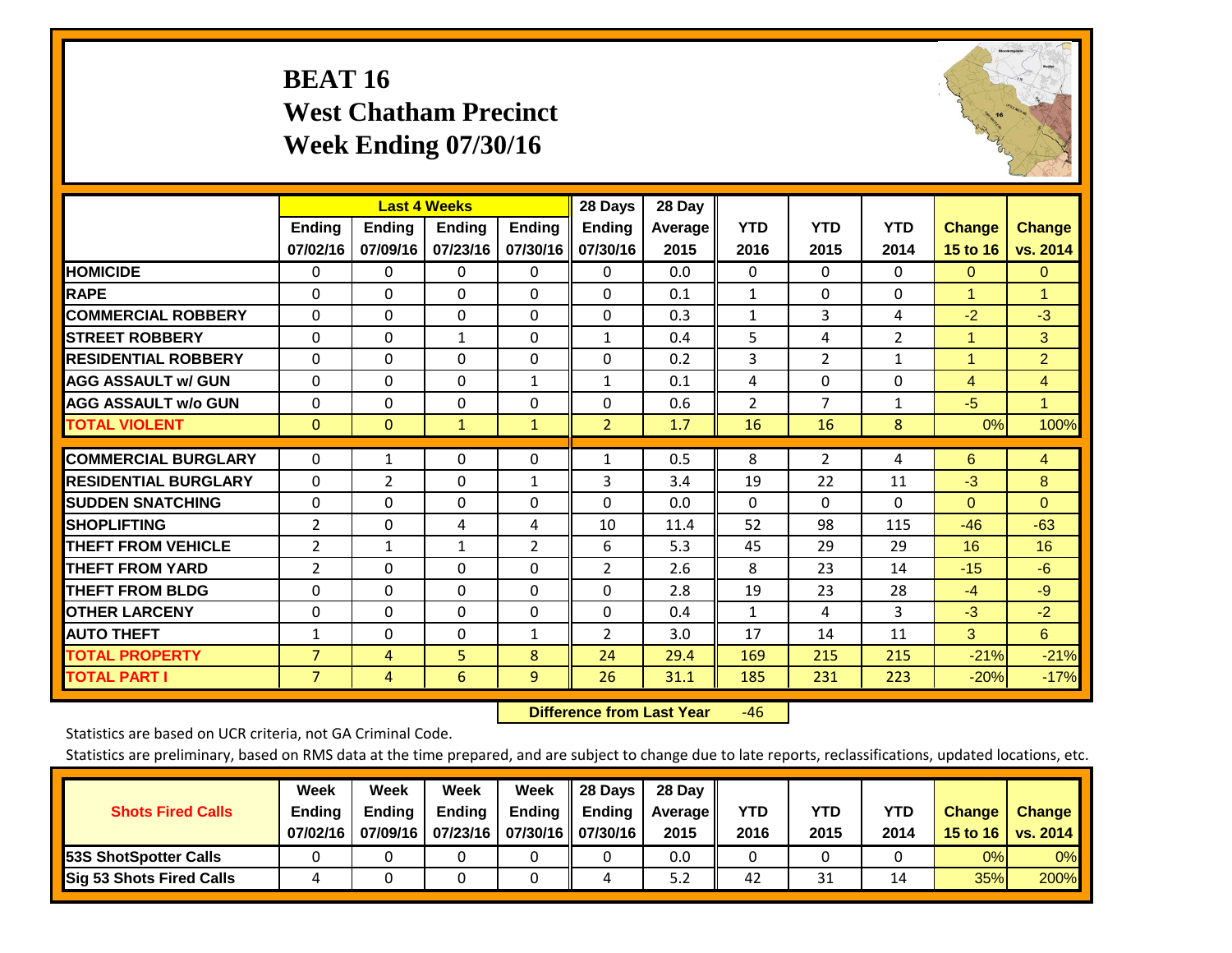

#### **COMPSTATDOWNTOWN PRECINCTWeek Ending 07/30/16**

**PRECINCT COMMANDER:**

**CAPT. JOY GELLATLY**



|                             | Week<br><b>Ending</b><br>07/30/16 | Week<br><b>Ending</b><br>07/23/16 | <b>Weekly</b><br>Avg<br>2015 | 28-Day<br><b>Ending</b><br>07/30/16 | 28-Day<br><b>Ending</b><br>07/02/16 | Avg<br>28-Day<br>2015 | <b>YTD</b><br>2016 | <b>YTD</b><br>2015 | <b>YTD</b><br>2014 | <b>Change</b><br>15 to 16 | <b>Change</b><br>vs. 2014 |
|-----------------------------|-----------------------------------|-----------------------------------|------------------------------|-------------------------------------|-------------------------------------|-----------------------|--------------------|--------------------|--------------------|---------------------------|---------------------------|
| <b>HOMICIDE</b>             | $\bf{0}$                          | 0                                 | 0                            | 0                                   | 0                                   |                       | 3                  | 3                  | $\overline{2}$     | 0                         |                           |
| <b>RAPE</b>                 | $\bf{0}$                          | 2                                 | 0                            | B                                   |                                     |                       | 6                  | 7                  | 6                  | $-1$                      | $\overline{0}$            |
| <b>COMMERCIAL ROBBERY</b>   |                                   | $\Omega$                          | $\Omega$                     | 1                                   |                                     |                       | 5                  | 4                  | 3                  | 1                         | $\overline{2}$            |
| <b>STREET ROBBERY</b>       | 3                                 | 3                                 | 2                            | 16                                  | 10                                  | 9                     | 94                 | 62                 | 42                 | 32                        | 52                        |
| <b>RESIDENTIAL ROBBERY</b>  | $\bf{0}$                          |                                   | $\Omega$                     |                                     | 2                                   |                       | 4                  | 6                  | 1                  | $-2$                      | 3                         |
| <b>AGG ASSAULT w/ GUN</b>   |                                   |                                   |                              | 6 <sup>1</sup>                      | 4                                   | 4                     | 44                 | 25                 | 20                 | 19                        | 24                        |
| <b>AGG ASSAULT w/o GUN</b>  |                                   |                                   |                              | 3                                   | 5                                   | 4                     | 30                 | 25                 | 24                 | 5                         | 6                         |
| <b>TOTAL VIOLENT</b>        | 6                                 | 8                                 | 5                            | 30                                  | 23                                  | 21                    | 186                | 132                | 98                 | 41%                       | 90%                       |
| <b>COMMERCIAL BURGLARY</b>  | $\bf{0}$                          |                                   |                              | $\mathbf{2}$                        | 4                                   | $\overline{2}$        | $\overline{26}$    | 15                 | $\overline{21}$    | 11                        | 5 <sup>5</sup>            |
| <b>RESIDENTIAL BURGLARY</b> |                                   | $\overline{2}$                    | 3                            | 15                                  | 7                                   | 11                    | 78                 | 80                 | 62                 | $-2$                      | 16                        |
| <b>SUDDEN SNATCHING</b>     |                                   |                                   |                              | 4                                   | 3                                   | 3                     | 30                 | 24                 | 15                 | 6                         | 15                        |
| <b>SHOPLIFTING</b>          | 8                                 | 4                                 | 5                            | 19                                  | 18                                  | 19                    | 112                | 133                | 135                | $-21$                     | $-23$                     |
| <b>THEFT FROM VEHICLE</b>   | 9                                 | 18                                | 8                            | 40                                  | 20                                  | 32                    | 304                | 231                | 301                | 73                        | 3                         |
| <b>THEFT FROM YARD</b>      | $\mathbf{2}$                      | 4                                 | 4                            | 11                                  | 16                                  | 17                    | 110                | 123                | 145                | $-13$                     | $-35$                     |
| <b>THEFT FROM BLDG</b>      | 7                                 | 10                                | 4                            | 28                                  | 9                                   | 18                    | 169                | 124                | 155                | 45                        | 14                        |
| <b>OTHER LARCENY</b>        | $\bf{0}$                          | $\mathbf 0$                       | 0                            | $\mathbf{2}$                        | 2                                   | $\overline{2}$        | 17                 | 13                 | 11                 | 4                         | 6                         |
| <b>AUTO THEFT</b>           | $\mathbf{2}$                      | 2                                 | 4                            | 8                                   | 14                                  | 16                    | 103                | 108                | 73                 | $-5$                      | 30                        |
| <b>TOTAL PROPERTY</b>       | 30                                | 42                                | 30                           | 129                                 | 93                                  | 119                   | 949                | 851                | 918                | 12%                       | 3%                        |
| <b>TOTAL PART I</b>         | 36                                | 50                                | 35                           | 159                                 | 116                                 | 139                   | 1135               | 983                | 1016               | 15%                       | 12%                       |

Statistics are based on UCR criteria, not GA Criminal Code. **Difference from Last Year** 152

| <b>Citizen Initiated Calls</b>  | Week<br>Ending<br>07/30/16 | <b>Week</b><br><b>Ending</b><br>07/23/16 | Weekly<br>Avg<br>2015 | $28$ -Day<br><b>Ending</b><br>07/30/16 | $28$ -Dav<br><b>Ending</b><br>07/02/16 | Avg<br>$28$ -Day<br>2015 | YTD<br>2016 | <b>YTD</b><br>2015 | YTD<br>2014 | Change<br>15 to 16 | Change<br>vs. 2014 |
|---------------------------------|----------------------------|------------------------------------------|-----------------------|----------------------------------------|----------------------------------------|--------------------------|-------------|--------------------|-------------|--------------------|--------------------|
| <b>Midnight Shift</b>           | 124                        | 123                                      | 121                   | 507                                    | 475                                    | 484                      | 3538        | 3618               | 3543        | $-80$              | $-5$               |
| Day Shift                       | 199                        | 214                                      | 233                   | 850                                    | 922                                    | 931                      | 6629        | 7228               | 6809        | $-599$             | $-180$             |
| <b>Afternoon Shift</b>          | 246                        | 255                                      | 252                   | 1042                                   | 961                                    | 1010                     | 7289        | 7708               | 7453        | $-419$             | $-164$             |
| <b>TOTAL CITIZEN CFS</b>        | 569                        | 592                                      | 606                   | 2399                                   | 2358                                   | 2425                     | 17456       | 18554              | 17805       | $-5.9%$            | $-2.0%$            |
| 53S ShotSpotter Calls           |                            |                                          | 6                     | 29                                     | 25                                     | 25                       | 247         | 133                |             | 114                | 247                |
| <b>Sig 53 Shots Fired Calls</b> |                            | 10                                       | 10                    | 48                                     | 58                                     | 38                       | 339         | 211                | 194         | 128                | 145                |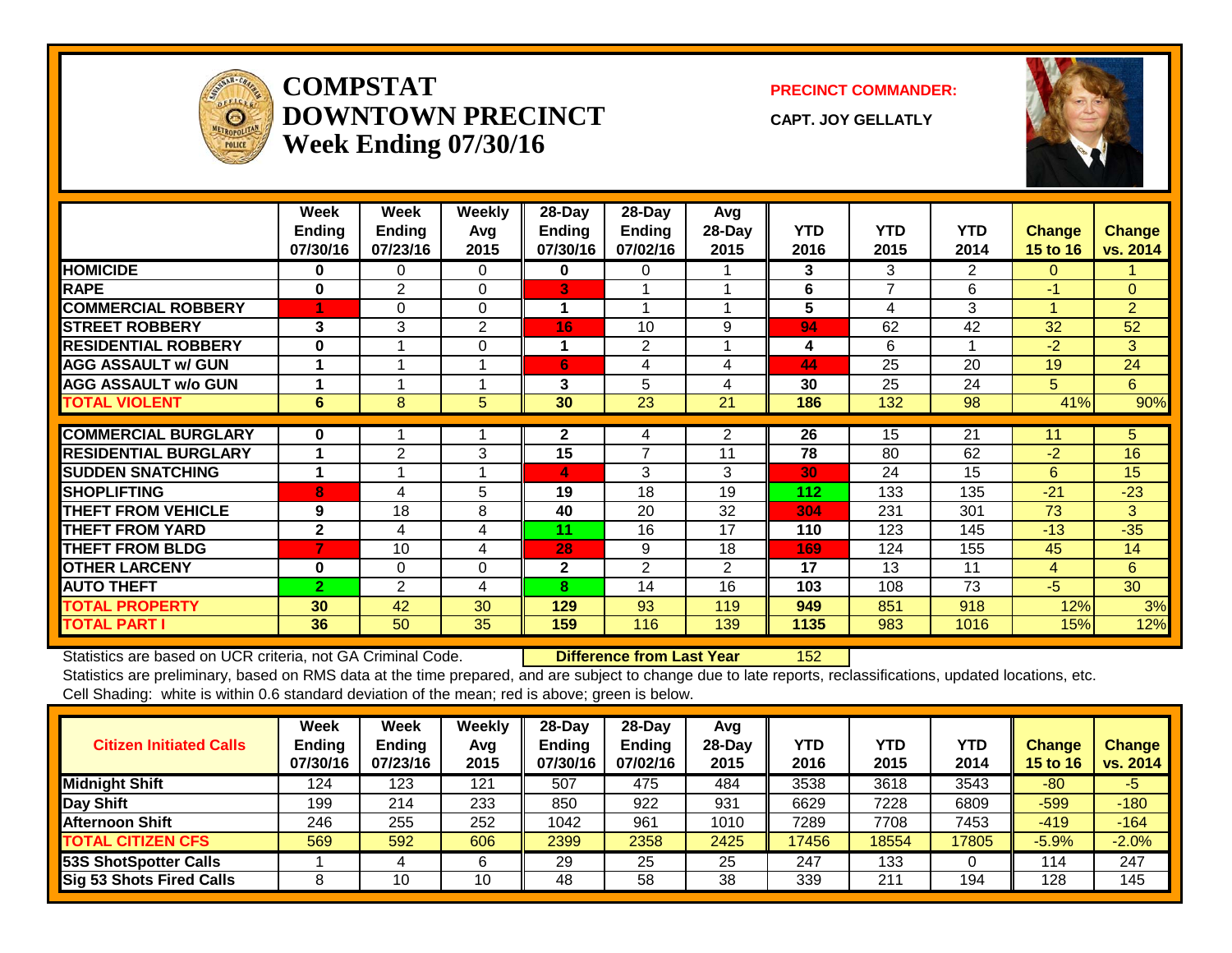## **BEAT 21 Downtown Precinct Week Ending 07/30/16**



|                             |               | <b>Last 4 Weeks</b> |                |                | 28 Days        | 28 Day  |                |              |                |                 |                |
|-----------------------------|---------------|---------------------|----------------|----------------|----------------|---------|----------------|--------------|----------------|-----------------|----------------|
|                             | <b>Ending</b> | <b>Ending</b>       | <b>Ending</b>  | <b>Ending</b>  | <b>Ending</b>  | Average | <b>YTD</b>     | <b>YTD</b>   | <b>YTD</b>     | <b>Change</b>   | <b>Change</b>  |
|                             | 07/02/16      | 07/09/16            | 07/23/16       | 07/30/16       | 07/30/16       | 2015    | 2016           | 2015         | 2014           | <b>15 to 16</b> | vs. 2014       |
| <b>HOMICIDE</b>             | 0             | $\mathbf{0}$        | 0              | 0              | 0              | 0.2     | $\overline{2}$ | $\Omega$     | 1              | $\overline{2}$  | 1.             |
| <b>RAPE</b>                 | $\Omega$      | $\Omega$            | 1              | $\Omega$       | $\mathbf{1}$   | 0.2     | $\mathbf{1}$   | 1            | 1              | $\Omega$        | $\Omega$       |
| <b>COMMERCIAL ROBBERY</b>   | $\Omega$      | $\Omega$            | $\Omega$       | $\mathbf{1}$   | $\mathbf{1}$   | 0.2     | 4              | 1            | $\mathbf{1}$   | 3               | 3              |
| <b>ISTREET ROBBERY</b>      | $\Omega$      | $\Omega$            | $\Omega$       | 0              | 0              | 1.0     | 6              | 8            | 6              | $-2$            | $\mathbf{0}$   |
| <b>RESIDENTIAL ROBBERY</b>  | $\Omega$      | $\Omega$            | $\mathbf{1}$   | $\Omega$       | $\mathbf{1}$   | 0.2     | $\mathbf{1}$   | 3            | $\Omega$       | $-2$            | 1              |
| <b>AGG ASSAULT w/ GUN</b>   | $\Omega$      | $\Omega$            | $\Omega$       | $\Omega$       | $\Omega$       | 1.3     | 8              | 9            | 3              | $-1$            | 5              |
| <b>AGG ASSAULT w/o GUN</b>  | $\Omega$      | $\Omega$            | 1              | $\Omega$       | $\mathbf{1}$   | 0.7     | 9              | 6            | $\overline{7}$ | 3               | $\overline{2}$ |
| <b>TOTAL VIOLENT</b>        | $\mathbf{0}$  | $\Omega$            | 3              | $\mathbf{1}$   | 4              | 3.8     | 31             | 28           | 19             | 11%             | 63%            |
| <b>COMMERCIAL BURGLARY</b>  | $\mathbf{0}$  | $\Omega$            | 0              | $\Omega$       | $\Omega$       | 0.3     | $\mathbf{1}$   | 1            | 6              | $\Omega$        | $-5$           |
| <b>RESIDENTIAL BURGLARY</b> | $\mathbf{1}$  | $\Omega$            | $\Omega$       | $\Omega$       | $\mathbf{1}$   | 3.4     | 12             | 27           | 18             | $-15$           | $-6$           |
| <b>ISUDDEN SNATCHING</b>    | $\Omega$      | $\Omega$            | $\Omega$       | $\Omega$       | $\Omega$       | 0.1     | $\mathbf{1}$   | $\mathbf{1}$ | $\mathbf{1}$   | $\Omega$        | $\overline{0}$ |
| <b>SHOPLIFTING</b>          | $\Omega$      | $\Omega$            | 1              | $\mathbf{1}$   | $\overline{2}$ | 2.1     | 10             | 13           | 12             | $-3$            | $-2$           |
| <b>THEFT FROM VEHICLE</b>   | $\Omega$      | $\mathbf{1}$        | $\mathbf{0}$   | $\overline{2}$ | 3              | 3.5     | 15             | 35           | 17             | $-20$           | $-2$           |
| <b>THEFT FROM YARD</b>      | $\mathbf 0$   | $\Omega$            | $\overline{2}$ | $\mathbf{1}$   | 3              | 1.0     | 12             | 6            | 12             | 6               | $\Omega$       |
| <b>THEFT FROM BLDG</b>      | 0             | $\mathbf{1}$        | 3              | $\Omega$       | 4              | 2.1     | 16             | 14           | 20             | $\overline{2}$  | $-4$           |
| <b>OTHER LARCENY</b>        | 0             | $\Omega$            | $\Omega$       | $\Omega$       | 0              | 0.1     | $\mathbf{1}$   | $\mathbf 1$  | 0              | $\Omega$        | 1              |
| <b>AUTO THEFT</b>           | 0             | $\mathbf{1}$        | $\Omega$       | 0              | $\mathbf{1}$   | 3.4     | 19             | 20           | 8              | $-1$            | 11             |
| <b>TOTAL PROPERTY</b>       | $\mathbf{1}$  | 3                   | 6              | 4              | 14             | 16.0    | 87             | 118          | 94             | $-26%$          | $-7%$          |
| <b>TOTAL PART I</b>         | $\mathbf{1}$  | $\overline{3}$      | 9              | 5              | 18             | 19.7    | 118            | 146          | 113            | $-19%$          | 4%             |

 **Difference from Last Year**‐28

Statistics are based on UCR criteria, not GA Criminal Code.

| <b>Shots Fired Calls</b>        | Week<br><b>Ending</b><br>07/02/16 | Week<br><b>Endina</b><br>07/09/16 | Week<br><b>Ending</b><br>  07/23/16   07/30/16    07/30/16 | Week<br>Ending | 28 Days<br><b>Ending</b> | 28 Day<br>Average II<br>2015 | YTD<br>2016 | YTD<br>2015 | YTD<br>2014 | <b>Change</b><br>15 to 16 $\vert$ | <b>Change</b><br>vs. 2014 |
|---------------------------------|-----------------------------------|-----------------------------------|------------------------------------------------------------|----------------|--------------------------|------------------------------|-------------|-------------|-------------|-----------------------------------|---------------------------|
| <b>153S ShotSpotter Calls</b>   |                                   |                                   |                                                            |                |                          | 0.0                          |             |             |             | 0%                                | 0%                        |
| <b>Sig 53 Shots Fired Calls</b> |                                   |                                   |                                                            |                |                          | 9.3                          | 66          | 52          | 43          | 27%                               | 53%                       |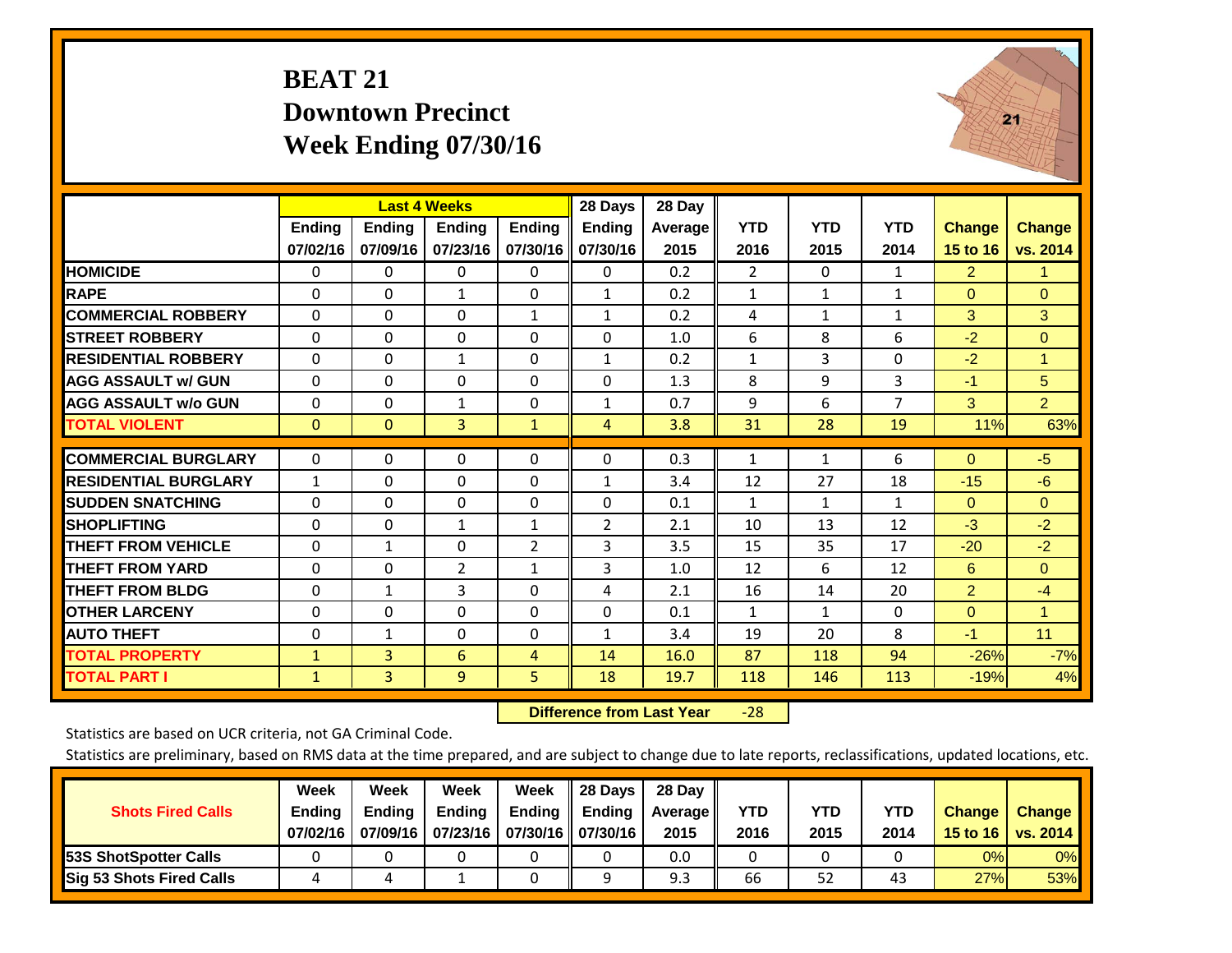## **BEAT 22 Downtown Precinct Week Ending 07/30/16**



|                             |                    | <b>Last 4 Weeks</b>       |                           |                           | 28 Days                   | 28 Day                 |                    |                    |                    |                           |                           |
|-----------------------------|--------------------|---------------------------|---------------------------|---------------------------|---------------------------|------------------------|--------------------|--------------------|--------------------|---------------------------|---------------------------|
|                             | Ending<br>07/02/16 | <b>Endina</b><br>07/09/16 | <b>Endina</b><br>07/23/16 | <b>Ending</b><br>07/30/16 | <b>Ending</b><br>07/30/16 | <b>Average</b><br>2015 | <b>YTD</b><br>2016 | <b>YTD</b><br>2015 | <b>YTD</b><br>2014 | <b>Change</b><br>15 to 16 | <b>Change</b><br>vs. 2014 |
| <b>HOMICIDE</b>             | 0                  | 0                         | 0                         | $\Omega$                  | 0                         | 0.1                    | $\Omega$           | 0                  | $\Omega$           | $\mathbf{0}$              | $\mathbf{0}$              |
| <b>RAPE</b>                 | $\Omega$           | 1                         | 1                         | 0                         | 2                         | 0.4                    | 3                  | 4                  | $\Omega$           | $-1$                      | 3                         |
| <b>COMMERCIAL ROBBERY</b>   | $\Omega$           | 0                         | $\mathbf 0$               | $\Omega$                  | $\Omega$                  | 0.2                    | $\Omega$           | $\Omega$           | $\Omega$           | $\Omega$                  | $\Omega$                  |
| <b>STREET ROBBERY</b>       | $\mathbf{1}$       | $\overline{2}$            | 2                         | $\Omega$                  | 5                         | 2.3                    | 16                 | 19                 | 12                 | $-3$                      | $\overline{4}$            |
| <b>RESIDENTIAL ROBBERY</b>  | $\Omega$           | 0                         | $\Omega$                  | $\Omega$                  | $\Omega$                  | 0.0                    | $\mathbf{0}$       | $\Omega$           | 0                  | $\Omega$                  | $\Omega$                  |
| <b>AGG ASSAULT w/ GUN</b>   | $\mathbf{1}$       | 0                         | 1                         | $\Omega$                  | $\overline{2}$            | 0.5                    | 5                  | $\overline{2}$     | 3                  | 3                         | $\overline{2}$            |
| <b>AGG ASSAULT w/o GUN</b>  | $\mathbf{1}$       | 0                         | $\Omega$                  | $\Omega$                  | $\mathbf{1}$              | 0.7                    | 6                  | 3                  | 6                  | 3                         | $\Omega$                  |
| <b>TOTAL VIOLENT</b>        | 3                  | $\overline{3}$            | 4                         | $\mathbf{0}$              | 10                        | 4.1                    | 30                 | 28                 | 21                 | 7%                        | 43%                       |
| <b>COMMERCIAL BURGLARY</b>  | 0                  | 1                         | $\mathbf 0$               | 0                         | 1                         | 0.5                    | 6                  | 4                  | 6                  | $\overline{2}$            | $\overline{0}$            |
| <b>RESIDENTIAL BURGLARY</b> | $\Omega$           | 0                         | $\Omega$                  | $\Omega$                  | $\Omega$                  | 0.0                    | 6                  | $\Omega$           | 0                  | 6                         | 6                         |
| <b>SUDDEN SNATCHING</b>     | $\Omega$           | 0                         | $\mathbf{1}$              | $\mathbf{1}$              | $\overline{2}$            | 1.3                    | 19                 | 12                 | $\overline{7}$     | $\overline{7}$            | 12                        |
| <b>SHOPLIFTING</b>          | $\Omega$           | 1                         | 1                         | 1                         | 3                         | 2.1                    | 26                 | 18                 | 18                 | 8                         | 8                         |
| <b>THEFT FROM VEHICLE</b>   | $\Omega$           | $\overline{2}$            | 4                         | $\overline{2}$            | 8                         | 5.8                    | 78                 | 38                 | 60                 | 40                        | 18                        |
| <b>THEFT FROM YARD</b>      | $\Omega$           | $\overline{2}$            | $\overline{2}$            | $\Omega$                  | 4                         | 4.1                    | 26                 | 27                 | 24                 | $-1$                      | $\overline{2}$            |
| <b>THEFT FROM BLDG</b>      | $\overline{2}$     | $\mathbf{1}$              | 3                         | 4                         | 10                        | 5.8                    | 63                 | 43                 | 50                 | 20                        | 13                        |
| <b>OTHER LARCENY</b>        | 1                  | 0                         | $\Omega$                  | $\Omega$                  | $\mathbf{1}$              | 0.1                    | 4                  | 1                  | 8                  | 3                         | $-4$                      |
| <b>AUTO THEFT</b>           | $\Omega$           | 0                         | $\Omega$                  | $\mathbf{1}$              | $\mathbf{1}$              | 1.8                    | 17                 | 11                 | $\overline{7}$     | 6                         | 10 <sup>°</sup>           |
| <b>TOTAL PROPERTY</b>       | $\overline{3}$     | $\overline{7}$            | 11                        | 9                         | 30                        | 21.4                   | 245                | 154                | 180                | 59%                       | 36%                       |
| <b>TOTAL PART I</b>         | 6                  | 10                        | 15                        | $\overline{9}$            | 40                        | 25.5                   | 275                | 182                | 201                | 51%                       | 37%                       |

 **Difference from Last Year**r 93

Statistics are based on UCR criteria, not GA Criminal Code.

| <b>Shots Fired Calls</b>        | Week<br><b>Ending</b><br>07/02/16 | Week<br><b>Endina</b><br>07/09/16 | Week<br><b>Ending</b><br>  07/23/16   07/30/16    07/30/16 | Week<br>Ending | 28 Days<br><b>Ending</b> | 28 Day<br>Average II<br>2015 | YTD<br>2016 | YTD<br>2015 | YTD<br>2014 | <b>Change</b><br>15 to 16 $\vert$ | <b>Change</b><br>vs. 2014 |
|---------------------------------|-----------------------------------|-----------------------------------|------------------------------------------------------------|----------------|--------------------------|------------------------------|-------------|-------------|-------------|-----------------------------------|---------------------------|
| <b>153S ShotSpotter Calls</b>   |                                   |                                   |                                                            |                |                          | 1.1                          |             |             |             | 0%                                | 0%                        |
| <b>Sig 53 Shots Fired Calls</b> |                                   |                                   |                                                            |                |                          | 2.4                          | 15          | 12          | 1.          | 25%                               | 25%                       |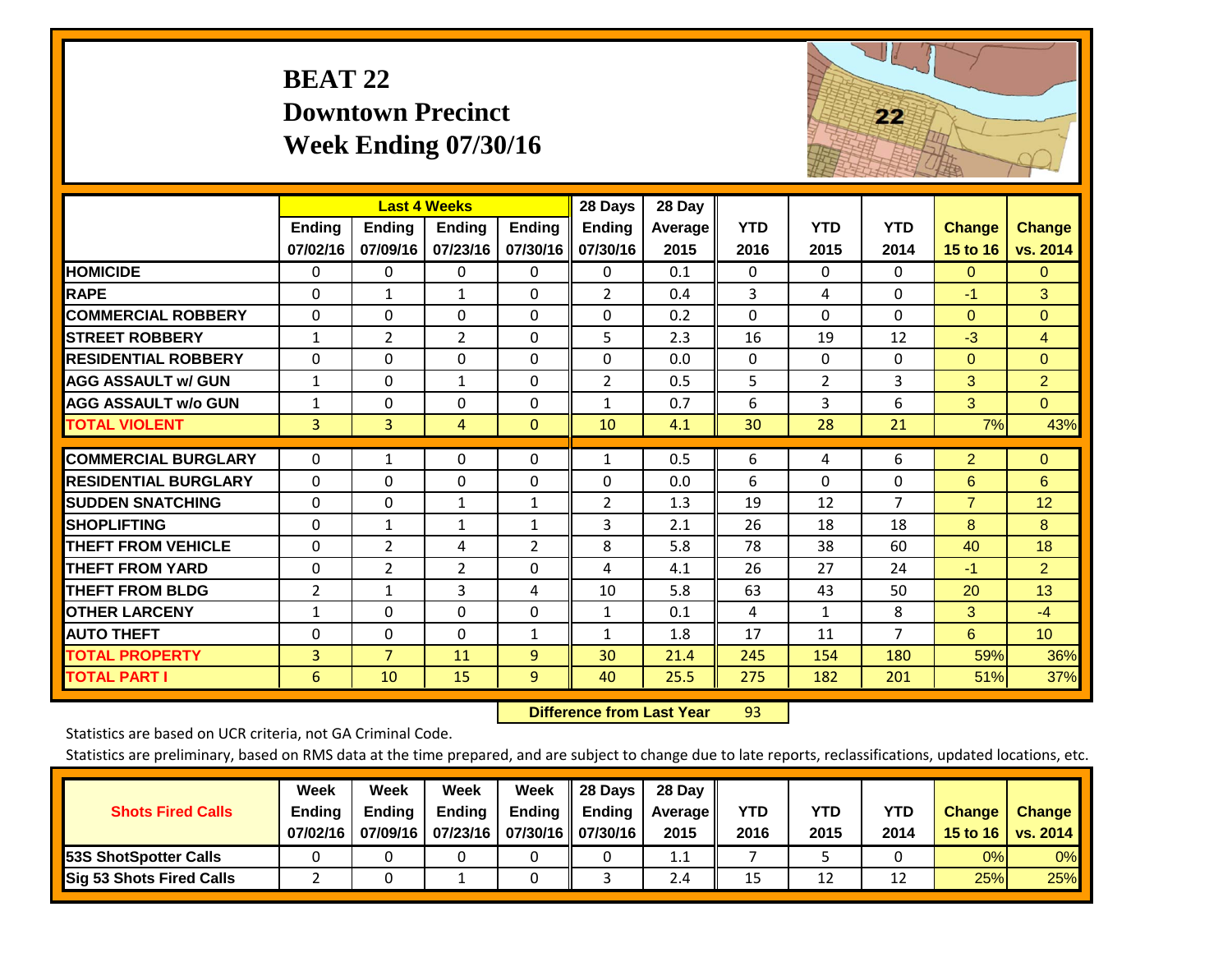## **BEAT 23 Downtown Precinct Week Ending 07/30/16**



|                             |                    |                           | <b>Last 4 Weeks</b>       |                           | 28 Days                   | 28 Day                 |                    |                    |                    |                           |                           |
|-----------------------------|--------------------|---------------------------|---------------------------|---------------------------|---------------------------|------------------------|--------------------|--------------------|--------------------|---------------------------|---------------------------|
|                             | Ending<br>07/02/16 | <b>Ending</b><br>07/09/16 | <b>Endina</b><br>07/23/16 | <b>Ending</b><br>07/30/16 | <b>Ending</b><br>07/30/16 | <b>Average</b><br>2015 | <b>YTD</b><br>2016 | <b>YTD</b><br>2015 | <b>YTD</b><br>2014 | <b>Change</b><br>15 to 16 | <b>Change</b><br>vs. 2014 |
| <b>HOMICIDE</b>             | 0                  | 0                         | 0                         | 0                         | 0                         | 0.2                    | $\Omega$           | $\mathbf{1}$       | 1                  | $-1$                      | $-1$                      |
| <b>RAPE</b>                 | $\Omega$           | 0                         | $\mathbf{0}$              | $\Omega$                  | $\Omega$                  | 0.2                    | 1                  | 1                  | $\Omega$           | $\Omega$                  | 1                         |
| <b>COMMERCIAL ROBBERY</b>   | $\Omega$           | $\Omega$                  | $\mathbf 0$               | $\Omega$                  | $\Omega$                  | 0.0                    | $\Omega$           | 0                  | $\Omega$           | $\Omega$                  | $\Omega$                  |
| <b>STREET ROBBERY</b>       | 0                  | $\mathbf{1}$              | 0                         | $\Omega$                  | $\mathbf{1}$              | 1.3                    | 12                 | 10                 | 2                  | $\overline{2}$            | 10                        |
| <b>RESIDENTIAL ROBBERY</b>  | $\Omega$           | 0                         | $\mathbf 0$               | $\Omega$                  | $\Omega$                  | 0.2                    | $\mathbf{1}$       | 1                  | 0                  | $\Omega$                  | 1                         |
| <b>AGG ASSAULT w/ GUN</b>   | $\Omega$           | 0                         | 0                         | 1                         | $\mathbf{1}$              | 0.8                    | 3                  | 4                  | $\overline{2}$     | $-1$                      | 1                         |
| <b>AGG ASSAULT w/o GUN</b>  | $\Omega$           | 0                         | $\Omega$                  | $\Omega$                  | $\Omega$                  | 0.5                    | 6                  | 4                  | $\Omega$           | $\overline{2}$            | 6                         |
| <b>TOTAL VIOLENT</b>        | $\mathbf{0}$       | $\mathbf{1}$              | $\mathbf{0}$              | $\mathbf{1}$              | $\overline{2}$            | 3.1                    | 23                 | 21                 | 5                  | 10%                       | 360%                      |
| <b>COMMERCIAL BURGLARY</b>  | 0                  | 0                         | 0                         | 0                         | $\Omega$                  | 0.0                    | $\mathbf 0$        | 0                  | 1                  | $\mathbf{0}$              | $-1$                      |
| <b>RESIDENTIAL BURGLARY</b> | $\mathbf{1}$       | 0                         | $\mathbf{1}$              | $\Omega$                  | $\overline{2}$            | 0.9                    | 6                  | 7                  | 4                  | $-1$                      | $\overline{2}$            |
| <b>SUDDEN SNATCHING</b>     | $\Omega$           | 0                         | $\Omega$                  | $\Omega$                  | $\Omega$                  | 0.2                    | $\overline{2}$     | 3                  | $\overline{2}$     | $-1$                      | $\Omega$                  |
| <b>SHOPLIFTING</b>          | $\Omega$           | 0                         | $\mathbf{0}$              | $\mathbf{1}$              | $\mathbf{1}$              | 2.2                    | 9                  | 13                 | 3                  | $-4$                      | 6                         |
| <b>THEFT FROM VEHICLE</b>   | $\Omega$           | 0                         | 3                         | $\overline{2}$            | 5                         | 4.3                    | 39                 | 24                 | 27                 | 15                        | 12                        |
| <b>THEFT FROM YARD</b>      | $\mathbf{1}$       | $\Omega$                  | 0                         | $\Omega$                  | 1                         | 1.0                    | 6                  | $\overline{7}$     | 14                 | $-1$                      | $-8$                      |
| <b>THEFT FROM BLDG</b>      | 0                  | $\overline{2}$            | $\mathbf{1}$              | $\Omega$                  | 3                         | 2.5                    | 27                 | 15                 | 14                 | 12                        | 13                        |
| <b>OTHER LARCENY</b>        | $\Omega$           | 0                         | $\mathbf{0}$              | $\Omega$                  | $\Omega$                  | 0.1                    | $\Omega$           | 0                  | $\Omega$           | $\Omega$                  | $\Omega$                  |
| <b>AUTO THEFT</b>           | 0                  | $\Omega$                  | $\mathbf{1}$              | 0                         | $\mathbf{1}$              | 1.8                    | 14                 | 10                 | 3                  | $\overline{4}$            | 11                        |
| <b>TOTAL PROPERTY</b>       | $\overline{2}$     | $\overline{2}$            | 6                         | 3                         | 13                        | 13.0                   | 103                | 79                 | 68                 | 30%                       | 51%                       |
| <b>TOTAL PART I</b>         | $\overline{2}$     | $\overline{3}$            | 6                         | $\overline{4}$            | 15                        | 16.0                   | 126                | 100                | 73                 | 26%                       | 73%                       |

 **Difference from Last Year**r 26

Statistics are based on UCR criteria, not GA Criminal Code.

| <b>Shots Fired Calls</b>        | Week<br><b>Ending</b><br>07/02/16 | Week<br><b>Endina</b><br>07/09/16 | Week<br>Ending<br>  07/23/16   07/30/16    07/30/16 | Week<br>Ending | 28 Days<br><b>Ending</b> | 28 Day<br>Average II<br>2015 | YTD<br>2016 | YTD<br>2015 | YTD<br>2014 | <b>Change</b><br>15 to 16 $\vert$ | <b>Change</b><br>vs. 2014 |
|---------------------------------|-----------------------------------|-----------------------------------|-----------------------------------------------------|----------------|--------------------------|------------------------------|-------------|-------------|-------------|-----------------------------------|---------------------------|
| <b>153S ShotSpotter Calls</b>   |                                   |                                   |                                                     |                |                          | 5.3                          | 28          | 29          |             | 0%                                | 0%                        |
| <b>Sig 53 Shots Fired Calls</b> |                                   |                                   |                                                     |                |                          | 3.1                          | 26          | 22          |             | 18%                               | <b>73%</b>                |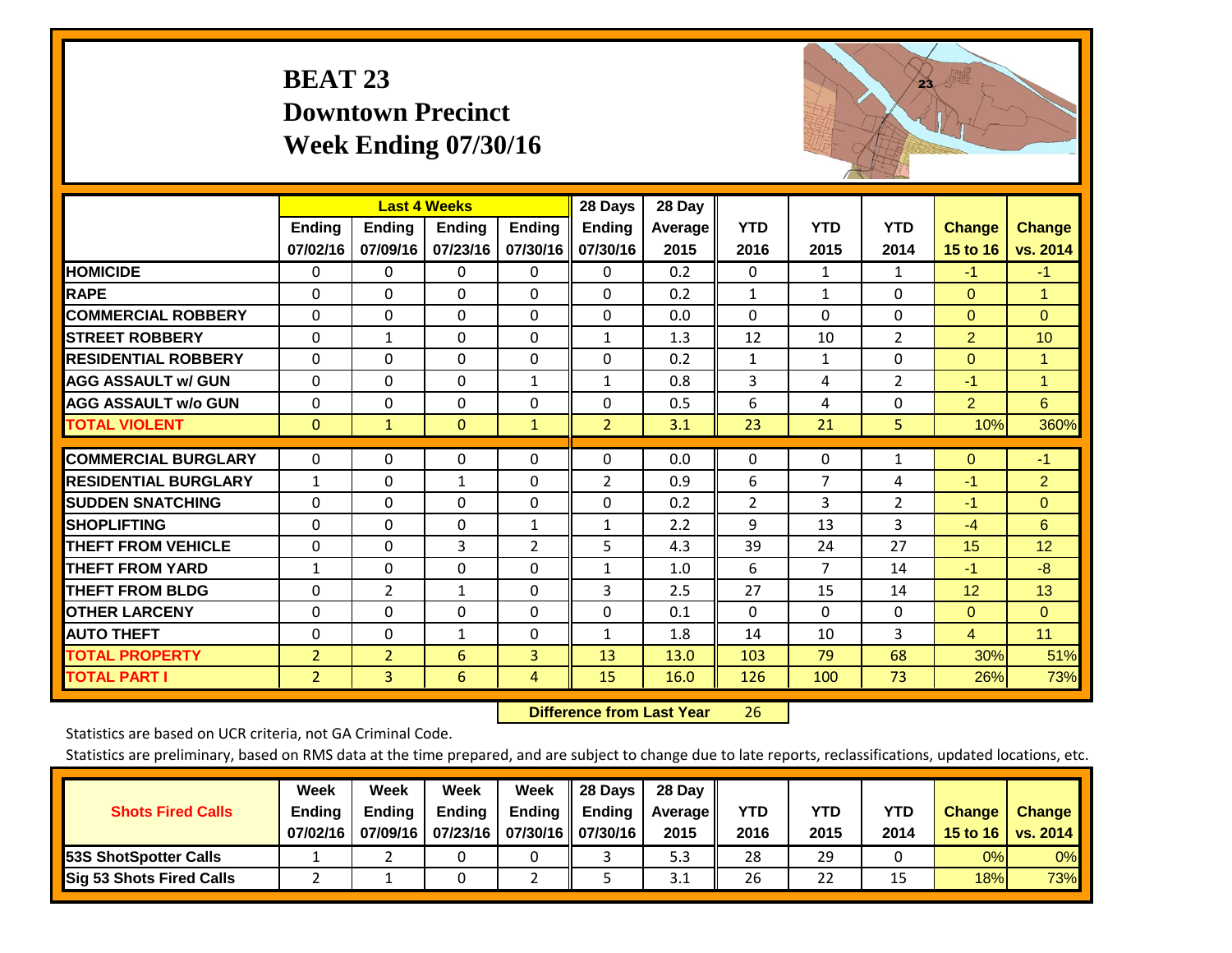## **BEAT 24 Downtown Precinct Week Ending 07/30/16**



|                             |                | <b>Last 4 Weeks</b> |                |                | 28 Days        | 28 Day  |              |              |                |                |                |
|-----------------------------|----------------|---------------------|----------------|----------------|----------------|---------|--------------|--------------|----------------|----------------|----------------|
|                             | <b>Ending</b>  | <b>Ending</b>       | <b>Endina</b>  | <b>Endina</b>  | <b>Ending</b>  | Average | <b>YTD</b>   | <b>YTD</b>   | <b>YTD</b>     | <b>Change</b>  | <b>Change</b>  |
|                             | 07/02/16       | 07/09/16            | 07/23/16       | 07/30/16       | 07/30/16       | 2015    | 2016         | 2015         | 2014           | 15 to 16       | vs. 2014       |
| <b>HOMICIDE</b>             | $\mathbf{0}$   | $\mathbf{0}$        | $\Omega$       | $\Omega$       | 0              | 0.0     | $\Omega$     | $\Omega$     | $\Omega$       | $\Omega$       | $\mathbf{0}$   |
| <b>RAPE</b>                 | $\Omega$       | $\Omega$            | $\Omega$       | $\Omega$       | $\Omega$       | 0.4     | $\Omega$     | $\mathbf{1}$ | $\overline{2}$ | $-1$           | $-2$           |
| <b>COMMERCIAL ROBBERY</b>   | $\Omega$       | $\Omega$            | $\Omega$       | $\mathbf{0}$   | $\Omega$       | 0.1     | $\Omega$     | $\mathbf{1}$ | $\Omega$       | $-1$           | $\Omega$       |
| <b>STREET ROBBERY</b>       | 4              | $\mathbf{1}$        | $\Omega$       | $\overline{2}$ | $\overline{7}$ | 1.6     | 24           | 9            | 8              | 15             | 16             |
| <b>RESIDENTIAL ROBBERY</b>  | 0              | 0                   | $\Omega$       | $\Omega$       | 0              | 0.2     | 1            | 1            | $\mathbf{1}$   | $\mathbf{0}$   | $\Omega$       |
| <b>AGG ASSAULT w/ GUN</b>   | 0              | 0                   | $\Omega$       | $\Omega$       | 0              | 0.2     | $\Omega$     | 1            | $\overline{2}$ | $-1$           | $-2$           |
| <b>AGG ASSAULT w/o GUN</b>  | $\Omega$       | $\Omega$            | $\Omega$       | $\Omega$       | $\Omega$       | 0.3     | $\mathbf{1}$ | 3            | 3              | $-2$           | $-2$           |
| <b>TOTAL VIOLENT</b>        | $\overline{4}$ | $\mathbf{1}$        | $\Omega$       | $\overline{2}$ | $\overline{7}$ | 2.7     | 26           | 16           | 16             | 63%            | 63%            |
|                             |                |                     |                |                |                |         |              |              |                |                |                |
| <b>COMMERCIAL BURGLARY</b>  | $\Omega$       | $\Omega$            | $\Omega$       | $\mathbf 0$    | $\Omega$       | 0.1     | 1            | 1            | 5              | $\mathbf{0}$   | $-4$           |
| <b>RESIDENTIAL BURGLARY</b> | $\Omega$       | 0                   | $\mathbf{1}$   | $\Omega$       | 1              | 1.5     | 8            | 11           | 13             | $-3$           | $-5$           |
| <b>ISUDDEN SNATCHING</b>    | $\mathbf{1}$   | 0                   | $\Omega$       | $\Omega$       | $\mathbf{1}$   | 0.5     | 6            | 5.           | 3              | 1              | 3              |
| <b>SHOPLIFTING</b>          | 2              | $\mathbf{1}$        | $\Omega$       | $\overline{2}$ | 5              | 7.7     | 32           | 65           | 49             | $-33$          | $-17$          |
| <b>THEFT FROM VEHICLE</b>   | $\mathbf{1}$   | $\overline{2}$      | $\overline{2}$ | 3              | 8              | 9.5     | 83           | 69           | 85             | 14             | $-2$           |
| <b>THEFT FROM YARD</b>      | 0              | $\mathbf{1}$        | $\Omega$       | $\Omega$       | $\mathbf{1}$   | 6.5     | 35           | 48           | 49             | $-13$          | $-14$          |
| <b>THEFT FROM BLDG</b>      | 2              | $\mathbf{1}$        | $\overline{2}$ | 1              | 6              | 3.8     | 32           | 25           | 33             | $\overline{7}$ | $-1$           |
| <b>OTHER LARCENY</b>        | $\mathbf{1}$   | 0                   | $\Omega$       | 0              | $\mathbf{1}$   | 1.1     | 6            | 8            | 2              | $-2$           | $\overline{4}$ |
| <b>AUTO THEFT</b>           | 2              | $\Omega$            | $\Omega$       | $\Omega$       | $\overline{2}$ | 2.9     | 17           | 23           | 19             | $-6$           | $-2$           |
| <b>TOTAL PROPERTY</b>       | 9              | 5                   | 5              | 6              | 25             | 33.6    | 220          | 255          | 258            | $-14%$         | $-15%$         |
| <b>TOTAL PART I</b>         | 13             | 6                   | 5.             | 8              | 32             | 36.3    | 246          | 271          | 274            | $-9%$          | $-10%$         |

 **Difference from Last Year**‐25

Statistics are based on UCR criteria, not GA Criminal Code.

| <b>Shots Fired Calls</b>        | Week<br><b>Ending</b><br>07/02/16 | Week<br><b>Endina</b><br>07/09/16 | Week<br>Ending<br>  07/23/16   07/30/16    07/30/16 | Week<br>Ending | 28 Days<br><b>Ending</b> | 28 Day<br>Average II<br>2015 | YTD<br>2016 | YTD<br>2015 | YTD<br>2014 | <b>Change</b><br>15 to 16 | <b>Change</b><br>vs. 2014 |
|---------------------------------|-----------------------------------|-----------------------------------|-----------------------------------------------------|----------------|--------------------------|------------------------------|-------------|-------------|-------------|---------------------------|---------------------------|
| <b>153S ShotSpotter Calls</b>   |                                   |                                   |                                                     |                | 4                        | 1.4                          | 33          | 11          |             | 0%                        | 0%                        |
| <b>Sig 53 Shots Fired Calls</b> |                                   |                                   |                                                     |                | 10                       | 5.2                          | 75          | 27          | 28          | 178%                      | 168%                      |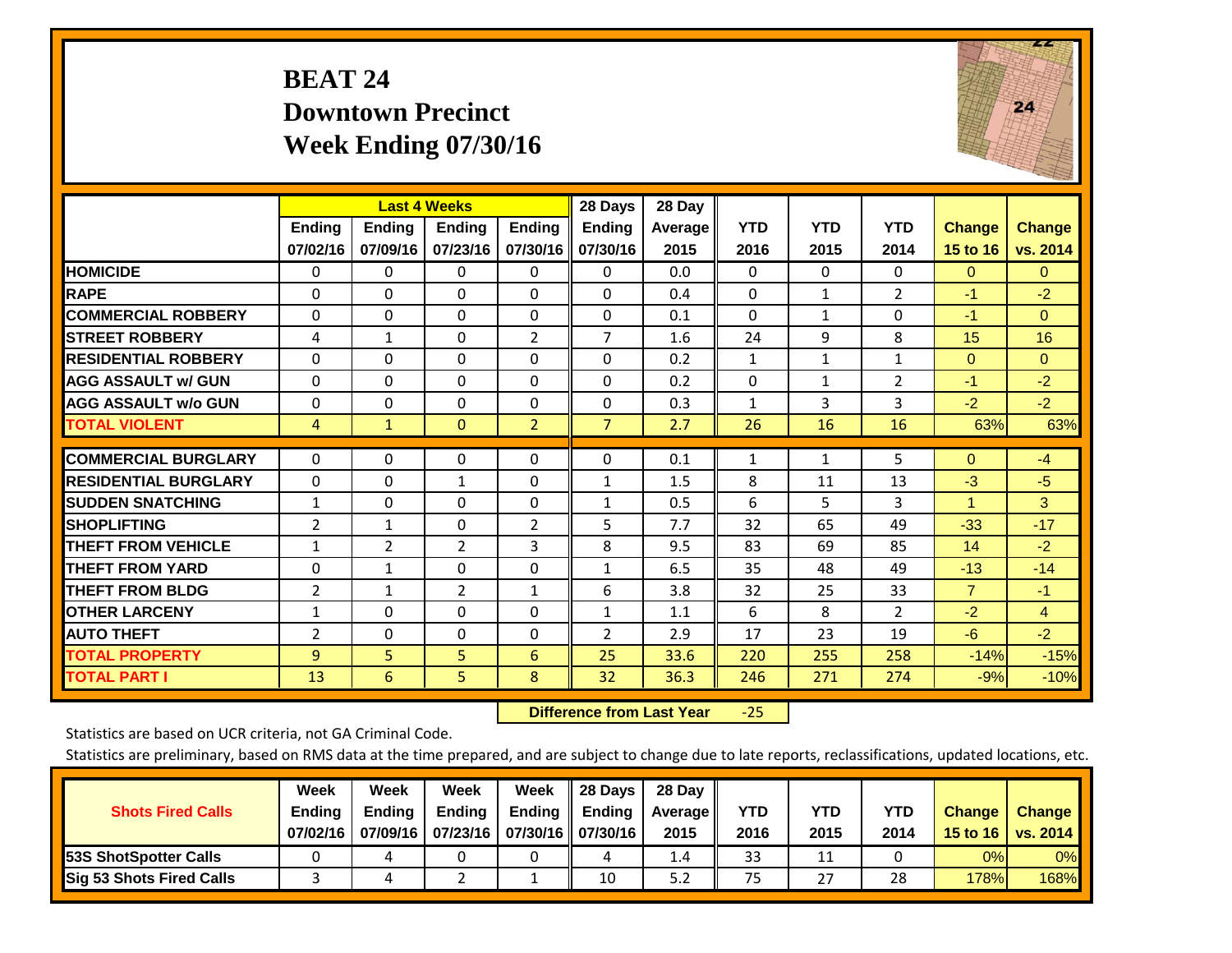## **BEAT 25 Downtown Precinct Week Ending 07/30/16**



|                             |                           | <b>Last 4 Weeks</b>       |                           |                           | 28 Days                   | 28 Day          |                    |                    |                    |                           |                           |
|-----------------------------|---------------------------|---------------------------|---------------------------|---------------------------|---------------------------|-----------------|--------------------|--------------------|--------------------|---------------------------|---------------------------|
|                             | <b>Ending</b><br>07/02/16 | <b>Ending</b><br>07/09/16 | <b>Ending</b><br>07/23/16 | <b>Endina</b><br>07/30/16 | <b>Ending</b><br>07/30/16 | Average<br>2015 | <b>YTD</b><br>2016 | <b>YTD</b><br>2015 | <b>YTD</b><br>2014 | <b>Change</b><br>15 to 16 | <b>Change</b><br>vs. 2014 |
| <b>HOMICIDE</b>             | 0                         | $\Omega$                  | 0                         | 0                         | $\Omega$                  | 0.1             | $\mathbf{0}$       | $\mathbf{1}$       | 0                  | $-1$                      | $\mathbf{0}$              |
| <b>RAPE</b>                 | 0                         | $\Omega$                  | $\Omega$                  | $\Omega$                  | 0                         | 0.2             | 1                  | 0                  | $\Omega$           | 1                         | 1.                        |
| <b>COMMERCIAL ROBBERY</b>   | 0                         | $\Omega$                  | $\mathbf 0$               | 0                         | $\Omega$                  | 0.4             | 1                  | $\overline{2}$     | 0                  | $-1$                      | $\mathbf{1}$              |
| <b>ISTREET ROBBERY</b>      | $\mathbf{1}$              | $\Omega$                  | $\mathbf{1}$              | $\Omega$                  | $\overline{2}$            | 1.7             | 20                 | 10                 | 11                 | 10 <sup>1</sup>           | 9                         |
| <b>RESIDENTIAL ROBBERY</b>  | 0                         | $\Omega$                  | $\Omega$                  | 0                         | $\Omega$                  | 0.0             | $\mathbf{0}$       | 0                  | 0                  | $\mathbf{0}$              | $\Omega$                  |
| <b>AGG ASSAULT w/ GUN</b>   | $\mathbf{1}$              | $\mathbf{1}$              | $\Omega$                  | $\Omega$                  | 2                         | 0.9             | 6                  | $\overline{7}$     | 5                  | $-1$                      | 1.                        |
| <b>AGG ASSAULT w/o GUN</b>  | 0                         | $\Omega$                  | $\mathbf{0}$              | 0                         | $\Omega$                  | 0.7             | 3                  | 3                  | 5                  | $\Omega$                  | $-2$                      |
| <b>TOTAL VIOLENT</b>        | $\overline{2}$            | 1                         | $\mathbf{1}$              | $\mathbf{0}$              | 4                         | 3.9             | 31                 | 23                 | 21                 | 35%                       | 48%                       |
| <b>COMMERCIAL BURGLARY</b>  | $\Omega$                  | $\Omega$                  | $\Omega$                  | $\Omega$                  | 0                         | 0.8             | 11                 | 6                  | $\mathbf{1}$       | 5                         | 10                        |
| <b>RESIDENTIAL BURGLARY</b> | $\Omega$                  | 2                         | $\Omega$                  | 0                         | 2                         | 1.4             | 13                 | 9                  | 9                  | 4                         | 4                         |
| <b>ISUDDEN SNATCHING</b>    | $\Omega$                  | 1                         | $\Omega$                  | $\Omega$                  | $\mathbf{1}$              | 0.5             | 2                  | $\overline{2}$     | $\mathbf{1}$       | $\Omega$                  | 1                         |
| <b>SHOPLIFTING</b>          | $\mathbf{1}$              | $\Omega$                  | $\overline{2}$            | $\mathbf{1}$              | 4                         | 1.7             | 18                 | 12                 | 33                 | 6                         | $-15$                     |
| <b>THEFT FROM VEHICLE</b>   | 1                         | 3                         | 8                         | 0                         | 12                        | 5.1             | 68                 | 35                 | 63                 | 33                        | 5                         |
| <b>THEFT FROM YARD</b>      | $\Omega$                  | $\Omega$                  | $\Omega$                  | $\mathbf{1}$              | $\mathbf{1}$              | 1.5             | 17                 | 12                 | 29                 | 5                         | $-12$                     |
| <b>THEFT FROM BLDG</b>      | 0                         | 0                         | $\mathbf{1}$              | 2                         | 3                         | 1.8             | 14                 | 15                 | 19                 | $-1$                      | $-5$                      |
| <b>OTHER LARCENY</b>        | 0                         | $\Omega$                  | $\Omega$                  | 0                         | $\Omega$                  | 0.2             | 3                  | $\overline{2}$     | $\Omega$           | 1                         | 3                         |
| <b>AUTO THEFT</b>           | 0                         | 0                         | $\mathbf{1}$              | $\mathbf{1}$              | 2                         | 3.0             | 22                 | 25                 | 15                 | $-3$                      | $\overline{7}$            |
| <b>TOTAL PROPERTY</b>       | $\overline{2}$            | 6                         | 12                        | 5                         | 25                        | 15.9            | 168                | 118                | 170                | 42%                       | $-1%$                     |
| <b>TOTAL PART I</b>         | 4                         | $\overline{7}$            | 13                        | 5                         | 29                        | 19.8            | 199                | 141                | 191                | 41%                       | 4%                        |

 **Difference from Last Year**r 58

Statistics are based on UCR criteria, not GA Criminal Code.

| <b>Shots Fired Calls</b>        | Week<br><b>Ending</b><br>07/02/16 | Week<br><b>Endina</b><br>07/09/16 | Week<br>Ending<br>  07/23/16   07/30/16    07/30/16 | Week<br>Ending | 28 Days<br><b>Ending</b> | 28 Day<br>Average II<br>2015 | YTD<br>2016 | YTD<br>2015 | YTD<br>2014 | <b>Change</b><br>15 to 16 $\vert$ | <b>Change</b><br>vs. 2014 |
|---------------------------------|-----------------------------------|-----------------------------------|-----------------------------------------------------|----------------|--------------------------|------------------------------|-------------|-------------|-------------|-----------------------------------|---------------------------|
| <b>153S ShotSpotter Calls</b>   |                                   |                                   |                                                     |                | 10                       | 7.1                          | 52          | 36          |             | 0%                                | 0%                        |
| <b>Sig 53 Shots Fired Calls</b> |                                   |                                   |                                                     |                |                          | 7.0                          | 65          | 38          | 36          | 71%                               | 81%                       |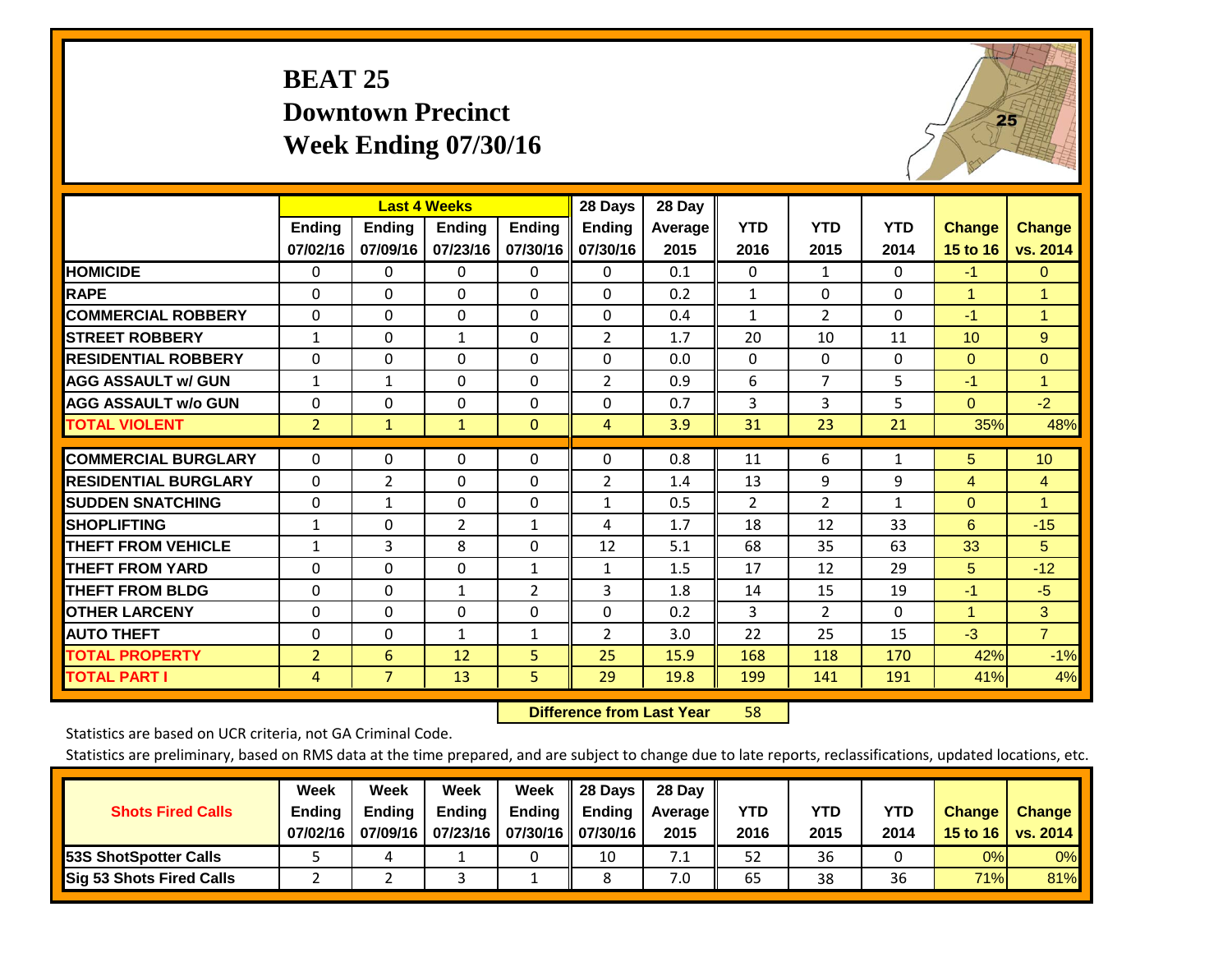## **BEAT 26 Downtown Precinct Week Ending 07/30/16**



|                             |               | <b>Last 4 Weeks</b> |                |                | 28 Days        | 28 Day  |                |              |                |                |                      |
|-----------------------------|---------------|---------------------|----------------|----------------|----------------|---------|----------------|--------------|----------------|----------------|----------------------|
|                             | <b>Ending</b> | <b>Ending</b>       | <b>Ending</b>  | <b>Ending</b>  | <b>Ending</b>  | Average | <b>YTD</b>     | <b>YTD</b>   | <b>YTD</b>     | <b>Change</b>  | <b>Change</b>        |
|                             | 07/02/16      | 07/09/16            | 07/23/16       | 07/30/16       | 07/30/16       | 2015    | 2016           | 2015         | 2014           | 15 to 16       | vs. 2014             |
| <b>HOMICIDE</b>             | 0             | 0                   | $\Omega$       | 0              | $\mathbf{0}$   | 0.3     | 1              | $\mathbf{1}$ | 0              | $\mathbf{0}$   | 1.                   |
| <b>RAPE</b>                 | 0             | $\Omega$            | $\Omega$       | $\Omega$       | $\Omega$       | 0.0     | $\Omega$       | $\Omega$     | 3              | $\Omega$       | $-3$                 |
| <b>COMMERCIAL ROBBERY</b>   | $\Omega$      | 0                   | $\Omega$       | $\Omega$       | $\Omega$       | 0.1     | $\Omega$       | $\mathbf{0}$ | $\overline{2}$ | $\mathbf{0}$   | $-2$                 |
| <b>ISTREET ROBBERY</b>      | $\Omega$      | $\Omega$            | $\Omega$       | 1              | $\mathbf{1}$   | 1.1     | 16             | 6            | 3              | 10             | 13                   |
| <b>RESIDENTIAL ROBBERY</b>  | $\Omega$      | 0                   | $\mathbf{0}$   | 0              | $\Omega$       | 0.2     | $\mathbf{1}$   | 1            | 0              | $\mathbf{0}$   | $\blacktriangleleft$ |
| <b>AGG ASSAULT w/ GUN</b>   | $\mathbf{1}$  | 0                   | $\mathbf{0}$   | $\Omega$       | 1              | 0.8     | 22             | 2            | 5              | 20             | 17                   |
| <b>AGG ASSAULT w/o GUN</b>  | 0             | $\Omega$            | $\Omega$       | 1              | $\mathbf{1}$   | 0.8     | 5              | 6            | 3              | $-1$           | $\overline{2}$       |
| <b>TOTAL VIOLENT</b>        | 1             | $\mathbf{0}$        | $\mathbf{0}$   | $\overline{2}$ | 3              | 3.1     | 45             | 16           | 16             | 181%           | 181%                 |
| <b>COMMERCIAL BURGLARY</b>  | $\Omega$      | 0                   | 1              | 0              | 1              | 0.4     | $\overline{7}$ | 3            | 2              | 4              | 5 <sup>5</sup>       |
|                             |               |                     |                |                |                |         |                |              |                |                |                      |
| <b>RESIDENTIAL BURGLARY</b> | 6             | $\overline{2}$      | $\mathbf{0}$   | 1              | 9              | 3.6     | 33             | 26           | 18             | $\overline{7}$ | 15                   |
| <b>SUDDEN SNATCHING</b>     | 0             | 0                   | $\Omega$       | $\mathbf{0}$   | 0              | 0.2     | $\Omega$       | 1            | $\mathbf{1}$   | $-1$           | -1                   |
| <b>SHOPLIFTING</b>          | 1             | 1                   | $\Omega$       | $\overline{2}$ | 4              | 3.0     | 17             | 12           | 20             | 5              | $-3$                 |
| <b>THEFT FROM VEHICLE</b>   | $\Omega$      | 3                   | $\mathbf{1}$   | 0              | 4              | 4.1     | 21             | 30           | 49             | $-9$           | $-28$                |
| <b>THEFT FROM YARD</b>      | $\Omega$      | 1                   | $\mathbf{0}$   | $\Omega$       | 1              | 2.8     | 14             | 23           | 17             | $-9$           | $-3$                 |
| <b>THEFT FROM BLDG</b>      | 1             | $\mathbf{1}$        | $\mathbf{0}$   | $\mathbf{0}$   | $\overline{2}$ | 1.8     | 17             | 12           | 19             | 5              | $-2$                 |
| <b>IOTHER LARCENY</b>       | 0             | 0                   | $\Omega$       | $\mathbf{0}$   | $\Omega$       | 0.1     | 3              | $\mathbf{1}$ | $\mathbf{1}$   | $\overline{2}$ | $\overline{2}$       |
| <b>AUTO THEFT</b>           | $\mathbf{1}$  | $\Omega$            | $\Omega$       | $\Omega$       | 1              | 2.9     | 14             | 19           | 21             | $-5$           | $-7$                 |
| <b>TOTAL PROPERTY</b>       | 9             | 8                   | $\overline{2}$ | 3              | 22             | 18.8    | 126            | 127          | 148            | $-1\%$         | $-15%$               |
| <b>TOTAL PART I</b>         | 10            | 8                   | $\overline{2}$ | 5              | 25             | 21.9    | 171            | 143          | 164            | 20%            | 4%                   |

 **Difference from Last Year**r 28

Statistics are based on UCR criteria, not GA Criminal Code.

| <b>Shots Fired Calls</b>        | Week<br><b>Ending</b><br>07/02/16 | Week<br><b>Endina</b><br>07/09/16 | Week<br>Ending<br>  07/23/16   07/30/16    07/30/16 | Week<br>Ending | 28 Days<br><b>Ending</b> | 28 Day<br>Average II<br>2015 | YTD<br>2016 | YTD<br>2015 | YTD<br>2014 | <b>Change</b><br>15 to 16 | <b>Change</b><br>vs. 2014 |
|---------------------------------|-----------------------------------|-----------------------------------|-----------------------------------------------------|----------------|--------------------------|------------------------------|-------------|-------------|-------------|---------------------------|---------------------------|
| <b>153S ShotSpotter Calls</b>   |                                   |                                   |                                                     |                | 12                       | 10.1                         | 127         | 52          |             | 0%                        | 0%                        |
| <b>Sig 53 Shots Fired Calls</b> |                                   |                                   |                                                     |                | 13                       | 11.0                         | 92          | 60          | 60          | 53%                       | 53%                       |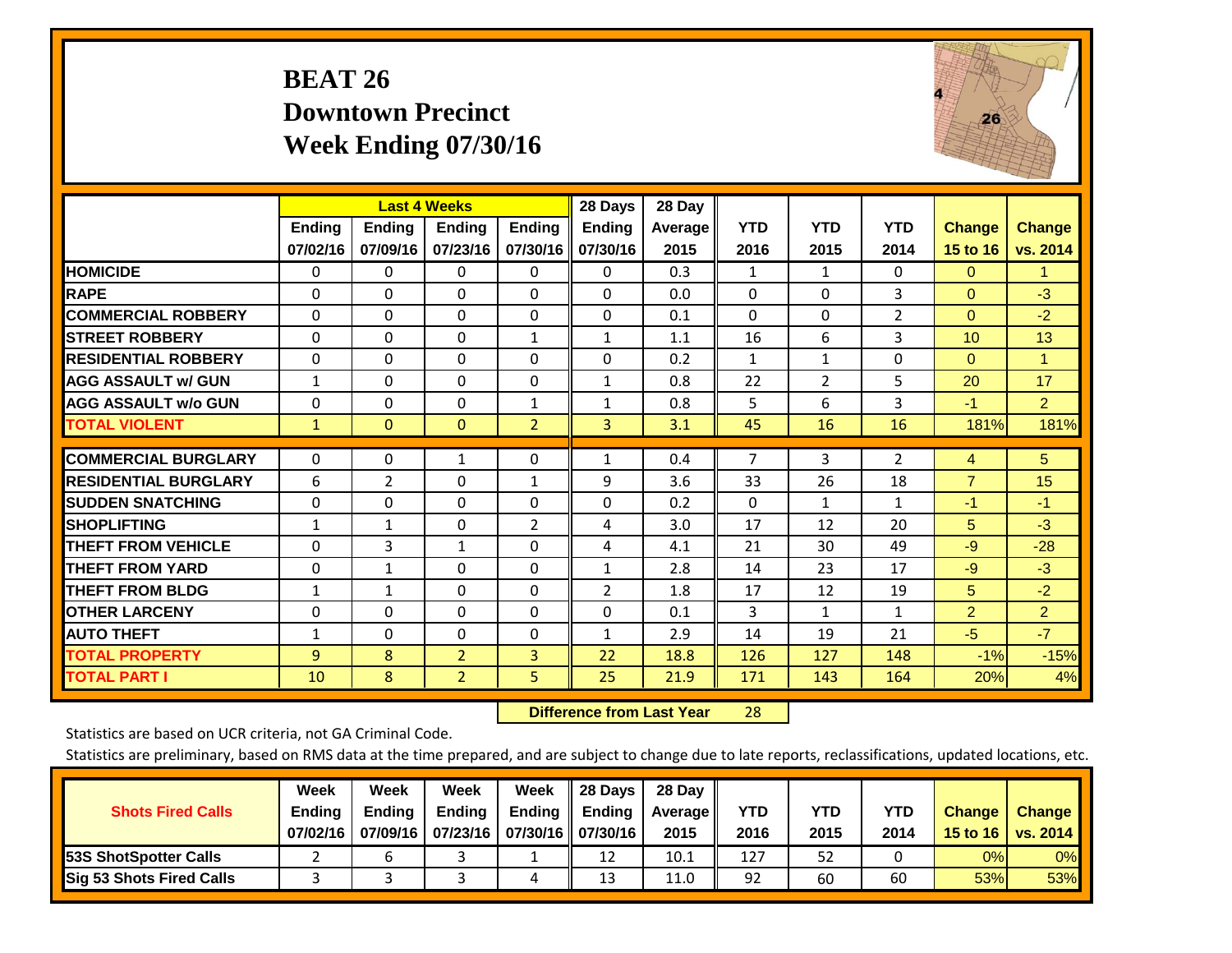

#### **COMPSTATCENTRAL PRECINCTWeek Ending 07/30/16**

**PRECINCT COMMANDER:**

**CAPT. BEN HERRON**



|                             | Week<br><b>Ending</b><br>07/30/16 | Week<br>Ending<br>07/23/16 | Weekly<br>Avg<br>2015 | 28-Day<br><b>Ending</b><br>07/30/16 | 28-Day<br><b>Ending</b><br>07/02/16 | Avg<br>28-Day<br>2015 | <b>YTD</b><br>2016 | <b>YTD</b><br>2015 | <b>YTD</b><br>2014 | <b>Change</b><br>15 to 16 | <b>Change</b><br>vs. 2014 |
|-----------------------------|-----------------------------------|----------------------------|-----------------------|-------------------------------------|-------------------------------------|-----------------------|--------------------|--------------------|--------------------|---------------------------|---------------------------|
| <b>HOMICIDE</b>             | 0                                 | 0                          | 0                     | 0                                   | 3                                   |                       | 14                 | 10                 | 11                 | 4                         | 3                         |
| <b>RAPE</b>                 | $\bf{0}$                          | $\Omega$                   | $\Omega$              | 0                                   |                                     |                       | 7                  | 5                  | 9                  | $\overline{2}$            | $-2$                      |
| <b>COMMERCIAL ROBBERY</b>   | $\bf{0}$                          |                            | $\Omega$              |                                     | $\mathfrak{p}$                      |                       | 11                 | 6                  | 10                 | 5                         | 1                         |
| <b>STREET ROBBERY</b>       | 4                                 | 3                          | 2                     | 9                                   | 10                                  | 8                     | 51                 | 49                 | 64                 | $\overline{2}$            | $-13$                     |
| <b>RESIDENTIAL ROBBERY</b>  | $\bf{0}$                          | $\Omega$                   | $\Omega$              | $\bf{0}$                            |                                     |                       | $\overline{7}$     | 6                  | $\overline{2}$     | 4                         | 5                         |
| <b>AGG ASSAULT w/ GUN</b>   | $\mathbf{2}$                      |                            | 2                     | 4                                   | $\overline{2}$                      | 8                     | 35                 | 54                 | 42                 | $-19$                     | $-7$                      |
| <b>AGG ASSAULT w/o GUN</b>  | $\bf{0}$                          | 2                          |                       | 7                                   | 7                                   | 5                     | 36                 | 28                 | 28                 | 8                         | 8                         |
| <b>TOTAL VIOLENT</b>        | 6                                 | 7                          | 6                     | 21                                  | 26                                  | 26                    | 161                | 158                | 166                | 2%                        | $-3%$                     |
|                             |                                   |                            |                       |                                     |                                     |                       |                    |                    |                    |                           |                           |
| <b>COMMERCIAL BURGLARY</b>  | $\mathbf{2}$                      | 2                          |                       |                                     | 6                                   | 6                     | 45                 | 45                 | 23                 | 0                         | 22                        |
| <b>RESIDENTIAL BURGLARY</b> | 10                                | 8                          | 8                     | 32                                  | 21                                  | 31                    | 156                | 265                | 243                | $-109$                    | $-87$                     |
| <b>SUDDEN SNATCHING</b>     | 4                                 |                            | $\Omega$              | 4                                   |                                     |                       | 15                 | 7                  | 7                  | 8                         | 8                         |
| <b>SHOPLIFTING</b>          | 3                                 | $\Omega$                   | 2                     | 9                                   | 11                                  | 8                     | 81                 | 51                 | 61                 | 30                        | 20                        |
| <b>THEFT FROM VEHICLE</b>   | 11                                | $\overline{7}$             | 11                    | 32                                  | 21                                  | 43                    | 243                | 363                | 253                | $-120$                    | $-10$                     |
| <b>THEFT FROM YARD</b>      | $\mathbf{2}$                      | 6                          | 4                     | 15                                  | 32                                  | 16                    | 122                | 117                | 130                | 5                         | $-8$                      |
| <b>THEFT FROM BLDG</b>      | 5                                 | 6                          | 4                     | 25                                  | 20                                  | 17                    | 162                | 137                | 139                | 25                        | 23                        |
| <b>OTHER LARCENY</b>        | $\bf{0}$                          |                            |                       | 3                                   | 2                                   | 3                     | 15                 | 23                 | 8                  | $-8$                      | $\overline{7}$            |
| <b>AUTO THEFT</b>           | 5                                 | 5                          | 5                     | 25                                  | 11                                  | 21                    | 136                | 175                | 134                | $-39$                     | $\overline{2}$            |
| <b>TOTAL PROPERTY</b>       | 39                                | 36                         | 36                    | 152                                 | 125                                 | 146                   | 975                | 1183               | 998                | $-18%$                    | $-2%$                     |
| <b>TOTAL PART I</b>         | 45                                | 43                         | 43                    | 173                                 | 151                                 | 171                   | 1136               | 1341               | 1164               | $-15%$                    | $-2%$                     |

Statistics are based on UCR criteria, not GA Criminal Code. **Difference from Last Year** -205

| <b>Citizen Initiated Calls</b>  | Week<br><b>Ending</b><br>07/30/16 | <b>Week</b><br><b>Ending</b><br>07/23/16 | Weekly<br>Avg<br>2015 | $28$ -Day<br><b>Ending</b><br>07/30/16 | 28-Dav<br><b>Endina</b><br>07/02/16 | Avg<br>$28-Dav$<br>2015 | YTD<br>2016 | <b>YTD</b><br>2015 | YTD<br>2014 | <b>Change</b><br><b>15 to 16</b> | <b>Change</b><br>vs. 2014 |
|---------------------------------|-----------------------------------|------------------------------------------|-----------------------|----------------------------------------|-------------------------------------|-------------------------|-------------|--------------------|-------------|----------------------------------|---------------------------|
| <b>Midnight Shift</b>           | 129                               | 121                                      | 126                   | 513                                    | 456                                 | 503                     | 3753        | 3874               | 3677        | $-121$                           | 76                        |
| Day Shift                       | 215                               | 317                                      | 271                   | 1051                                   | 1060                                | 1085                    | 7772        | 8241               | 7917        | $-469$                           | $-145$                    |
| <b>Afternoon Shift</b>          | 289                               | 270                                      | 294                   | 1164                                   | 1201                                | 1176                    | 8530        | 8978               | 8567        | $-448$                           | $-37$                     |
| <b>TOTAL CITIZEN CFS</b>        | 633                               | 708                                      | 691                   | 2728                                   | 2717                                | 2764                    | 20055       | 21093              | 20162       | $-4.9%$                          | $-0.5%$                   |
| <b>53S ShotSpotter Calls</b>    |                                   |                                          | 13                    | 36                                     | 31                                  | 52                      | 408         | 307                |             | 101                              | 408                       |
| <b>Sig 53 Shots Fired Calls</b> | 12                                |                                          | 21                    | 77                                     | 89                                  | 85                      | 570         | 533                | 384         | 37                               | 186                       |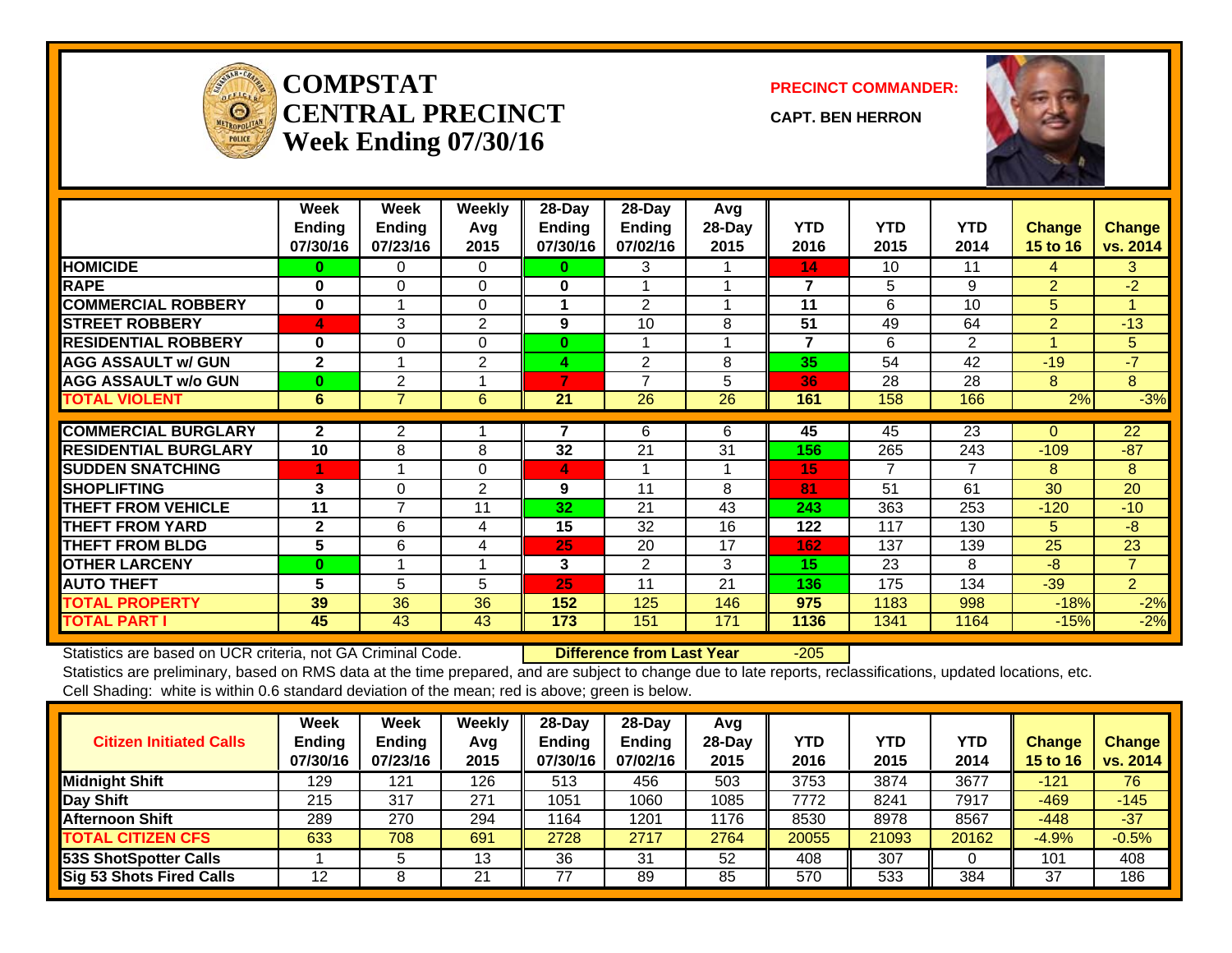#### **BEAT 31 Central Precinct Week Ending 07/30/16**



|                             |              |                | <b>Last 4 Weeks</b> |                | 28 Days        | 28 Day  |                |                |                |                |                      |
|-----------------------------|--------------|----------------|---------------------|----------------|----------------|---------|----------------|----------------|----------------|----------------|----------------------|
|                             | Ending       | <b>Ending</b>  | <b>Ending</b>       | <b>Ending</b>  | <b>Ending</b>  | Average | <b>YTD</b>     | <b>YTD</b>     | <b>YTD</b>     | <b>Change</b>  | <b>Change</b>        |
|                             | 07/02/16     | 07/09/16       | 07/23/16            | 07/30/16       | 07/30/16       | 2015    | 2016           | 2015           | 2014           | 15 to 16       | vs. 2014             |
| <b>HOMICIDE</b>             | 0            | 0              | 0                   | 0              | 0              | 0.2     | $\overline{2}$ | $\overline{2}$ | 1              | $\Omega$       | 1                    |
| <b>RAPE</b>                 | 0            | 0              | $\Omega$            | $\Omega$       | $\Omega$       | 0.1     | 0              | 1              | $\overline{2}$ | $-1$           | $-2$                 |
| <b>COMMERCIAL ROBBERY</b>   | $\Omega$     | $\Omega$       | $\Omega$            | $\mathbf{0}$   | $\Omega$       | 0.0     | $\mathbf{1}$   | $\Omega$       | $\Omega$       | 1              | $\blacktriangleleft$ |
| <b>STREET ROBBERY</b>       | $\mathbf{0}$ | $\Omega$       | $\Omega$            | $\overline{2}$ | 2              | 1.5     | 5              | 12             | 12             | $-7$           | $-7$                 |
| <b>RESIDENTIAL ROBBERY</b>  | $\mathbf{0}$ | $\Omega$       | $\Omega$            | $\Omega$       | $\Omega$       | 0.3     | $\overline{2}$ | 2              | $\Omega$       | $\Omega$       | $\overline{2}$       |
| <b>AGG ASSAULT w/ GUN</b>   | $\Omega$     | 0              | $\mathbf{1}$        | $\mathbf{1}$   | $\overline{2}$ | 2.9     | 12             | 17             | 12             | $-5$           | $\Omega$             |
| <b>AGG ASSAULT w/o GUN</b>  | $\mathbf 0$  | $\mathbf{1}$   | 0                   | $\mathbf{0}$   | $\mathbf{1}$   | 0.7     | 9              | 4              | 6              | 5              | 3 <sup>1</sup>       |
| <b>TOTAL VIOLENT</b>        | $\mathbf{0}$ | $\mathbf{1}$   | $\mathbf{1}$        | 3              | 5.             | 5.8     | 31             | 38             | 33             | $-18%$         | $-6%$                |
|                             |              |                |                     |                |                |         |                |                |                |                |                      |
| <b>COMMERCIAL BURGLARY</b>  | $\mathbf{0}$ | $\Omega$       | 0                   | $\mathbf{0}$   | $\Omega$       | 0.5     | 4              | 6              | 6              | $-2$           | $-2$                 |
| <b>RESIDENTIAL BURGLARY</b> | $\mathbf{1}$ | 1              | 1                   | $\mathbf{0}$   | 3              | 7.0     | 30             | 59             | 76             | $-29$          | $-46$                |
| <b>SUDDEN SNATCHING</b>     | $\Omega$     | 0              | 0                   | $\mathbf{0}$   | $\Omega$       | 0.2     | 3              | 1              | $\mathbf{1}$   | $\overline{2}$ | $\overline{2}$       |
| <b>SHOPLIFTING</b>          | $\Omega$     | $\Omega$       | 0                   | $\mathbf{0}$   | $\Omega$       | 0.2     | 3              | $\Omega$       | 9              | 3              | $-6$                 |
| <b>THEFT FROM VEHICLE</b>   | $\mathbf{0}$ | $\Omega$       | $\Omega$            | $\mathbf{0}$   | $\Omega$       | 4.4     | 20             | 35             | 49             | $-15$          | $-29$                |
| <b>THEFT FROM YARD</b>      | $\mathbf 0$  | $\Omega$       | $\mathbf{1}$        | $\mathbf{0}$   | $\mathbf{1}$   | 1.6     | 13             | 11             | 16             | $\overline{2}$ | $-3$                 |
| <b>THEFT FROM BLDG</b>      | $\Omega$     | 0              | $\Omega$            | $\mathbf{0}$   | $\Omega$       | 2.4     | 12             | 19             | 21             | $-7$           | $-9$                 |
| <b>OTHER LARCENY</b>        | 1            | $\Omega$       | 0                   | $\mathbf{0}$   | $\mathbf{1}$   | 0.1     | 3              | 1              | 1              | $\overline{2}$ | $\overline{2}$       |
| <b>AUTO THEFT</b>           | 1            | 2              | 0                   | $\mathbf{1}$   | 4              | 3.5     | 23             | 26             | 20             | $-3$           | 3 <sup>1</sup>       |
| <b>TOTAL PROPERTY</b>       | 3            | $\overline{3}$ | $\overline{2}$      | $\mathbf{1}$   | $\overline{9}$ | 20.0    | 111            | 158            | 199            | $-30%$         | $-44%$               |
| <b>TOTAL PART I</b>         | 3            | 4              | 3                   | 4              | 14             | 25.8    | 142            | 196            | 232            | $-28%$         | $-39%$               |

 **Difference from Last Year**‐54

Statistics are based on UCR criteria, not GA Criminal Code.

|                                 | Week          | Week          | Week          | Week                           | 28 Days               | 28 Day         |      |      |      |               |               |
|---------------------------------|---------------|---------------|---------------|--------------------------------|-----------------------|----------------|------|------|------|---------------|---------------|
| <b>Shots Fired Calls</b>        | <b>Ending</b> | <b>Endina</b> | <b>Ending</b> | <b>Ending</b>                  | $\blacksquare$ Ending | <b>Average</b> | YTD  | YTD  | YTD  | <b>Change</b> | <b>Change</b> |
|                                 | 07/02/16      | 07/09/16      |               | 07/23/16   07/30/16   07/30/16 |                       | 2015           | 2016 | 2015 | 2014 | 15 to 16      | vs. 2014      |
| <b>153S ShotSpotter Calls</b>   |               | 10            |               |                                | 12                    | 20.9           | 136  | 131  |      | 0%            | 0%            |
| <b>Sig 53 Shots Fired Calls</b> |               |               |               |                                | 13                    | 18.3           | 102  | 105  | 102  | $-3%$         | 0%            |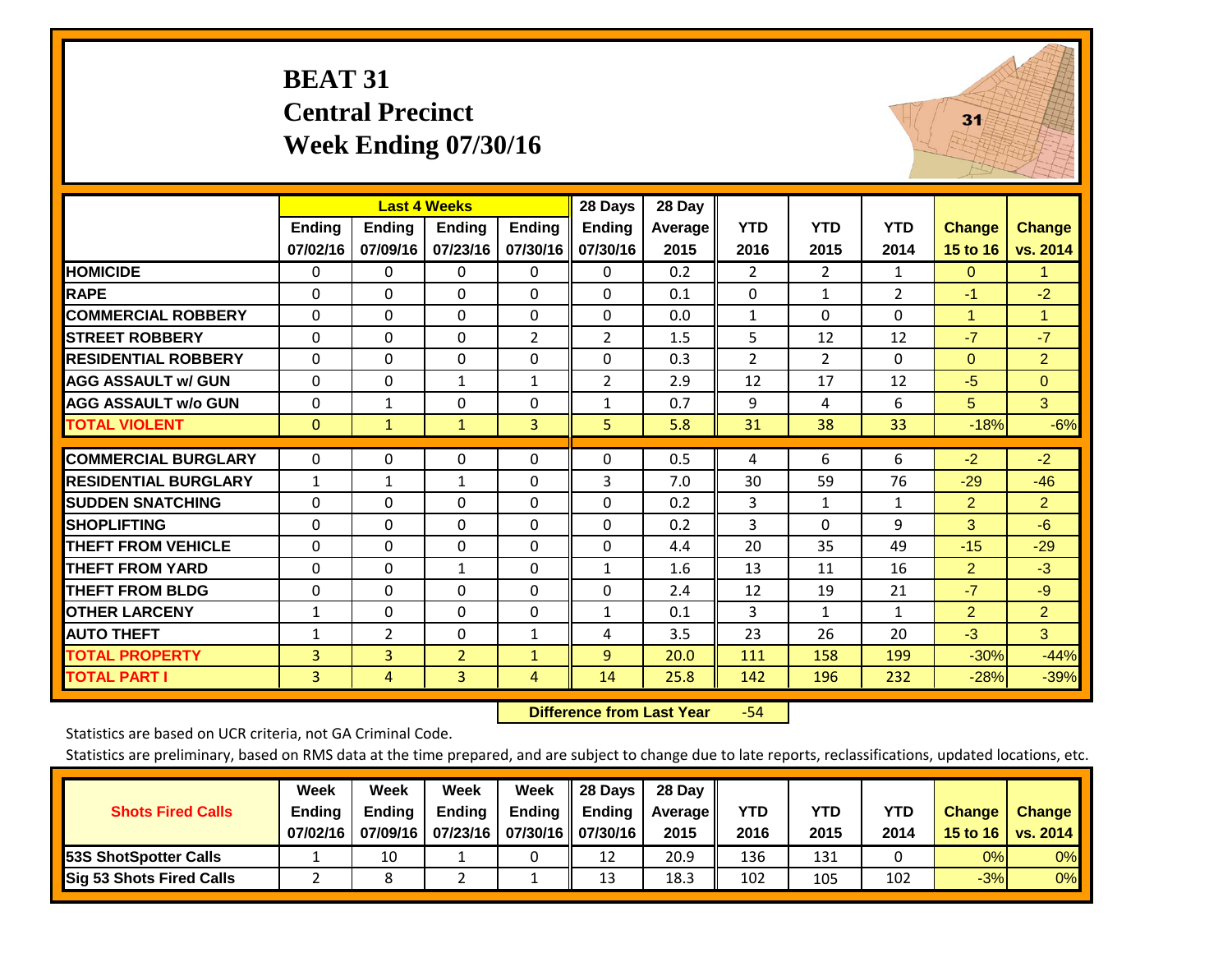#### **BEAT 32 Central Precinct Week Ending 07/30/16**

![](_page_21_Picture_1.jpeg)

|                             |                           |                           | <b>Last 4 Weeks</b>       |                           | 28 Days                   | 28 Day          |                    |                    |                    |                           |                           |
|-----------------------------|---------------------------|---------------------------|---------------------------|---------------------------|---------------------------|-----------------|--------------------|--------------------|--------------------|---------------------------|---------------------------|
|                             | <b>Ending</b><br>07/02/16 | <b>Ending</b><br>07/09/16 | <b>Endina</b><br>07/23/16 | <b>Ending</b><br>07/30/16 | <b>Ending</b><br>07/30/16 | Average<br>2015 | <b>YTD</b><br>2016 | <b>YTD</b><br>2015 | <b>YTD</b><br>2014 | <b>Change</b><br>15 to 16 | <b>Change</b><br>vs. 2014 |
| <b>HOMICIDE</b>             | 0                         | 0                         | 0                         | $\Omega$                  | 0                         | 0.2             | 1                  | $\overline{2}$     | 3                  | $-1$                      | $-2$                      |
| <b>RAPE</b>                 | 0                         | 0                         | $\Omega$                  | $\Omega$                  | $\Omega$                  | 0.1             | $\mathbf{1}$       | $\mathbf{1}$       | $\mathbf{1}$       | $\Omega$                  | $\Omega$                  |
| <b>COMMERCIAL ROBBERY</b>   | $\Omega$                  | 0                         | $\Omega$                  | $\Omega$                  | 0                         | 0.2             | 4                  | 1                  | 5                  | 3                         | $-1$                      |
| <b>STREET ROBBERY</b>       | $\Omega$                  | $\Omega$                  | $\mathbf{1}$              | $\mathbf{1}$              | $\overline{2}$            | 0.5             | 12                 | $\mathbf{1}$       | 11                 | 11                        | $\mathbf{1}$              |
| <b>RESIDENTIAL ROBBERY</b>  | $\Omega$                  | 0                         | $\Omega$                  | $\Omega$                  | $\Omega$                  | 0.0             | $\mathbf{0}$       | $\Omega$           | 0                  | $\mathbf{0}$              | $\Omega$                  |
| <b>AGG ASSAULT w/ GUN</b>   | $\Omega$                  | $\mathbf{1}$              | $\Omega$                  | $\Omega$                  | 1                         | 1.4             | 6                  | 9                  | 6                  | $-3$                      | $\Omega$                  |
| <b>AGG ASSAULT w/o GUN</b>  | $\Omega$                  | 0                         | $\Omega$                  | $\Omega$                  | $\Omega$                  | 0.9             | 2                  | $\overline{7}$     | 6                  | $-5$                      | $-4$                      |
| <b>TOTAL VIOLENT</b>        | $\mathbf{0}$              | $\mathbf{1}$              | $\mathbf{1}$              | $\mathbf{1}$              | 3                         | 3.4             | 26                 | 21                 | 32                 | 24%                       | $-19%$                    |
| <b>COMMERCIAL BURGLARY</b>  | $\mathbf{1}$              | $\Omega$                  | 0                         | 0                         | 1                         | 1.1             | 8                  | 7                  | 5                  | 1                         | 3                         |
|                             |                           |                           |                           |                           |                           |                 |                    |                    |                    |                           |                           |
| <b>RESIDENTIAL BURGLARY</b> | $\mathbf{1}$              | $\overline{2}$            | $\Omega$                  | 3                         | 6                         | 3.6             | 21                 | 31                 | 48                 | $-10$                     | $-27$                     |
| <b>SUDDEN SNATCHING</b>     | $\Omega$                  | $\Omega$                  | $\Omega$                  | 1                         | 1                         | 0.2             | 3                  | $\mathbf{1}$       | $\mathbf{1}$       | $\overline{2}$            | $\overline{2}$            |
| <b>SHOPLIFTING</b>          | 1                         | 1                         | $\Omega$                  | 0                         | 2                         | 1.5             | 16                 | 11                 | 6                  | 5                         | 10                        |
| <b>THEFT FROM VEHICLE</b>   | $\mathbf{1}$              | $\Omega$                  | $\Omega$                  | $\Omega$                  | $\mathbf{1}$              | 4.4             | 32                 | 28                 | 32                 | $\overline{4}$            | $\Omega$                  |
| <b>THEFT FROM YARD</b>      | $\mathbf{1}$              | 1                         | $\Omega$                  | $\Omega$                  | $\overline{2}$            | 1.2             | 13                 | 11                 | 18                 | $\overline{2}$            | $-5$                      |
| <b>THEFT FROM BLDG</b>      | 1                         | 1                         | $\Omega$                  | $\overline{2}$            | 4                         | 2.1             | 24                 | 17                 | 27                 | $\overline{7}$            | $-3$                      |
| <b>OTHER LARCENY</b>        | $\Omega$                  | 0                         | $\Omega$                  | $\mathbf{0}$              | $\Omega$                  | 0.2             | $\mathbf{1}$       | 3                  | 2                  | $-2$                      | $-1$                      |
| <b>AUTO THEFT</b>           | 1                         | $\mathbf{1}$              | $\mathbf{1}$              | $\Omega$                  | 3                         | 3.0             | 20                 | 25                 | 15                 | $-5$                      | 5                         |
| <b>TOTAL PROPERTY</b>       | 7                         | 6                         | $\mathbf{1}$              | 6                         | 20                        | 17.3            | 138                | 134                | 154                | 3%                        | $-10%$                    |
| <b>TOTAL PART I</b>         | $\overline{7}$            | $\overline{7}$            | $\overline{2}$            | $\overline{7}$            | 23                        | 20.6            | 164                | 155                | 186                | 6%                        | $-12%$                    |

 **Difference from Last Year**r 9

Statistics are based on UCR criteria, not GA Criminal Code.

|                                 | Week          | Week          | Week                           | Week          | 28 Days               | 28 Day         |      |      |      |               |               |
|---------------------------------|---------------|---------------|--------------------------------|---------------|-----------------------|----------------|------|------|------|---------------|---------------|
| <b>Shots Fired Calls</b>        | <b>Ending</b> | <b>Endina</b> | <b>Ending</b>                  | <b>Ending</b> | $\blacksquare$ Ending | <b>Average</b> | YTD  | YTD  | YTD  | <b>Change</b> | <b>Change</b> |
|                                 | 07/02/16      | 07/09/16      | 07/23/16   07/30/16   07/30/16 |               |                       | 2015           | 2016 | 2015 | 2014 | 15 to 16      | vs. 2014      |
| <b>153S ShotSpotter Calls</b>   |               |               |                                |               |                       | 0.0            |      |      |      | 0%            | $0\%$         |
| <b>Sig 53 Shots Fired Calls</b> |               | 13            |                                |               | 18                    | 10.5           | 53   | 60   | 65   | $-12%$        | $-18%$        |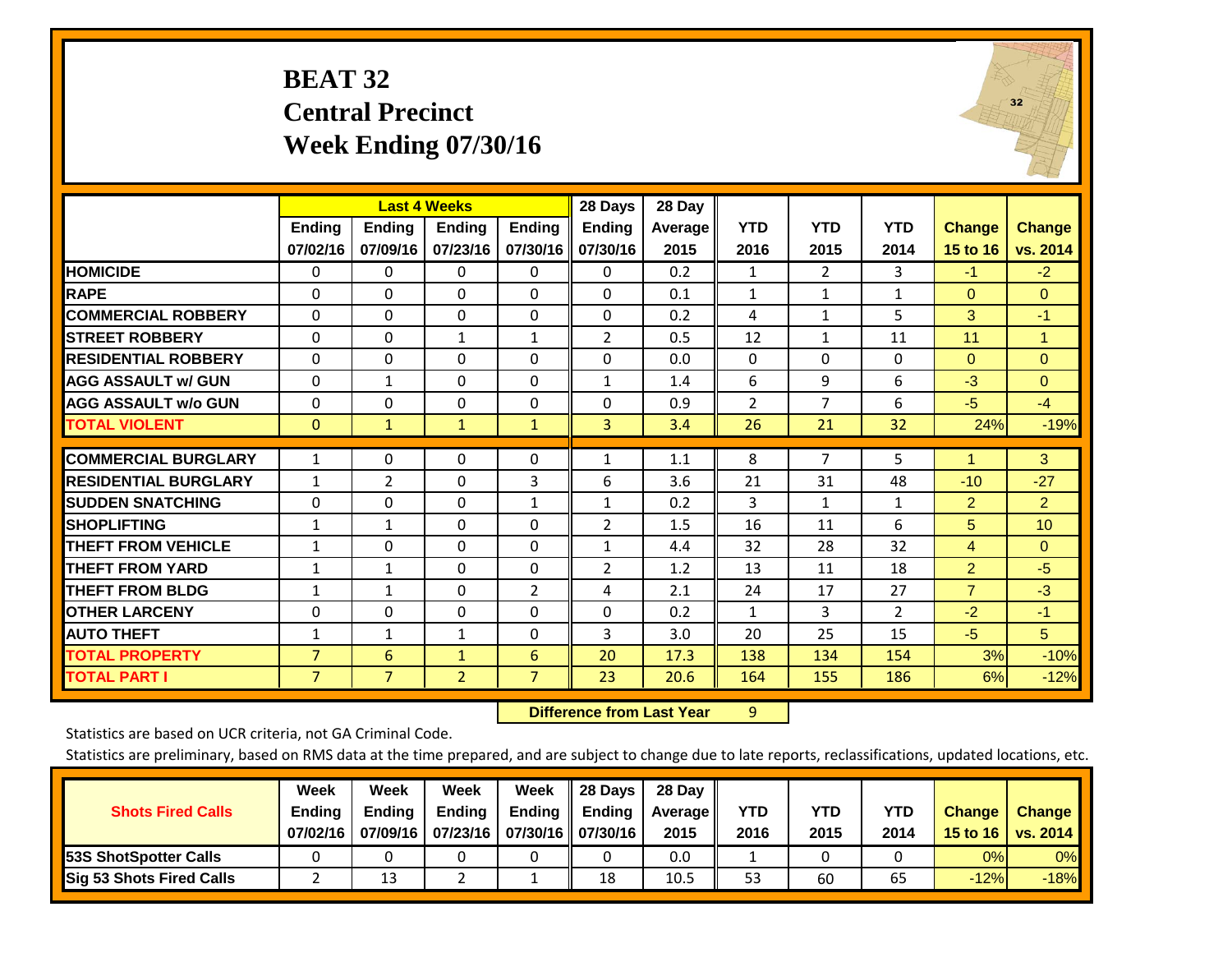### **BEAT 33 Central Precinct Week Ending 07/30/16**

![](_page_22_Picture_1.jpeg)

|                             |                | <b>Last 4 Weeks</b> |                |               | 28 Days       | 28 Day  |                |                |                |                |                |
|-----------------------------|----------------|---------------------|----------------|---------------|---------------|---------|----------------|----------------|----------------|----------------|----------------|
|                             | <b>Ending</b>  | <b>Ending</b>       | <b>Ending</b>  | <b>Endina</b> | <b>Ending</b> | Average | <b>YTD</b>     | <b>YTD</b>     | <b>YTD</b>     | Change         | <b>Change</b>  |
|                             | 07/02/16       | 07/09/16            | 07/23/16       | 07/30/16      | 07/30/16      | 2015    | 2016           | 2015           | 2014           | 15 to 16       | vs. 2014       |
| <b>HOMICIDE</b>             | 0              | 0                   | 0              | 0             | $\mathbf{0}$  | 0.4     | 6              | $\overline{2}$ | 0              | 4              | 6              |
| <b>RAPE</b>                 | 0              | $\Omega$            | $\Omega$       | $\Omega$      | $\Omega$      | 0.2     | $\overline{2}$ | 1              | 0              | 1              | $\overline{2}$ |
| <b>COMMERCIAL ROBBERY</b>   | 0              | 0                   | $\Omega$       | 0             | 0             | 0.2     | $\overline{2}$ | $\mathbf{0}$   | 0              | $\overline{2}$ | $\overline{2}$ |
| <b>ISTREET ROBBERY</b>      | $\Omega$       | $\Omega$            | $\mathbf{1}$   | $\Omega$      | $\mathbf{1}$  | 2.2     | 11             | 14             | 20             | $-3$           | $-9$           |
| <b>RESIDENTIAL ROBBERY</b>  | $\Omega$       | $\Omega$            | $\mathbf{0}$   | 0             | $\Omega$      | 0.2     | $\mathbf{1}$   | $\mathbf{1}$   | 0              | $\mathbf{0}$   | 1              |
| <b>AGG ASSAULT w/ GUN</b>   | 0              | 0                   | $\Omega$       | $\mathbf{0}$  | $\Omega$      | 0.9     | $\overline{2}$ | 8              | 4              | -6             | $-2$           |
| <b>AGG ASSAULT w/o GUN</b>  | 1              | $\overline{2}$      | $\Omega$       | $\Omega$      | 3             | 0.9     | 8              | 4              | 4              | $\overline{4}$ | $\overline{4}$ |
| <b>TOTAL VIOLENT</b>        | 1              | $\overline{2}$      | $\mathbf{1}$   | $\mathbf{0}$  | 4             | 4.9     | 32             | 30             | 28             | 7%             | 14%            |
| <b>COMMERCIAL BURGLARY</b>  |                |                     |                |               |               |         |                |                |                |                |                |
|                             | $\Omega$       | 1                   | $\overline{2}$ | 0             | 3             | 2.0     | 14             | 19             | 3              | $-5$           | 11             |
| <b>RESIDENTIAL BURGLARY</b> | 1              | 2                   | $\mathbf{0}$   | 1             | 4             | 4.0     | 19             | 35             | 16             | $-16$          | 3              |
| <b>SUDDEN SNATCHING</b>     | $\Omega$       | 0                   | $\mathbf{1}$   | $\mathbf{0}$  | $\mathbf{1}$  | 0.4     | 6              | $\overline{2}$ | $\overline{2}$ | 4              | $\overline{4}$ |
| <b>SHOPLIFTING</b>          | $\Omega$       | 1                   | $\Omega$       | $\Omega$      | 1             | 1.2     | 13             | 11             | 19             | $\overline{2}$ | $-6$           |
| <b>THEFT FROM VEHICLE</b>   | $\mathbf{1}$   | $\overline{2}$      | $\overline{2}$ | 1             | 6             | 8.3     | 51             | 75             | 36             | $-24$          | 15             |
| <b>THEFT FROM YARD</b>      | $\mathbf{1}$   | 1                   | 2              | $\mathbf{0}$  | 4             | 4.6     | 47             | 31             | 29             | 16             | 18             |
| <b>THEFT FROM BLDG</b>      | 2              | $\mathbf{1}$        | $\Omega$       | 1             | 4             | 3.6     | 38             | 25             | 27             | 13             | 11             |
| <b>OTHER LARCENY</b>        | 0              | 0                   | 1              | 0             | 1             | 0.9     | 6              | 6              | $\overline{2}$ | $\mathbf{0}$   | $\overline{4}$ |
| <b>AUTO THEFT</b>           | 1              | $\mathbf{1}$        | $\mathbf{1}$   | 1             | 4             | 4.1     | 28             | 37             | 33             | $-9$           | $-5$           |
| <b>TOTAL PROPERTY</b>       | 6              | 9                   | 9              | 4             | 28            | 29.1    | 222            | 241            | 167            | $-8%$          | 33%            |
| <b>TOTAL PART I</b>         | $\overline{7}$ | 11                  | 10             | 4             | 32            | 34.0    | 254            | 271            | 195            | $-6%$          | 30%            |

 **Difference from Last Year**r -17

Statistics are based on UCR criteria, not GA Criminal Code.

|                                 | Week          | Week          | Week                       | Week | $\parallel$ 28 Days       | 28 Day  |            |            |            |               |               |
|---------------------------------|---------------|---------------|----------------------------|------|---------------------------|---------|------------|------------|------------|---------------|---------------|
| <b>Shots Fired Calls</b>        | <b>Ending</b> | <b>Endina</b> | <b>Ending</b>              |      | Ending $\parallel$ Ending | Average | <b>YTD</b> | <b>YTD</b> | <b>YTD</b> | <b>Change</b> | <b>Change</b> |
|                                 | 07/02/16      | 07/09/16      | 07/23/16 07/30/16 07/30/16 |      |                           | 2015    | 2016       | 2015       | 2014       | 15 to 16      | vs. 2014      |
| <b>153S ShotSpotter Calls</b>   |               |               |                            |      |                           | 5.6     | 42         | 38         |            | 0%            | $0\%$         |
| <b>Sig 53 Shots Fired Calls</b> |               |               |                            |      |                           | 12.4    | 103        | 86         | 44         | 20%           | 134%          |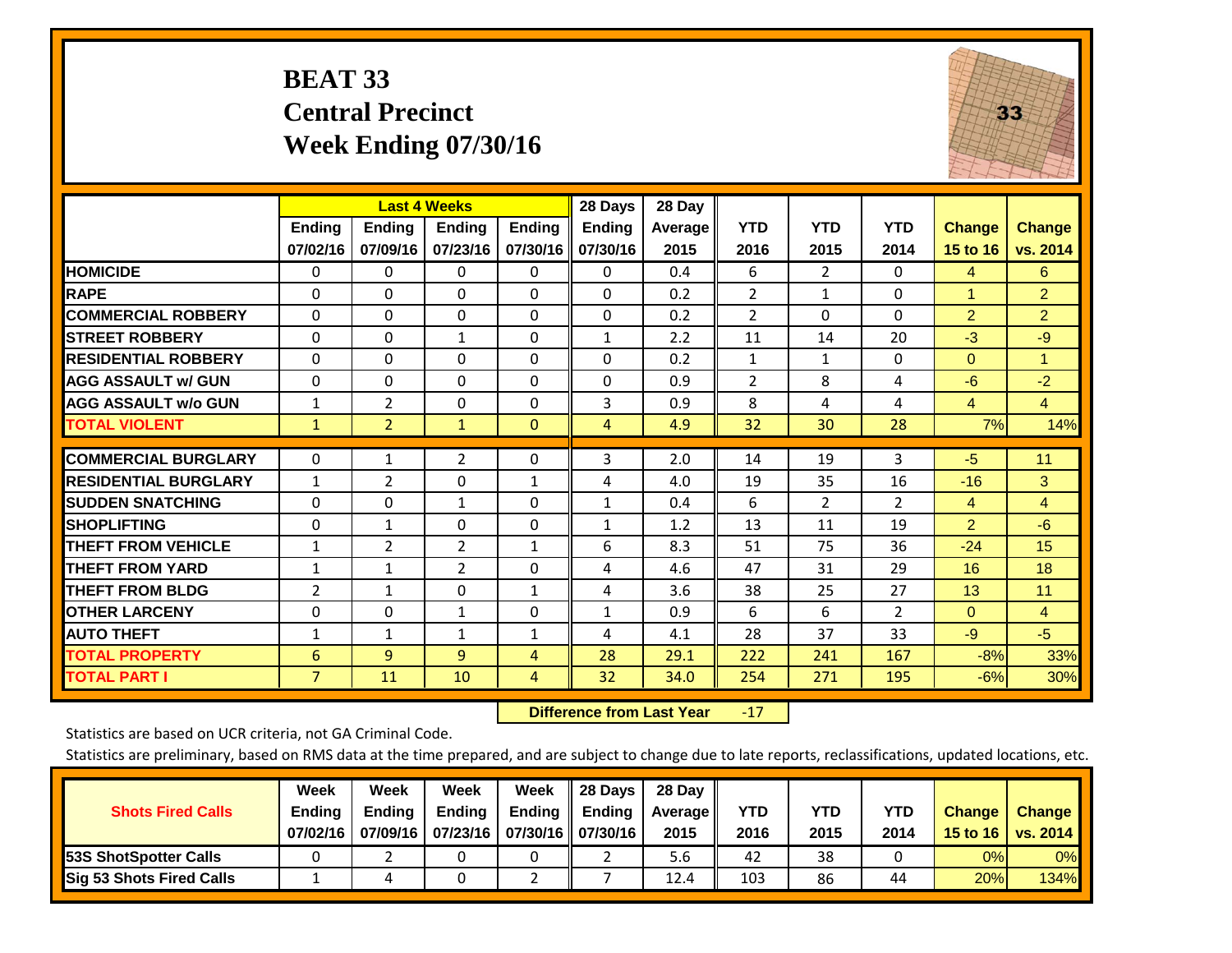#### **BEAT 34 Central Precinct Week Ending 07/30/16**

![](_page_23_Picture_1.jpeg)

|                             |                           | <b>Last 4 Weeks</b>       |                           |                           | 28 Days                   | 28 Day             |                    |                    |                    |                      |                           |
|-----------------------------|---------------------------|---------------------------|---------------------------|---------------------------|---------------------------|--------------------|--------------------|--------------------|--------------------|----------------------|---------------------------|
|                             | <b>Ending</b><br>07/02/16 | <b>Ending</b><br>07/09/16 | <b>Ending</b><br>07/23/16 | <b>Endina</b><br>07/30/16 | <b>Ending</b><br>07/30/16 | Average   <br>2015 | <b>YTD</b><br>2016 | <b>YTD</b><br>2015 | <b>YTD</b><br>2014 | Change<br>15 to 16   | <b>Change</b><br>vs. 2014 |
|                             |                           |                           |                           |                           |                           |                    |                    |                    |                    |                      |                           |
| <b>HOMICIDE</b>             | 0                         | $\mathbf{0}$              | 0                         | 0                         | $\Omega$                  | 0.1                | $\Omega$           | $\Omega$           | $\overline{2}$     | $\mathbf{0}$         | $-2$                      |
| <b>RAPE</b>                 | $\Omega$                  | $\Omega$                  | $\Omega$                  | $\Omega$                  | $\Omega$                  | 0.2                | $\mathbf{1}$       | 1                  | $\mathbf{1}$       | $\Omega$             | $\Omega$                  |
| <b>COMMERCIAL ROBBERY</b>   | $\Omega$                  | $\Omega$                  | $\mathbf{1}$              | 0                         | $\mathbf{1}$              | 0.7                | 3                  | 3                  | 3                  | $\mathbf{0}$         | $\mathbf{0}$              |
| <b>ISTREET ROBBERY</b>      | $\Omega$                  | $\Omega$                  | $\mathbf{1}$              | $\Omega$                  | $\mathbf{1}$              | 0.5                | 3                  | 6                  | 3                  | $-3$                 | $\Omega$                  |
| <b>RESIDENTIAL ROBBERY</b>  | $\mathbf 0$               | $\Omega$                  | 0                         | $\Omega$                  | $\Omega$                  | 0.1                | $\mathbf{1}$       | $\mathbf{1}$       | 1                  | $\Omega$             | $\Omega$                  |
| <b>AGG ASSAULT w/ GUN</b>   | $\Omega$                  | $\Omega$                  | $\Omega$                  | $\mathbf{1}$              | $\mathbf{1}$              | 0.8                | 3                  | 5                  | 3                  | $-2$                 | $\mathbf{0}$              |
| <b>AGG ASSAULT w/o GUN</b>  | 0                         | $\Omega$                  | $\Omega$                  | $\Omega$                  | $\Omega$                  | 0.5                | $\overline{7}$     | $\mathbf{1}$       | $\mathbf{1}$       | 6                    | 6                         |
| <b>TOTAL VIOLENT</b>        | $\mathbf{0}$              | $\mathbf{0}$              | $\overline{2}$            | $\mathbf{1}$              | 3                         | 2.9                | 18                 | 17                 | 14                 | 6%                   | 29%                       |
|                             |                           |                           |                           |                           |                           |                    |                    |                    |                    |                      |                           |
| <b>COMMERCIAL BURGLARY</b>  | $\mathbf 0$               | $\Omega$                  | $\Omega$                  | $\mathbf{1}$              | 1                         | 0.9                | 6                  | 6                  | 3                  | $\Omega$             | $\mathbf{3}$              |
| <b>RESIDENTIAL BURGLARY</b> | 1                         | $\Omega$                  | 3                         | 3                         | 7                         | 3.3                | 22                 | 31                 | 35                 | $-9$                 | $-13$                     |
| <b>ISUDDEN SNATCHING</b>    | $\Omega$                  | 1                         | $\Omega$                  | 0                         | $\mathbf{1}$              | 0.1                | $\mathbf{1}$       | $\Omega$           | $\mathbf{1}$       | $\blacktriangleleft$ | $\Omega$                  |
| <b>SHOPLIFTING</b>          | $\overline{2}$            | $\Omega$                  | $\Omega$                  | $\overline{2}$            | 4                         | 2.0                | 33                 | 17                 | 12                 | 16                   | 21                        |
| <b>THEFT FROM VEHICLE</b>   | $\overline{2}$            | 3                         | $\overline{2}$            | 4                         | 11                        | 9.0                | 48                 | 75                 | 41                 | $-27$                | $\overline{7}$            |
| <b>THEFT FROM YARD</b>      | 0                         | $\mathbf{1}$              | $\Omega$                  | $\mathbf{1}$              | $\overline{2}$            | 3.4                | 13                 | 28                 | 13                 | $-15$                | $\Omega$                  |
| <b>THEFT FROM BLDG</b>      | $\overline{2}$            | $\overline{2}$            | 3                         | 0                         | $\overline{7}$            | 2.8                | 43                 | 21                 | 27                 | 22                   | 16                        |
| <b>OTHER LARCENY</b>        | 0                         | $\Omega$                  | $\Omega$                  | $\Omega$                  | $\Omega$                  | 0.7                | 3                  | 4                  | $\Omega$           | $-1$                 | 3                         |
| <b>AUTO THEFT</b>           | 0                         | $\overline{2}$            | $\Omega$                  | $\overline{2}$            | 4                         | 3.4                | 26                 | 23                 | 24                 | 3                    | $\overline{2}$            |
| <b>TOTAL PROPERTY</b>       | $\overline{7}$            | 9                         | 8                         | 13                        | 37                        | 25.5               | 195                | 205                | 156                | $-5%$                | 25%                       |
| <b>TOTAL PART I</b>         | $\overline{7}$            | $\overline{9}$            | 10                        | 14                        | 40                        | 28.4               | 213                | 222                | 170                | $-4%$                | 25%                       |

 **Difference from Last Year**r -9

Statistics are based on UCR criteria, not GA Criminal Code.

| <b>Shots Fired Calls</b>        | Week<br><b>Ending</b><br>07/02/16 | Week<br><b>Endina</b><br>07/09/16 | Week<br>Ending<br>  07/23/16   07/30/16    07/30/16 | Week<br>Ending | 28 Days<br><b>Ending</b> | 28 Day<br>Average II<br>2015 | YTD<br>2016 | YTD<br>2015 | YTD<br>2014 | <b>Change</b><br>15 to $16$ | <b>Change</b><br>vs. 2014 |
|---------------------------------|-----------------------------------|-----------------------------------|-----------------------------------------------------|----------------|--------------------------|------------------------------|-------------|-------------|-------------|-----------------------------|---------------------------|
| <b>153S ShotSpotter Calls</b>   |                                   |                                   |                                                     |                |                          | 0.2                          |             |             |             | 0%                          | 0%                        |
| <b>Sig 53 Shots Fired Calls</b> |                                   |                                   |                                                     |                |                          | 10.1                         | 61          | 64          | 44          | $-5%$                       | 39%                       |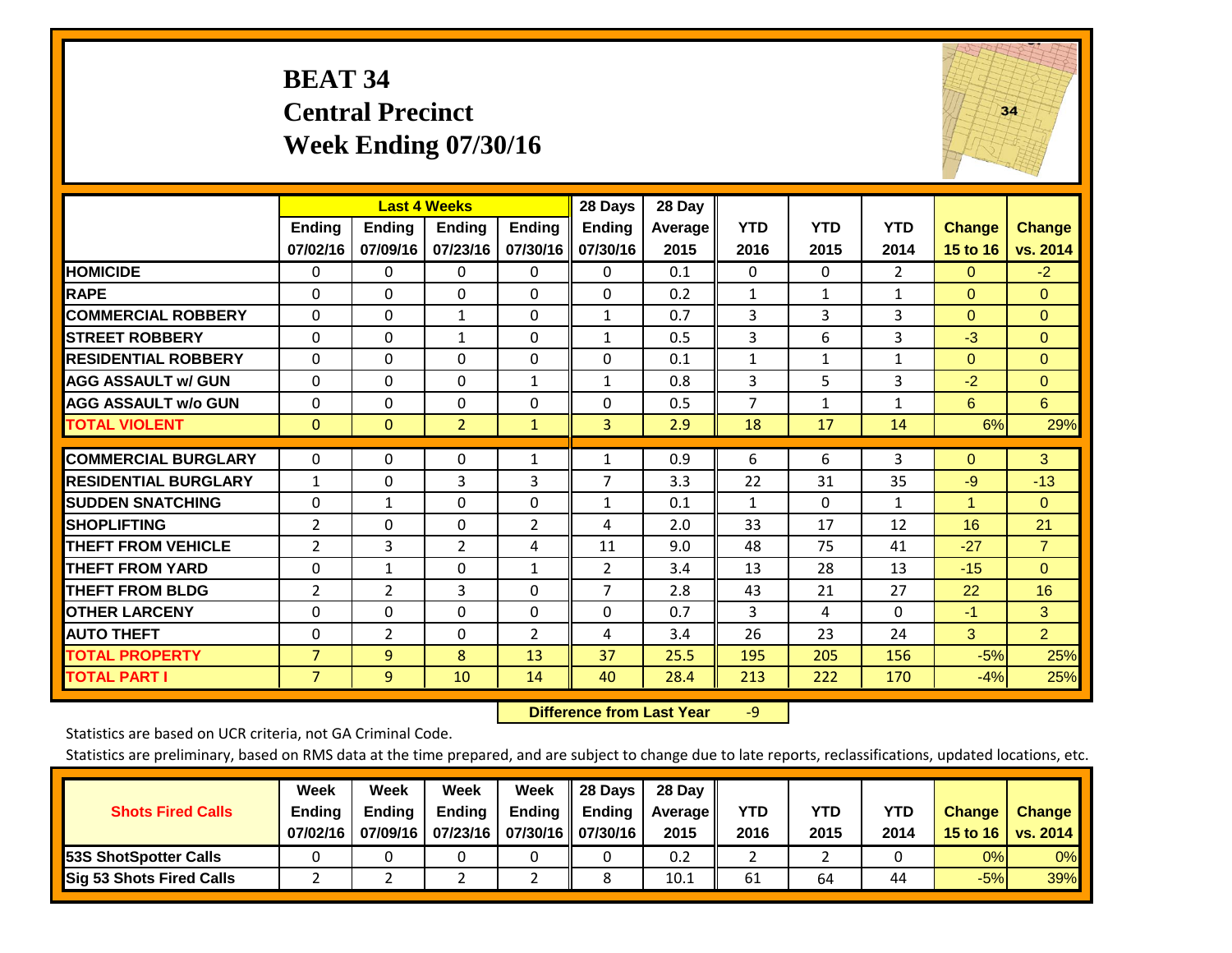#### **BEAT 35 Central Precinct Week Ending 07/30/16**

![](_page_24_Picture_1.jpeg)

|                             |                           | <b>Last 4 Weeks</b>       |                           |                           | 28 Days                   | 28 Day             |                    |                    |                    |                           |                           |
|-----------------------------|---------------------------|---------------------------|---------------------------|---------------------------|---------------------------|--------------------|--------------------|--------------------|--------------------|---------------------------|---------------------------|
|                             | <b>Ending</b><br>07/02/16 | <b>Ending</b><br>07/09/16 | <b>Endina</b><br>07/23/16 | <b>Endina</b><br>07/30/16 | <b>Ending</b><br>07/30/16 | Average   <br>2015 | <b>YTD</b><br>2016 | <b>YTD</b><br>2015 | <b>YTD</b><br>2014 | <b>Change</b><br>15 to 16 | <b>Change</b><br>vs. 2014 |
| <b>HOMICIDE</b>             | 0                         | 0                         | 0                         | 0                         | 0                         | 0.4                | 5                  | 4                  | 4                  | 1.                        | 1.                        |
| <b>RAPE</b>                 | 0                         | 0                         | $\Omega$                  | $\mathbf{0}$              | $\Omega$                  | 0.2                | $\overline{2}$     | 1                  | 5                  | 1                         | $-3$                      |
| <b>COMMERCIAL ROBBERY</b>   | 0                         | 0                         | $\Omega$                  | $\Omega$                  | 0                         | 0.2                | $\Omega$           | $\mathbf{0}$       | $\overline{2}$     | $\Omega$                  | $-2$                      |
| <b>ISTREET ROBBERY</b>      | $\mathbf{1}$              | 0                         | $\Omega$                  | 1                         | 2                         | 1.6                | 12                 | 10                 | 11                 | $\overline{2}$            | 1                         |
| <b>RESIDENTIAL ROBBERY</b>  | $\Omega$                  | 0                         | $\Omega$                  | 0                         | $\Omega$                  | 0.2                | 3                  | $\overline{2}$     | $\mathbf{1}$       | $\blacktriangleleft$      | $\overline{2}$            |
| <b>AGG ASSAULT w/ GUN</b>   | $\Omega$                  | $\Omega$                  | 0                         | $\mathbf 0$               | $\Omega$                  | 2.2                | 6                  | 13                 | 14                 | $-7$                      | $-8$                      |
| <b>AGG ASSAULT w/o GUN</b>  | 0                         | $\Omega$                  | $\overline{2}$            | 0                         | 2                         | 1.0                | 8                  | 8                  | 9                  | $\Omega$                  | $-1$                      |
| <b>TOTAL VIOLENT</b>        | 1                         | $\mathbf{0}$              | $\overline{2}$            | $\mathbf{1}$              | 4                         | 5.8                | 36                 | 38                 | 46                 | $-5%$                     | $-22%$                    |
| <b>COMMERCIAL BURGLARY</b>  | $\mathbf{1}$              | 0                         | 0                         | 0                         | 1                         | 0.5                | 5                  | 4                  | 3                  |                           | $\overline{2}$            |
| <b>RESIDENTIAL BURGLARY</b> | $\mathbf{1}$              | $\mathbf{1}$              | $\overline{2}$            | 2                         | 6                         | 8.9                | 44                 | 78                 | 55                 | $-34$                     | $-11$                     |
| <b>ISUDDEN SNATCHING</b>    | $\Omega$                  | 0                         | $\Omega$                  | $\mathbf{0}$              | $\Omega$                  | 0.0                | $\mathbf{1}$       | $\Omega$           | 0                  | 1                         | $\blacktriangleleft$      |
| <b>SHOPLIFTING</b>          | 0                         | 0                         | $\Omega$                  | $\Omega$                  | 0                         | 0.4                | $\overline{2}$     | 4                  | $\mathbf{1}$       | $-2$                      | $\blacktriangleleft$      |
| <b>THEFT FROM VEHICLE</b>   | 2                         | $\overline{2}$            | $\mathbf{1}$              | 4                         | 9                         | 4.8                | 42                 | 39                 | 28                 | 3                         | 14                        |
| <b>THEFT FROM YARD</b>      | 0                         | 1                         | 1                         | 0                         | 2                         | 2.8                | 15                 | 18                 | 22                 | $-3$                      | $-7$                      |
| <b>THEFT FROM BLDG</b>      | 3                         | $\Omega$                  | $\overline{2}$            | $\overline{2}$            | $\overline{7}$            | 3.2                | 31                 | 30                 | 21                 | 1                         | 10                        |
| <b>OTHER LARCENY</b>        | $\Omega$                  | 0                         | $\Omega$                  | $\Omega$                  | 0                         | 0.3                | 1                  | $\overline{2}$     | $\overline{2}$     | $-1$                      | $-1$                      |
| <b>AUTO THEFT</b>           | 0                         | 4                         | 3                         | 1                         | 8                         | 3.9                | 27                 | 33                 | 22                 | $-6$                      | 5 <sup>5</sup>            |
| <b>TOTAL PROPERTY</b>       | $\overline{7}$            | 8                         | 9                         | 9                         | 33                        | 24.8               | 168                | 208                | 154                | $-19%$                    | 9%                        |
| <b>TOTAL PART I</b>         | 8                         | 8                         | 11                        | 10                        | 37                        | 30.5               | 204                | 246                | 200                | $-17%$                    | 2%                        |

 **Difference from Last Year**‐42

Statistics are based on UCR criteria, not GA Criminal Code.

|                                 | Week          | Week          | Week                            | Week   | 28 Days       | 28 Day     |      |      |            |               |                 |
|---------------------------------|---------------|---------------|---------------------------------|--------|---------------|------------|------|------|------------|---------------|-----------------|
| <b>Shots Fired Calls</b>        | <b>Ending</b> | <b>Endina</b> | Ending                          | Ending | <b>Ending</b> | Average II | YTD  | YTD  | <b>YTD</b> | <b>Change</b> | <b>Change</b>   |
|                                 | 07/02/16      | 07/09/16      | 07/23/16   07/30/16    07/30/16 |        |               | 2015       | 2016 | 2015 | 2014       | 15 to 16      | <b>vs. 2014</b> |
| <b>153S ShotSpotter Calls</b>   |               | 11            |                                 |        | 16            | 22.5       | 192  | 114  |            | 0%            | 0%              |
| <b>Sig 53 Shots Fired Calls</b> |               |               |                                 | ப      | 20            | 19.8       | 154  | 130  | 102        | 18%           | <b>51%</b>      |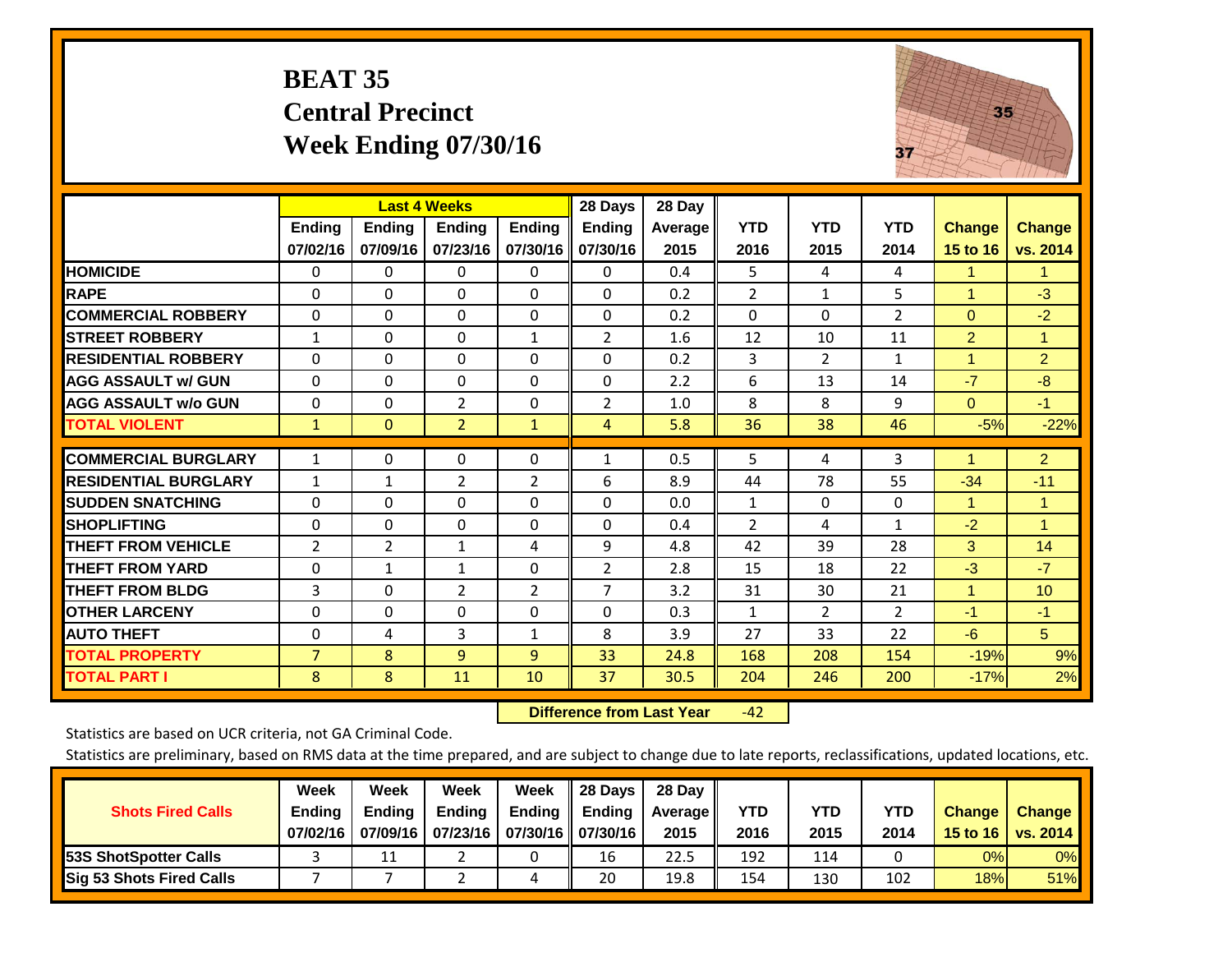|                             | <b>BEAT 37</b>     | <b>Central Precinct</b>   | <b>Week Ending 07/30/16</b>               |                           |                                      |                           |                    |                    | 37                 |                           |                           |
|-----------------------------|--------------------|---------------------------|-------------------------------------------|---------------------------|--------------------------------------|---------------------------|--------------------|--------------------|--------------------|---------------------------|---------------------------|
|                             | Ending<br>07/02/16 | <b>Ending</b><br>07/09/16 | <b>Last 4 Weeks</b><br>Ending<br>07/23/16 | <b>Ending</b><br>07/30/16 | 28 Days<br><b>Ending</b><br>07/30/16 | 28 Day<br>Average<br>2015 | <b>YTD</b><br>2016 | <b>YTD</b><br>2015 | <b>YTD</b><br>2014 | <b>Change</b><br>15 to 16 | <b>Change</b><br>vs. 2014 |
| <b>HOMICIDE</b>             | 0                  | 0                         | $\Omega$                                  | 0                         | 0                                    | 0.2                       | $\Omega$           | $\Omega$           | $\mathbf{1}$       | $\mathbf{0}$              | $-1$                      |
| <b>RAPE</b>                 | $\Omega$           | 0                         | $\overline{0}$                            | $\Omega$                  | $\Omega$                             | 0.0                       | $\mathbf{1}$       | 0                  | $\Omega$           | $\mathbf{1}$              | $\mathbf{1}$              |
| <b>COMMERCIAL ROBBERY</b>   | $\Omega$           | $\Omega$                  | $\Omega$                                  | $\Omega$                  | $\Omega$                             | 0.2                       | $\mathbf{1}$       | $\overline{2}$     | $\Omega$           | $-1$                      | $\mathbf{1}$              |
| <b>STREET ROBBERY</b>       | $\mathbf{1}$       | $\Omega$                  | $\Omega$                                  | 0                         | $\mathbf{1}$                         | 1.7                       | 8                  | 6                  | $\overline{7}$     | $\overline{2}$            | $\mathbf{1}$              |
| <b>RESIDENTIAL ROBBERY</b>  | $\Omega$           | 0                         | $\overline{0}$                            | $\Omega$                  | $\Omega$                             | 0.1                       | $\mathbf{0}$       | 0                  | $\mathbf{0}$       | $\mathbf{0}$              | $\mathbf{0}$              |
| <b>AGG ASSAULT w/ GUN</b>   | $\Omega$           | $\Omega$                  | $\Omega$                                  | $\Omega$                  | $\Omega$                             | 0.2                       | 6                  | $\overline{2}$     | 3                  | $\overline{4}$            | 3                         |
| <b>AGG ASSAULT w/o GUN</b>  | $\mathbf{1}$       | 0                         | $\Omega$                                  | $\Omega$                  | $\mathbf{1}$                         | 0.5                       | $\overline{2}$     | 4                  | $\overline{2}$     | $-2$                      | $\overline{0}$            |
| <b>TOTAL VIOLENT</b>        | $\overline{2}$     | $\mathbf{0}$              | $\overline{0}$                            | $\mathbf{0}$              | $\overline{2}$                       | 2.8                       | 18                 | 14                 | 13                 | 29%                       | 38%                       |
| <b>COMMERCIAL BURGLARY</b>  | $\Omega$           | 0                         | $\mathbf{0}$                              | $\mathbf{1}$              | $\mathbf{1}$                         | 0.6                       | 8                  | 3                  | 3                  | 5                         | 5                         |
| <b>RESIDENTIAL BURGLARY</b> | $\mathbf{1}$       | $\overline{2}$            | $\overline{2}$                            | $\mathbf{1}$              | 6                                    | 4.6                       | 20                 | 31                 | 13                 | $-11$                     | $\overline{7}$            |
| <b>SUDDEN SNATCHING</b>     | $\Omega$           | $\mathbf{1}$              | $\Omega$                                  | 0                         | $\mathbf{1}$                         | 0.3                       | 1                  | 3                  | $\overline{2}$     | $-2$                      | $-1$                      |
| <b>SHOPLIFTING</b>          | 0                  | $\mathbf{1}$              | $\mathbf{0}$                              | $\mathbf{1}$              | $\overline{2}$                       | 2.5                       | 14                 | 8                  | 14                 | 6                         | $\overline{0}$            |
| <b>THEFT FROM VEHICLE</b>   | $\Omega$           | $\mathbf{1}$              | $\overline{2}$                            | $\overline{2}$            | 5                                    | 12.3                      | 50                 | 111                | 67                 | $-61$                     | $-17$                     |
| <b>THEFT FROM YARD</b>      | 0                  | $\mathbf{1}$              | $\overline{2}$                            | $\mathbf{1}$              | 4                                    | 2.5                       | 21                 | 18                 | 32                 | 3                         | $-11$                     |
| <b>THEFT FROM BLDG</b>      | $\mathbf{1}$       | $\mathbf{1}$              | $\mathbf{1}$                              | $\Omega$                  | 3                                    | 2.6                       | 14                 | 25                 | 16                 | $-11$                     | $-2$                      |
| <b>OTHER LARCENY</b>        | $\Omega$           | $\mathbf{1}$              | $\Omega$                                  | $\Omega$                  | $\mathbf{1}$                         | 0.9                       | $\mathbf{1}$       | $\overline{7}$     | $\mathbf{1}$       | $-6$                      | $\mathbf{0}$              |
| <b>AUTO THEFT</b>           | 2                  | 0                         | $\mathbf 0$                               | $\Omega$                  | $\overline{2}$                       | 2.9                       | 12                 | 31                 | 20                 | $-19$                     | $-8$                      |
| <b>TOTAL PROPERTY</b>       | $\overline{4}$     | 8                         | $\overline{7}$                            | 6                         | 25                                   | 29.2                      | 141                | 237                | 168                | $-41%$                    | $-16%$                    |
| <b>TOTAL PART I</b>         | 6                  | 8                         | $\overline{7}$                            | 6                         | 27                                   | 32.1                      | 159                | 251                | 181                | $-37%$                    | $-12%$                    |

 **Difference from Last Year**r -92 The state of the state of the state

Statistics are based on UCR criteria, not GA Criminal Code.

| <b>Shots Fired Calls</b>        | Week<br><b>Ending</b><br>07/02/16 | Week<br><b>Endina</b><br>07/09/16 | Week<br>Ending<br>  07/23/16   07/30/16    07/30/16 | Week<br>Ending | 28 Days<br><b>Ending</b> | 28 Day<br>Average II<br>2015 | YTD<br>2016 | YTD<br>2015 | YTD<br>2014 | <b>Change</b><br>15 to 16 | <b>Change</b><br><b>vs. 2014</b> |
|---------------------------------|-----------------------------------|-----------------------------------|-----------------------------------------------------|----------------|--------------------------|------------------------------|-------------|-------------|-------------|---------------------------|----------------------------------|
| <b>153S ShotSpotter Calls</b>   |                                   |                                   |                                                     |                |                          | 2.8                          | 35          | 22          |             | 0%                        | 0%                               |
| <b>Sig 53 Shots Fired Calls</b> |                                   |                                   |                                                     |                | 11                       | 13.4                         | 97          | 88          | --          | 10%                       | 259%                             |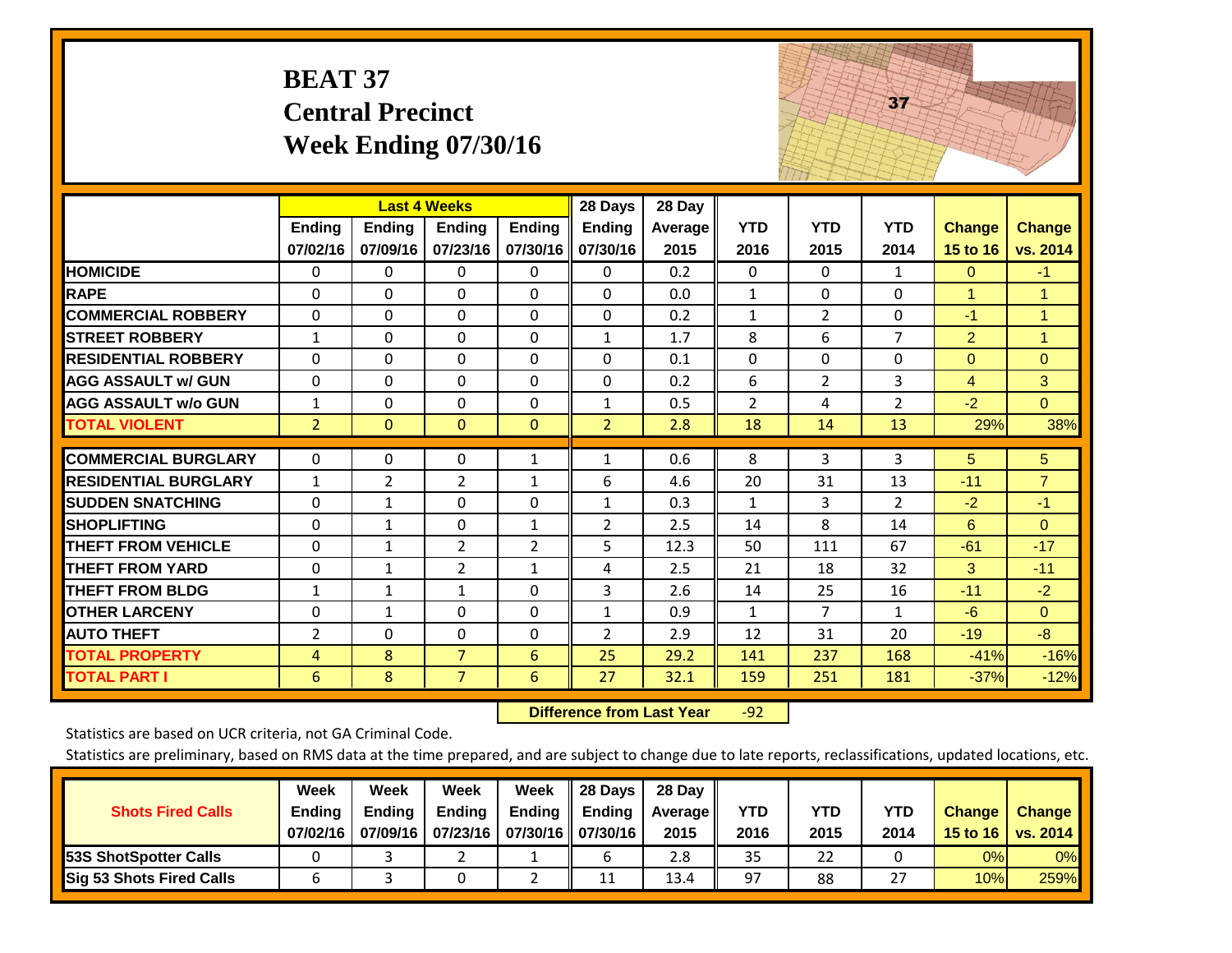![](_page_26_Picture_0.jpeg)

#### **COMPSTATSOUTHSIDE PRECINCT** CAPT. LENNY GUNTHER **Week Ending 07/30/16**

**PRECINCT COMMANDER:**

![](_page_26_Picture_4.jpeg)

|                             | Week<br><b>Ending</b><br>07/30/16 | Week<br><b>Ending</b><br>07/23/16 | <b>Weekly</b><br>Avq<br>2015 | $28$ -Day<br>Ending<br>07/30/16 | $28-Day$<br>Ending<br>07/02/16 | Avg<br>28-Day<br>2015 | <b>YTD</b><br>2016 | <b>YTD</b><br>2015 | YTD.<br>2014 | <b>Change</b><br>15 to 16 | <b>Change</b><br>vs. 2014 |
|-----------------------------|-----------------------------------|-----------------------------------|------------------------------|---------------------------------|--------------------------------|-----------------------|--------------------|--------------------|--------------|---------------------------|---------------------------|
| <b>HOMICIDE</b>             |                                   | 0                                 | 0                            |                                 |                                |                       | 4                  | 4                  |              | $\Omega$                  | 3.                        |
| <b>RAPE</b>                 |                                   | $\Omega$                          | $\Omega$                     |                                 | $\Omega$                       |                       | 8                  | 5                  | 4            | 3                         | 4                         |
| <b>COMMERCIAL ROBBERY</b>   | 0                                 | $\overline{\mathbf{A}}$           | $\Omega$                     | 1                               | 5                              | $\overline{2}$        | 19                 | $\overline{ }$     | 13           | 12                        | 6                         |
| <b>ISTREET ROBBERY</b>      | $\bf{0}$                          |                                   |                              | $\mathbf{2}$                    | 1                              | 3                     | 16                 | 26                 | 29           | $-10$                     | $-13$                     |
| <b>RESIDENTIAL ROBBERY</b>  | 0                                 | $\Omega$                          | 0                            | $\bf{0}$                        | 0                              |                       | $\overline{2}$     | 9                  | 8            | $-7$                      | $-6$                      |
| <b>AGG ASSAULT w/ GUN</b>   | $\bf{0}$                          |                                   |                              | $\mathbf{2}$                    | 4                              | $\overline{2}$        | 13                 | 14                 | 5            | -1                        | 8                         |
| <b>AGG ASSAULT w/o GUN</b>  | $\bf{0}$                          | 2                                 |                              | $\mathbf{2}$                    | 2                              | $\mathfrak{p}$        | 27                 | 15                 | 10           | 12                        | 17                        |
| <b>TOTAL VIOLENT</b>        | $\overline{2}$                    | 5                                 | 3                            | 9                               | 13                             | 12                    | 89                 | 80                 | 70           | 11%                       | 27%                       |
|                             |                                   |                                   |                              |                                 |                                |                       |                    |                    |              |                           |                           |
| <b>COMMERCIAL BURGLARY</b>  | $\mathbf{2}$                      |                                   |                              | 5                               | 2                              | 4                     | 30                 | 28                 | 23           | $\overline{2}$            |                           |
| <b>RESIDENTIAL BURGLARY</b> | 5                                 | 14                                | 6                            | 31                              | 22                             | 24                    | 131                | 189                | 128          | $-58$                     | 3                         |
| <b>ISUDDEN SNATCHING</b>    | 0                                 | $\Omega$                          | $\Omega$                     | 1                               | 1                              |                       | 6                  | 11                 | 7            | $-5$                      | $-1$                      |
| <b>SHOPLIFTING</b>          | 18                                | 10                                | 15                           | 49                              | 34                             | 59                    | 368                | 402                | 386          | $-34$                     | $-18$                     |
| <b>THEFT FROM VEHICLE</b>   | 5                                 | 9                                 | 8                            | 22                              | 17                             | 32                    | 162                | 218                | 187          | $-56$                     | $-25$                     |
| <b>THEFT FROM YARD</b>      | 4                                 | 3                                 | $\overline{2}$               | 10                              | $\overline{7}$                 | 10                    | 64                 | 78                 | 68           | $-14$                     | $-4$                      |
| <b>THEFT FROM BLDG</b>      | 6                                 | 2                                 | 5                            | 18                              | 16                             | 19                    | 104                | 143                | 117          | $-39$                     | $-13$                     |
| <b>OTHER LARCENY</b>        | 0                                 | 3                                 | 0                            | 4                               | $\mathbf 0$                    | $\overline{2}$        | 16                 | 14                 | 19           | $\overline{2}$            | $-3$                      |
| <b>AUTO THEFT</b>           | $\overline{2}$                    | 4                                 | 4                            | 12                              | 7                              | 15                    | 71                 | 109                | 52           | $-38$                     | 19                        |
| <b>TOTAL PROPERTY</b>       | 42                                | 46                                | 41                           | 152                             | 106                            | 165                   | 952                | 1192               | 987          | $-20%$                    | $-4%$                     |
| <b>TOTAL PART I</b>         | 44                                | 51                                | 44                           | 161                             | 119                            | 177                   | 1041               | 1272               | 1057         | $-18%$                    | $-2%$                     |

Statistics are based on UCR criteria, not GA Criminal Code. **Difference from Last Year** -231 Statistics are preliminary, based on RMS data at the time prepared, and are subject to change due to late reports, reclassifications, updated locations, etc.

Cell Shading: white is within 0.6 standard deviation of the mean; red is above; green is below

| <b>Citizen Initiated Calls</b>  | Week<br>Ending<br>07/30/16 | <b>Week</b><br><b>Ending</b><br>07/23/16 | Weekly<br>Avg<br>2015 | $28 - Day$<br>Ending<br>07/30/16 | $28$ -Day<br><b>Ending</b><br>07/02/16 | Avg<br>$28-Dav$<br>2015 | YTD<br>2016 | YTD<br>2015 | YTD<br>2014 | <b>Change</b><br><b>15 to 16</b> | <b>Change</b><br>vs. 2014 |
|---------------------------------|----------------------------|------------------------------------------|-----------------------|----------------------------------|----------------------------------------|-------------------------|-------------|-------------|-------------|----------------------------------|---------------------------|
| <b>Midnight Shift</b>           | 81                         | 91                                       | 100                   | 379                              | 359                                    | 399                     | 2817        | 3065        | 2863        | $-248$                           | $-46$                     |
| Day Shift                       | 248                        | 266                                      | 273                   | 1018                             | 977                                    | 1090                    | 7839        | 8254        | 7917        | $-415$                           | $-78$                     |
| <b>Afternoon Shift</b>          | 255                        | 247                                      | 269                   | 1084                             | 1001                                   | 1077                    | 7709        | 8096        | 7804        | $-387$                           | $-95$                     |
| <b>TOTAL CITIZEN CFS</b>        | 584                        | 604                                      | 641                   | 2481                             | 2337                                   | 2566                    | 18365       | 19415       | 18584       | $-5.4%$                          | $-1.2%$                   |
| 53S ShotSpotter Calls           |                            |                                          |                       |                                  |                                        |                         |             |             |             |                                  |                           |
| <b>Sig 53 Shots Fired Calls</b> |                            | 15                                       | 10                    | 53                               | 33                                     | 38                      | 280         | 230         | 151         | 50                               | 129                       |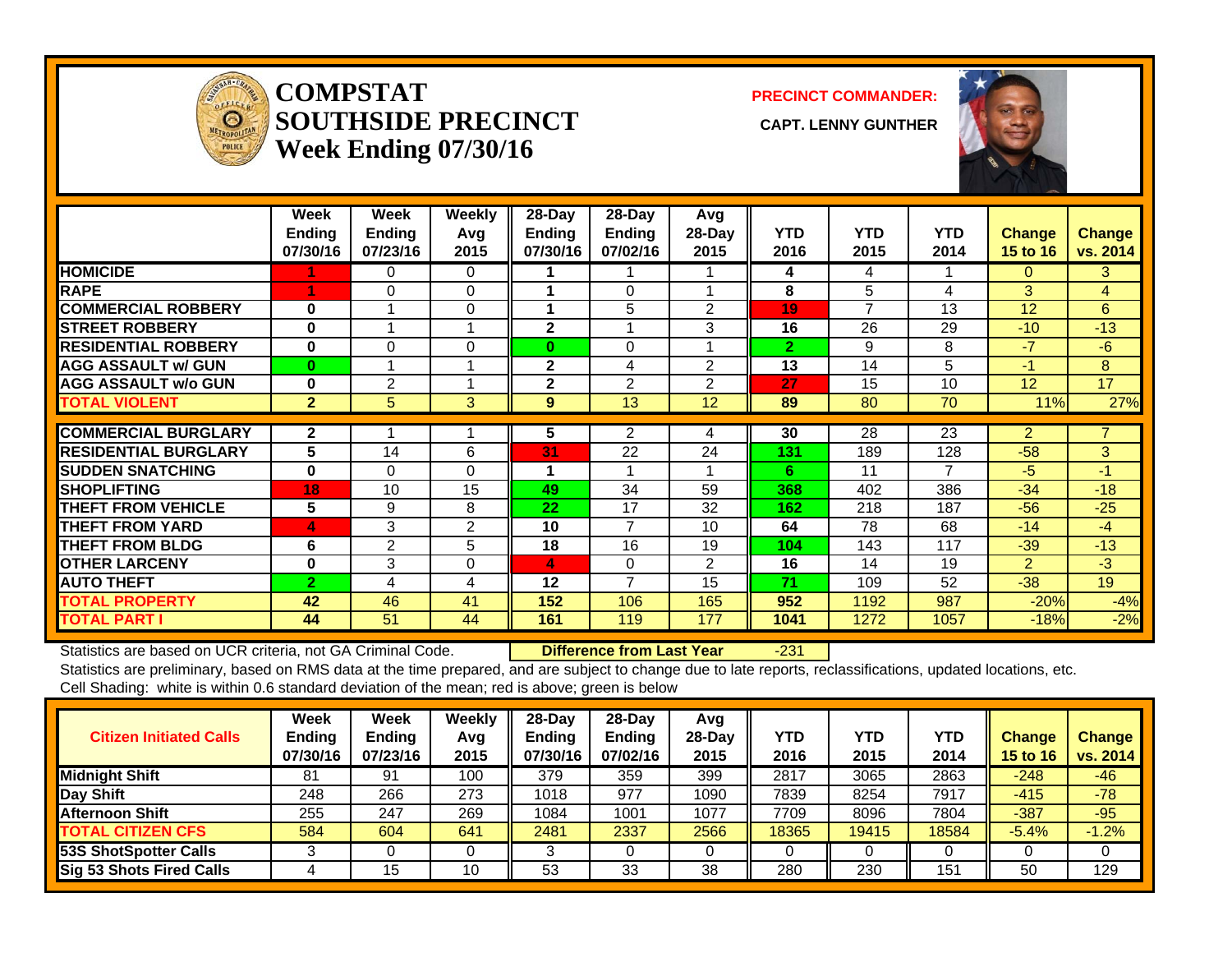## **BEAT 41 Southside Precinct Week Ending 07/30/16**

![](_page_27_Picture_1.jpeg)

|                             |                | <b>Last 4 Weeks</b> |                |               | 28 Days        | 28 Day     |              |                |              |                |                      |
|-----------------------------|----------------|---------------------|----------------|---------------|----------------|------------|--------------|----------------|--------------|----------------|----------------------|
|                             | <b>Ending</b>  | <b>Ending</b>       | <b>Endina</b>  | <b>Ending</b> | <b>Ending</b>  | Average II | <b>YTD</b>   | <b>YTD</b>     | <b>YTD</b>   | <b>Change</b>  | <b>Change</b>        |
|                             | 07/02/16       | 07/09/16            | 07/23/16       | 07/30/16      | 07/30/16       | 2015       | 2016         | 2015           | 2014         | 15 to 16       | vs. 2014             |
| <b>HOMICIDE</b>             | 0              | 0                   | $\mathbf{0}$   | 0             | $\mathbf{0}$   | 0.1        | $\Omega$     | 1              | 0            | $-1$           | $\mathbf{0}$         |
| <b>RAPE</b>                 | 0              | $\Omega$            | $\Omega$       | $\mathbf{0}$  | $\Omega$       | 0.0        | 3            | $\Omega$       | 0            | 3              | 3                    |
| <b>COMMERCIAL ROBBERY</b>   | $\Omega$       | $\Omega$            | $\mathbf{1}$   | $\Omega$      | 1              | 0.4        | 5            | $\overline{2}$ | 3            | 3              | $\overline{2}$       |
| <b>STREET ROBBERY</b>       | 0              | $\Omega$            | $\Omega$       | 0             | $\Omega$       | 0.5        | 3            | 3              | 3            | $\mathbf{0}$   | $\mathbf{0}$         |
| <b>IRESIDENTIAL ROBBERY</b> | $\Omega$       | $\Omega$            | $\mathbf{0}$   | $\Omega$      | $\Omega$       | 0.2        | $\Omega$     | $\overline{2}$ | $\mathbf{1}$ | $-2$           | $-1$                 |
| <b>AGG ASSAULT w/ GUN</b>   | $\Omega$       | 0                   | $\Omega$       | $\mathbf{0}$  | $\Omega$       | 0.0        | 2            | $\Omega$       | $\mathbf{1}$ | 2              | $\blacktriangleleft$ |
| <b>AGG ASSAULT w/o GUN</b>  | 0              | 0                   | $\mathbf{0}$   | $\Omega$      | $\Omega$       | 0.1        | 4            | $\mathbf{0}$   | 0            | $\overline{4}$ | $\overline{4}$       |
| <b>TOTAL VIOLENT</b>        | $\mathbf{0}$   | $\mathbf{0}$        | $\mathbf{1}$   | $\mathbf{0}$  | $\mathbf{1}$   | 1.3        | 17           | 8              | 8            | 113%           | 113%                 |
| <b>COMMERCIAL BURGLARY</b>  |                |                     |                |               |                |            |              |                |              |                |                      |
|                             | $\Omega$       | 0                   | 1              | 1             | 2              | 0.8        | 16           | 5.             | 4            | 11             | 12                   |
| <b>RESIDENTIAL BURGLARY</b> | 0              | 0                   | $\overline{2}$ | $\mathbf{0}$  | $\overline{2}$ | 0.8        | 11           | 7              | 4            | 4              | $\overline{7}$       |
| <b>SUDDEN SNATCHING</b>     | $\Omega$       | 0                   | $\mathbf{0}$   | $\mathbf{0}$  | $\Omega$       | 0.2        | $\Omega$     | 1              | $\mathbf{1}$ | $-1$           | $-1$                 |
| <b>SHOPLIFTING</b>          | 0              | 1                   | $\Omega$       | $\Omega$      | 1              | 1.6        | 9            | 10             | 12           | $-1$           | $-3$                 |
| <b>THEFT FROM VEHICLE</b>   | $\overline{2}$ | $\overline{2}$      | $\Omega$       | $\Omega$      | 4              | 5.9        | 37           | 44             | 52           | $-7$           | $-15$                |
| <b>THEFT FROM YARD</b>      | $\Omega$       | $\mathbf{1}$        | 1              | $\mathbf{1}$  | 3              | 3.0        | 11           | 27             | 10           | $-16$          | $\blacktriangleleft$ |
| <b>THEFT FROM BLDG</b>      | 2              | 1                   | $\mathbf{1}$   | $\mathbf{0}$  | 4              | 4.4        | 14           | 41             | 17           | $-27$          | $-3$                 |
| <b>OTHER LARCENY</b>        | 0              | $\Omega$            | $\Omega$       | $\Omega$      | $\Omega$       | 0.3        | $\mathbf{1}$ | 3              | 2            | $-2$           | $-1$                 |
| <b>AUTO THEFT</b>           | $\mathbf{1}$   | $\Omega$            | $\Omega$       | 1             | 2              | 2.3        | 11           | 17             | 6            | $-6$           | 5                    |
| <b>TOTAL PROPERTY</b>       | 5              | 5                   | 5              | 3             | 18             | 19.4       | 110          | 155            | 108          | $-29%$         | 2%                   |
| <b>TOTAL PART I</b>         | 5              | 5                   | 6              | 3             | 19             | 20.7       | 127          | 163            | 116          | $-22%$         | 9%                   |

 **Difference from Last Year**‐36

Statistics are based on UCR criteria, not GA Criminal Code.

| <b>Shots Fired Calls</b>        | Week<br><b>Ending</b><br>07/02/16 | Week<br><b>Endina</b><br>07/09/16 | <b>Week</b><br>Ending<br>  07/23/16   07/30/16    07/30/16 | Week<br>Ending | 28 Days<br><b>Ending</b> | 28 Day<br>Average II<br>2015 | YTD<br>2016 | YTD<br>2015 | <b>YTD</b><br>2014 | <b>Change</b><br>15 to 16 $\vert$ | <b>Change</b><br><b>vs. 2014</b> |
|---------------------------------|-----------------------------------|-----------------------------------|------------------------------------------------------------|----------------|--------------------------|------------------------------|-------------|-------------|--------------------|-----------------------------------|----------------------------------|
| 53S ShotSpotter Calls           |                                   |                                   |                                                            |                |                          | 0.0                          |             |             |                    | 0%                                | 0%                               |
| <b>Sig 53 Shots Fired Calls</b> |                                   |                                   |                                                            |                |                          | 1.8                          | 14          | 13          |                    | 8%                                | 75%                              |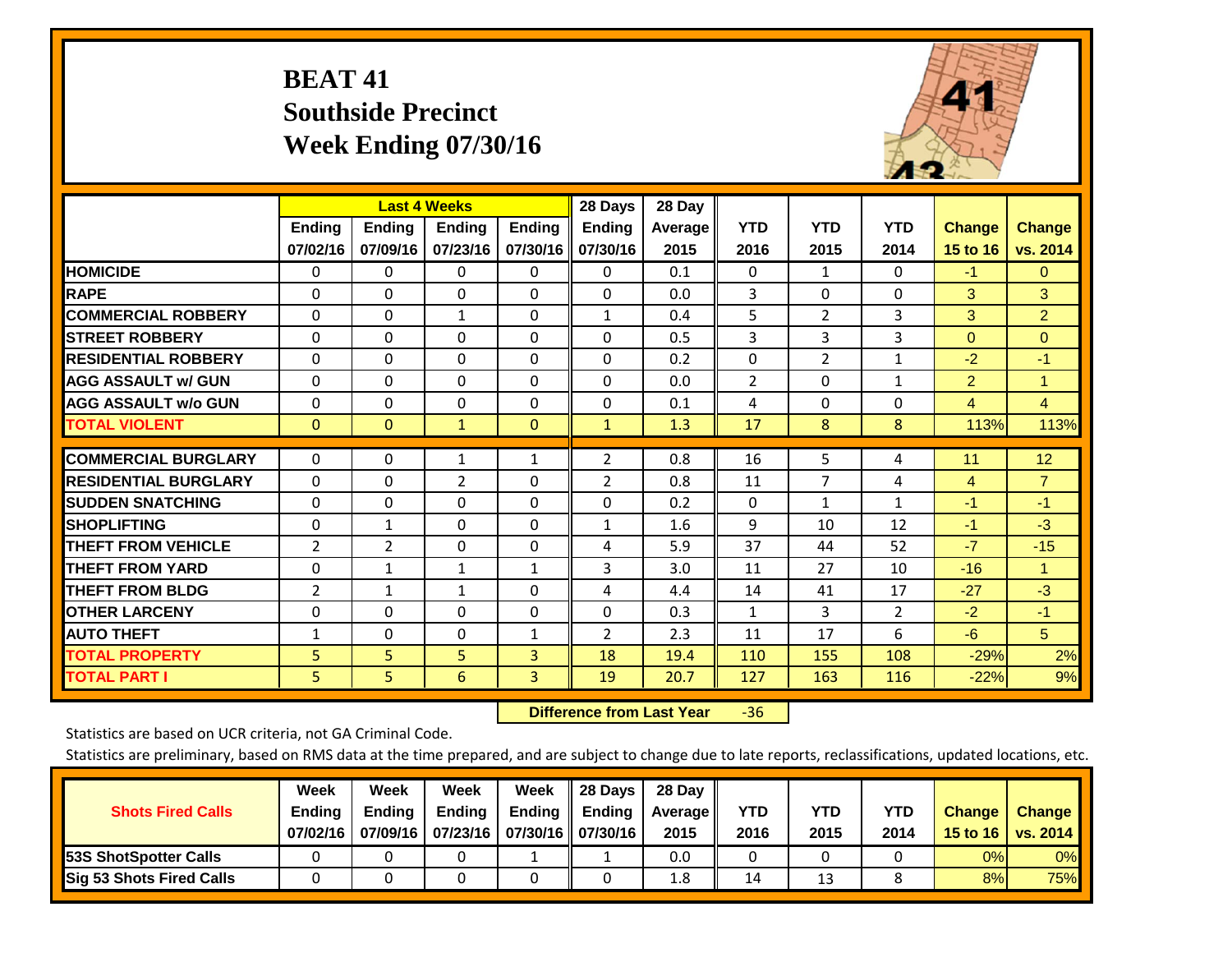## **BEAT 42 Southside Precinct Week Ending 07/30/16**

![](_page_28_Picture_1.jpeg)

|                             |                    | <b>Last 4 Weeks</b>       |                           |                           | 28 Days                   | 28 Day             |                    |                    |                    |                           |                           |
|-----------------------------|--------------------|---------------------------|---------------------------|---------------------------|---------------------------|--------------------|--------------------|--------------------|--------------------|---------------------------|---------------------------|
|                             | Ending<br>07/02/16 | <b>Endina</b><br>07/09/16 | <b>Endina</b><br>07/23/16 | <b>Ending</b><br>07/30/16 | <b>Ending</b><br>07/30/16 | Average   <br>2015 | <b>YTD</b><br>2016 | <b>YTD</b><br>2015 | <b>YTD</b><br>2014 | <b>Change</b><br>15 to 16 | <b>Change</b><br>vs. 2014 |
| <b>HOMICIDE</b>             | 0                  | 0                         | $\Omega$                  | 0                         | 0                         | 0.1                | $\Omega$           | $\mathbf{0}$       | $\mathbf{1}$       | $\mathbf{0}$              | $-1$                      |
| <b>RAPE</b>                 | 0                  | 0                         | $\Omega$                  | 1                         | $\mathbf{1}$              | 0.0                | $\mathbf{1}$       | 0                  | 2                  | 1                         | $-1$                      |
| <b>COMMERCIAL ROBBERY</b>   | $\Omega$           | $\Omega$                  | $\mathbf{0}$              | $\Omega$                  | $\Omega$                  | 0.6                | 4                  | $\mathbf{1}$       | 4                  | 3                         | $\Omega$                  |
| <b>STREET ROBBERY</b>       | $\mathbf{1}$       | $\Omega$                  | $\Omega$                  | 0                         | 1                         | 1.0                | 5                  | 9                  | 8                  | $-4$                      | $-3$                      |
| <b>RESIDENTIAL ROBBERY</b>  | $\Omega$           | $\Omega$                  | $\mathbf{0}$              | $\Omega$                  | $\Omega$                  | 0.5                | $\overline{2}$     | $\overline{2}$     | 4                  | $\Omega$                  | $-2$                      |
| <b>AGG ASSAULT w/ GUN</b>   | $\Omega$           | $\Omega$                  | $\Omega$                  | $\Omega$                  | $\Omega$                  | 0.9                | 5                  | 3                  | 1                  | $\overline{2}$            | $\overline{4}$            |
| <b>AGG ASSAULT w/o GUN</b>  | $\Omega$           | $\Omega$                  | $\mathbf{0}$              | $\Omega$                  | $\Omega$                  | 0.8                | $\overline{7}$     | 8                  | $\overline{2}$     | $-1$                      | 5 <sup>5</sup>            |
| <b>TOTAL VIOLENT</b>        | 1                  | $\mathbf{0}$              | $\mathbf{0}$              | 1                         | $\overline{2}$            | 3.8                | 24                 | 23                 | 22                 | 4%                        | 9%                        |
| <b>COMMERCIAL BURGLARY</b>  | $\Omega$           | 1                         | $\Omega$                  | 1                         | $\overline{2}$            | 1.2                | 5                  | 9                  | 8                  | $-4$                      | $-3$                      |
| <b>RESIDENTIAL BURGLARY</b> | $\overline{2}$     | $\overline{2}$            | $\overline{3}$            | $\mathbf{1}$              | 8                         | 5.9                | 37                 | 44                 | 35                 | $-7$                      | $\overline{2}$            |
| <b>ISUDDEN SNATCHING</b>    | 0                  | 0                         | $\Omega$                  | $\Omega$                  | $\Omega$                  | 0.3                | $\Omega$           | 3                  | 1                  | $-3$                      | $-1$                      |
| <b>SHOPLIFTING</b>          | 3                  | $\mathbf{1}$              | $\overline{2}$            | 3                         | 9                         | 13.7               | 57                 | 103                | 63                 | $-46$                     | $-6$                      |
| <b>THEFT FROM VEHICLE</b>   | $\Omega$           | $\mathbf{1}$              | 6                         | $\mathbf{1}$              | 8                         | 9.6                | 45                 | 64                 | 46                 | $-19$                     | $-1$                      |
| <b>THEFT FROM YARD</b>      | $\mathbf{1}$       | $\Omega$                  | 1                         | 0                         | $\overline{2}$            | 2.3                | 16                 | 17                 | 18                 | $-1$                      | $-2$                      |
| <b>THEFT FROM BLDG</b>      | $\Omega$           | $\Omega$                  | $\Omega$                  | $\overline{2}$            | $\overline{2}$            | 4.3                | 20                 | 31                 | 24                 | $-11$                     | $-4$                      |
| <b>OTHER LARCENY</b>        | 1                  | $\Omega$                  | 1                         | 0                         | $\overline{2}$            | 0.4                | 4                  | 3                  | 5.                 | $\blacktriangleleft$      | $-1$                      |
| <b>AUTO THEFT</b>           | $\mathbf{1}$       | $\mathbf{1}$              | $\mathbf{1}$              | $\Omega$                  | 3                         | 5.1                | 21                 | 39                 | 12                 | $-18$                     | 9                         |
| <b>TOTAL PROPERTY</b>       | 8                  | 6                         | 14                        | 8                         | 36                        | 42.7               | 205                | 313                | 212                | $-35%$                    | $-3%$                     |
| <b>TOTAL PART I</b>         | 9                  | 6                         | 14                        | 9                         | 38                        | 46.5               | 229                | 336                | 234                | $-32%$                    | $-2%$                     |

 **Difference from Last Year**r -107

Statistics are based on UCR criteria, not GA Criminal Code.

| <b>Shots Fired Calls</b>        | Week<br><b>Ending</b><br>07/02/16 | Week<br><b>Endina</b><br>07/09/16 | Week<br><b>Ending</b><br>  07/23/16   07/30/16    07/30/16 | Week<br>Ending | 28 Days<br><b>Ending</b> | 28 Day<br>Average II<br>2015 | YTD<br>2016 | YTD<br>2015 | YTD<br>2014    | <b>Change</b><br>15 to 16 $\vert$ | <b>Change</b><br>vs. 2014 |
|---------------------------------|-----------------------------------|-----------------------------------|------------------------------------------------------------|----------------|--------------------------|------------------------------|-------------|-------------|----------------|-----------------------------------|---------------------------|
| <b>153S ShotSpotter Calls</b>   |                                   |                                   |                                                            |                |                          | 0.0                          |             |             |                | 0%                                | 0%                        |
| <b>Sig 53 Shots Fired Calls</b> |                                   |                                   |                                                            |                | 12                       | ט.                           | 57          | 52          | 55<br><u>.</u> | 10%                               | <b>111%</b>               |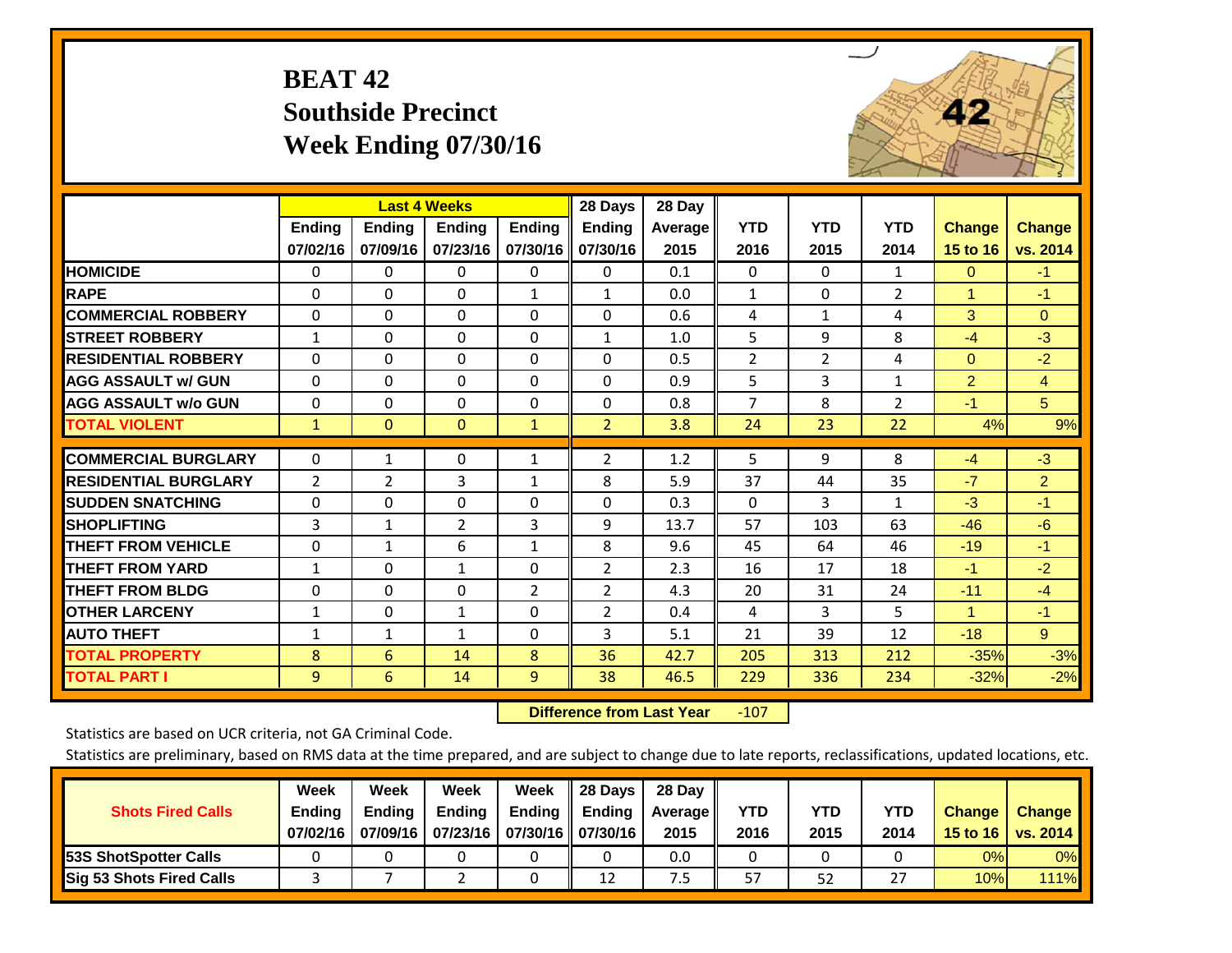## **BEAT 43 Southside Precinct Week Ending 07/30/16**

![](_page_29_Picture_1.jpeg)

|                             |               | <b>Last 4 Weeks</b> |               |                | 28 Days                   | 28 Day         |                |                    |              |                |                |
|-----------------------------|---------------|---------------------|---------------|----------------|---------------------------|----------------|----------------|--------------------|--------------|----------------|----------------|
|                             | <b>Ending</b> | <b>Ending</b>       | <b>Endina</b> | <b>Endina</b>  | <b>Ending</b><br>07/30/16 | <b>Average</b> | <b>YTD</b>     | <b>YTD</b><br>2015 | <b>YTD</b>   | <b>Change</b>  | <b>Change</b>  |
|                             | 07/02/16      | 07/09/16            | 07/23/16      | 07/30/16       |                           | 2015           | 2016           |                    | 2014         | 15 to 16       | vs. 2014       |
| <b>HOMICIDE</b>             | 0             | 0                   | 0             | $\mathbf{1}$   | $\mathbf{1}$              | 0.2            | 3              | $\mathbf{1}$       | 0            | $\overline{2}$ | 3              |
| <b>RAPE</b>                 | $\Omega$      | 0                   | $\Omega$      | 0              | $\Omega$                  | 0.0            | $\mathbf{0}$   | 0                  | $\Omega$     | $\Omega$       | $\Omega$       |
| <b>COMMERCIAL ROBBERY</b>   | $\Omega$      | 0                   | $\Omega$      | $\Omega$       | $\Omega$                  | 0.5            | 6              | 4                  | 3            | $\overline{2}$ | 3              |
| <b>STREET ROBBERY</b>       | 0             | $\Omega$            | 1             | $\Omega$       | $\mathbf{1}$              | 0.8            | 4              | 8                  | 5            | $-4$           | $-1$           |
| <b>RESIDENTIAL ROBBERY</b>  | $\Omega$      | $\Omega$            | $\mathbf{0}$  | $\Omega$       | $\Omega$                  | 0.1            | $\mathbf{0}$   | $\mathbf{1}$       | $\mathbf{1}$ | $-1$           | $-1$           |
| <b>AGG ASSAULT w/ GUN</b>   | $\Omega$      | 0                   | $\Omega$      | $\Omega$       | $\Omega$                  | 0.6            | $\mathbf{1}$   | 4                  | $\Omega$     | $-3$           | 1.             |
| <b>AGG ASSAULT w/o GUN</b>  | $\Omega$      | 0                   | $\mathbf{0}$  | $\Omega$       | $\Omega$                  | 0.3            | 5              | $\mathbf{1}$       | $\mathbf{1}$ | 4              | $\overline{4}$ |
| <b>TOTAL VIOLENT</b>        | $\mathbf 0$   | $\overline{0}$      | $\mathbf{1}$  | $\mathbf{1}$   | $\overline{2}$            | 2.4            | 19             | 19                 | 10           | 0%             | 90%            |
|                             |               |                     |               |                |                           |                |                |                    |              |                |                |
| <b>COMMERCIAL BURGLARY</b>  | 0             | $\Omega$            | 0             | 0              | $\Omega$                  | 1.2            | 7              | 10                 | 8            | $-3$           | $-1$           |
| <b>RESIDENTIAL BURGLARY</b> | $\mathbf{1}$  | 0                   | 3             | $\overline{2}$ | 6                         | 2.3            | 18             | 18                 | 21           | $\Omega$       | $-3$           |
| <b>ISUDDEN SNATCHING</b>    | $\Omega$      | 0                   | $\mathbf{0}$  | $\Omega$       | $\Omega$                  | 0.2            | $\overline{2}$ | $\overline{2}$     | 3            | $\Omega$       | $-1$           |
| <b>SHOPLIFTING</b>          | 6             | 6                   | 6             | 10             | 28                        | 28.4           | 214            | 199                | 226          | 15             | $-12$          |
| <b>THEFT FROM VEHICLE</b>   | $\Omega$      | 0                   | $\mathbf 0$   | $\Omega$       | $\Omega$                  | 4.0            | 17             | 30                 | 33           | $-13$          | $-16$          |
| <b>THEFT FROM YARD</b>      | $\Omega$      | $\Omega$            | $\Omega$      | $\overline{2}$ | $\overline{2}$            | 1.2            | 13             | 10                 | 10           | 3              | 3              |
| <b>THEFT FROM BLDG</b>      | $\mathbf{1}$  | $\Omega$            | $\mathbf{1}$  | 1              | 3                         | 2.9            | 23             | 21                 | 17           | $\overline{2}$ | 6              |
| <b>OTHER LARCENY</b>        | $\Omega$      | $\Omega$            | $\Omega$      | $\Omega$       | $\Omega$                  | 0.4            | $\overline{2}$ | 1                  | 4            | 1              | $-2$           |
| <b>AUTO THEFT</b>           | $\Omega$      | $\Omega$            | $\mathbf{1}$  | $\mathbf{1}$   | 2                         | 2.3            | 10             | 13                 | 9            | $-3$           | $\mathbf{1}$   |
| <b>TOTAL PROPERTY</b>       | 8             | 6                   | 11            | 16             | 41                        | 42.9           | 306            | 304                | 331          | $1\%$          | $-8%$          |
| <b>TOTAL PART I</b>         | 8             | 6                   | 12            | 17             | 43                        | 45.3           | 325            | 323                | 341          | 1%             | $-5%$          |

 **Difference from Last Year**r 2

Statistics are based on UCR criteria, not GA Criminal Code.

| <b>Shots Fired Calls</b>        | Week<br><b>Ending</b><br>07/02/16 | Week<br><b>Endina</b><br>07/09/16 | Week<br><b>Ending</b><br>  07/23/16   07/30/16    07/30/16 | Week<br>Ending | 28 Days<br><b>Ending</b> | 28 Day<br>Average II<br>2015 | YTD<br>2016 | YTD<br>2015 | YTD<br>2014             | <b>Change</b><br>15 to 16 $\vert$ | <b>Change</b><br>vs. 2014 |
|---------------------------------|-----------------------------------|-----------------------------------|------------------------------------------------------------|----------------|--------------------------|------------------------------|-------------|-------------|-------------------------|-----------------------------------|---------------------------|
| <b>153S ShotSpotter Calls</b>   |                                   |                                   |                                                            |                |                          | 0.1                          |             |             |                         | 0%                                | 0%                        |
| <b>Sig 53 Shots Fired Calls</b> |                                   |                                   |                                                            |                | 12                       | 5.6                          | 40          | 31          | $\mathbin{\lnot}$<br>3, | 29%                               | 8%                        |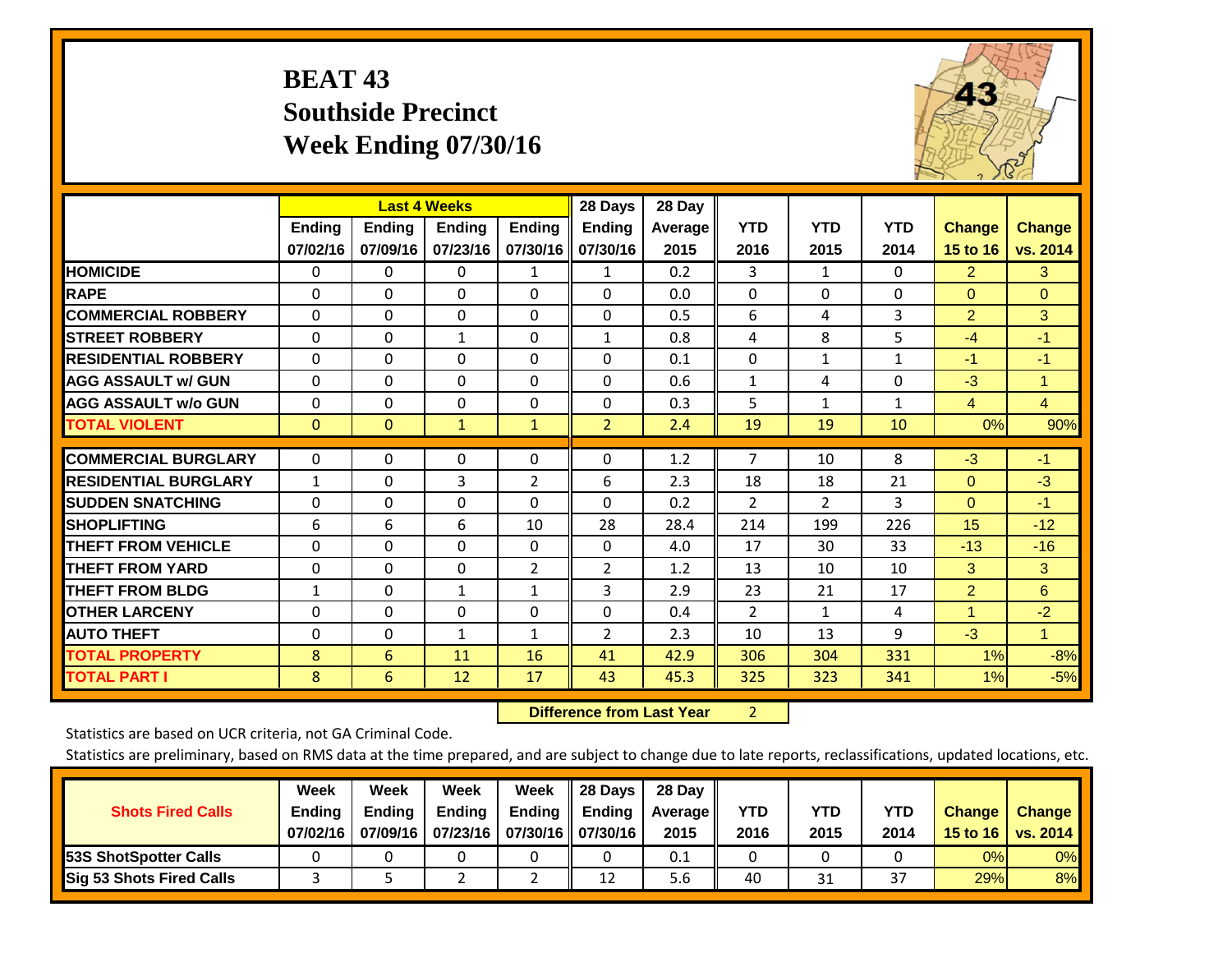## **BEAT 44 Southside Precinct Week Ending 07/30/16**

![](_page_30_Picture_1.jpeg)

|                             |                | <b>Last 4 Weeks</b> |                |                | 28 Days        | 28 Day  |                |                |                |                |                |
|-----------------------------|----------------|---------------------|----------------|----------------|----------------|---------|----------------|----------------|----------------|----------------|----------------|
|                             | <b>Ending</b>  | <b>Ending</b>       | <b>Endina</b>  | <b>Ending</b>  | <b>Ending</b>  | Average | <b>YTD</b>     | <b>YTD</b>     | <b>YTD</b>     | <b>Change</b>  | <b>Change</b>  |
|                             | 07/02/16       | 07/09/16            | 07/23/16       | 07/30/16       | 07/30/16       | 2015    | 2016           | 2015           | 2014           | 15 to 16       | vs. 2014       |
| <b>HOMICIDE</b>             | $\mathbf{0}$   | 0                   | $\Omega$       | $\Omega$       | 0              | 0.1     | $\Omega$       | 1              | 0              | $-1$           | $\overline{0}$ |
| <b>RAPE</b>                 | $\Omega$       | 0                   | $\Omega$       | $\Omega$       | 0              | 0.3     | 3              | $\overline{2}$ | $\overline{2}$ | $\mathbf{1}$   | $\mathbf{1}$   |
| <b>COMMERCIAL ROBBERY</b>   | $\Omega$       | 0                   | $\Omega$       | $\mathbf{0}$   | $\Omega$       | 0.4     | $\overline{2}$ | $\Omega$       | $\overline{2}$ | $\overline{2}$ | $\Omega$       |
| <b>STREET ROBBERY</b>       | $\Omega$       | $\Omega$            | $\Omega$       | $\mathbf{0}$   | $\Omega$       | 0.6     | $\mathbf{1}$   | 3              | 6              | $-2$           | $-5$           |
| <b>RESIDENTIAL ROBBERY</b>  | $\Omega$       | $\Omega$            | $\Omega$       | $\mathbf{0}$   | $\Omega$       | 0.2     | $\Omega$       | 3              | 2              | $-3$           | $-2$           |
| <b>AGG ASSAULT w/ GUN</b>   | $\mathbf{1}$   | 0                   | $\Omega$       | $\mathbf{0}$   | $\mathbf{1}$   | 0.5     | 4              | 5.             | 0              | $-1$           | $\overline{4}$ |
| <b>AGG ASSAULT w/o GUN</b>  | $\Omega$       | $\Omega$            | 1              | $\Omega$       | $\mathbf{1}$   | 0.5     | 8              | 4              | 5              | $\overline{4}$ | 3              |
| <b>TOTAL VIOLENT</b>        | $\mathbf{1}$   | $\mathbf{0}$        | $\mathbf{1}$   | $\mathbf{0}$   | $\overline{2}$ | 2.7     | 18             | 18             | 17             | 0%             | 6%             |
|                             |                |                     |                |                |                |         |                |                |                |                |                |
| <b>COMMERCIAL BURGLARY</b>  | $\Omega$       | 1                   | $\Omega$       | $\mathbf{0}$   | $\mathbf{1}$   | 0.4     | $\overline{2}$ | 2              | $\overline{2}$ | $\mathbf{0}$   | $\mathbf{0}$   |
| <b>RESIDENTIAL BURGLARY</b> | 1              | 0                   | 3              | $\Omega$       | 4              | 8.1     | 21             | 65             | 33             | -44            | $-12$          |
| <b>SUDDEN SNATCHING</b>     | 0              | 1                   | $\Omega$       | $\Omega$       | $\mathbf{1}$   | 0.2     | $\overline{2}$ | $\overline{2}$ | $\mathbf{1}$   | $\mathbf{0}$   | $\mathbf{1}$   |
| <b>SHOPLIFTING</b>          | $\Omega$       | $\Omega$            | $\Omega$       | $\overline{2}$ | $\overline{2}$ | 0.7     | 9              | 6              | 13             | 3              | $-4$           |
| <b>THEFT FROM VEHICLE</b>   | $\Omega$       | $\overline{2}$      | $\mathbf{1}$   | 1              | 4              | 5.6     | 24             | 49             | 31             | $-25$          | $-7$           |
| <b>THEFT FROM YARD</b>      | 0              | $\Omega$            | 1              | 0              | $\mathbf{1}$   | 1.4     | 12             | 9              | 15             | 3              | $-3$           |
| <b>THEFT FROM BLDG</b>      | $\overline{2}$ | $\mathbf{1}$        | $\Omega$       | $\overline{2}$ | 5              | 3.0     | 21             | 22             | 22             | $-1$           | $-1$           |
| <b>OTHER LARCENY</b>        | 0              | 0                   | $\mathbf{1}$   | $\Omega$       | $\mathbf{1}$   | 0.5     | 3              | 5.             | $\overline{2}$ | $-2$           | $\mathbf{1}$   |
| <b>AUTO THEFT</b>           | $\Omega$       | $\overline{2}$      | $\Omega$       | $\mathbf{0}$   | $\overline{2}$ | 3.1     | 16             | 27             | 13             | $-11$          | 3              |
| <b>TOTAL PROPERTY</b>       | 3              | $\overline{7}$      | 6              | 5.             | 21             | 22.9    | 110            | 187            | 132            | $-41%$         | $-17%$         |
| <b>TOTAL PART I</b>         | 4              | $\overline{7}$      | $\overline{7}$ | 5              | 23             | 25.6    | 128            | 205            | 149            | $-38%$         | $-14%$         |

 **Difference from Last Year**‐77

Statistics are based on UCR criteria, not GA Criminal Code.

| <b>Shots Fired Calls</b>        | Week<br><b>Ending</b> | Week<br><b>Endina</b> | Week<br><b>Ending</b>          | Week | 28 Days<br>Ending $\parallel$ Ending | 28 Dav<br>Average II | YTD  | YTD  | <b>YTD</b> | <b>Change</b> | <b>Change</b> |
|---------------------------------|-----------------------|-----------------------|--------------------------------|------|--------------------------------------|----------------------|------|------|------------|---------------|---------------|
|                                 | 07/02/16              | 07/09/16              | 07/23/16   07/30/16   07/30/16 |      |                                      | 2015                 | 2016 | 2015 | 2014       | 15 to 16      | vs. 2014      |
| <b>153S ShotSpotter Calls</b>   |                       |                       |                                |      |                                      | 0.0                  |      |      |            | 0%            | $0\%$         |
| <b>Sig 53 Shots Fired Calls</b> |                       |                       |                                |      |                                      | 8.0                  | 55   | 50   | 28         | 10%           | <b>96%</b>    |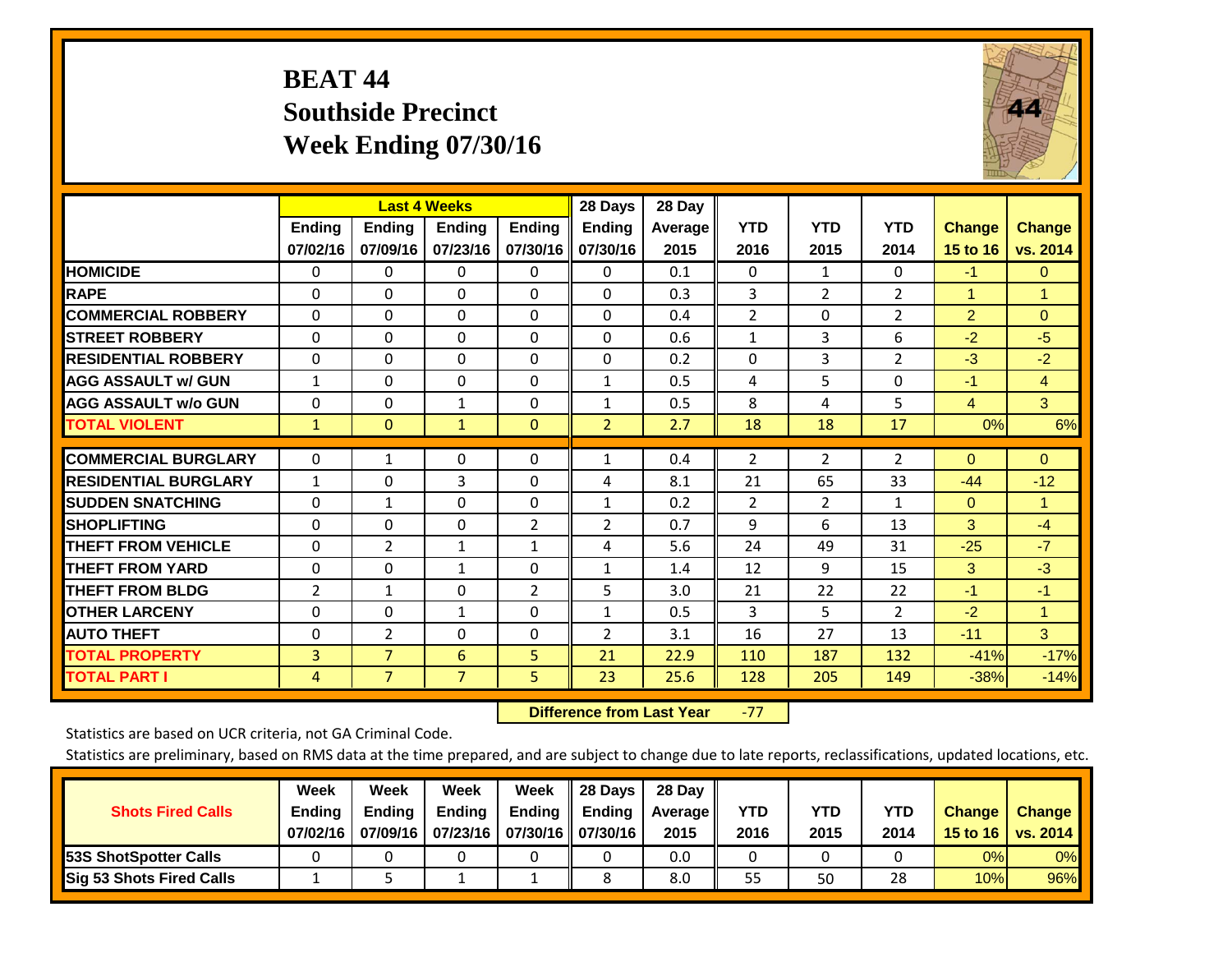## **BEAT 45 Southside Precinct Week Ending 07/30/16**

![](_page_31_Picture_1.jpeg)

|                             |                           | <b>Last 4 Weeks</b> |                           |                           | 28 Days                   | 28 Day          |                    |                    |                    |                           |                           |
|-----------------------------|---------------------------|---------------------|---------------------------|---------------------------|---------------------------|-----------------|--------------------|--------------------|--------------------|---------------------------|---------------------------|
|                             | <b>Ending</b><br>07/02/16 | Ending<br>07/09/16  | <b>Ending</b><br>07/23/16 | <b>Ending</b><br>07/30/16 | <b>Ending</b><br>07/30/16 | Average<br>2015 | <b>YTD</b><br>2016 | <b>YTD</b><br>2015 | <b>YTD</b><br>2014 | <b>Change</b><br>15 to 16 | <b>Change</b><br>vs. 2014 |
| <b>HOMICIDE</b>             | 0                         | $\Omega$            | 0                         | 0                         | $\Omega$                  | 0.1             | 1                  | 0                  | 0                  | 1.                        | 1.                        |
| <b>RAPE</b>                 | $\Omega$                  | 0                   | $\Omega$                  | 0                         | 0                         | 0.2             | $\Omega$           | $\overline{2}$     | 0                  | $-2$                      | $\Omega$                  |
| <b>COMMERCIAL ROBBERY</b>   | $\Omega$                  | $\Omega$            | $\mathbf{0}$              | $\Omega$                  | $\Omega$                  | 0.0             | $\Omega$           | $\Omega$           | $\Omega$           | $\mathbf{0}$              | $\Omega$                  |
| <b>STREET ROBBERY</b>       | $\Omega$                  | $\Omega$            | $\Omega$                  | $\Omega$                  | 0                         | 0.2             | $\mathbf{0}$       | $\mathbf{1}$       | 3                  | $-1$                      | $-3$                      |
| <b>RESIDENTIAL ROBBERY</b>  | $\Omega$                  | $\Omega$            | $\Omega$                  | $\Omega$                  | $\Omega$                  | 0.1             | $\mathbf{0}$       | 1                  | 0                  | $-1$                      | $\Omega$                  |
| <b>AGG ASSAULT w/ GUN</b>   | $\Omega$                  | $\Omega$            | $\Omega$                  | $\Omega$                  | 0                         | 0.2             | $\Omega$           | 0                  | 1                  | $\mathbf{0}$              | $-1$                      |
| <b>AGG ASSAULT w/o GUN</b>  | 0                         | $\Omega$            | 1                         | 0                         | $\mathbf{1}$              | 0.2             | 3                  | 1                  | 1                  | $\overline{2}$            | 2 <sup>1</sup>            |
| <b>TOTAL VIOLENT</b>        | $\mathbf{0}$              | $\mathbf{0}$        | $\mathbf{1}$              | $\mathbf{0}$              | $\mathbf{1}$              | 0.8             | 4                  | 5                  | 5                  | $-20%$                    | $-20%$                    |
| <b>COMMERCIAL BURGLARY</b>  | $\Omega$                  | 0                   | $\mathbf{0}$              | 0                         | $\Omega$                  | 0.2             | 0                  | $\overline{2}$     | 0                  | $-2$                      | $\mathbf{0}$              |
| <b>RESIDENTIAL BURGLARY</b> | 2                         | 3                   | 1                         |                           | 7                         | 5.2             | 29                 | 44                 | 18                 | $-15$                     | 11                        |
| <b>SUDDEN SNATCHING</b>     | $\Omega$                  | 0                   | $\Omega$                  | 1<br>0                    | 0                         | 0.1             | 1                  | 1                  | $\Omega$           | $\mathbf{0}$              | $\mathbf{1}$              |
| <b>SHOPLIFTING</b>          | $\Omega$                  | $\Omega$            | $\Omega$                  | 0                         | 0                         | 0.1             | 3                  | $\Omega$           | 0                  | 3                         | 3                         |
| <b>THEFT FROM VEHICLE</b>   | $\Omega$                  | 0                   | $\overline{2}$            | 0                         | 2                         | 2.9             | 26                 | 10                 | 8                  | 16                        | 18                        |
| <b>THEFT FROM YARD</b>      | $\Omega$                  | $\Omega$            | $\Omega$                  | $\Omega$                  | $\Omega$                  | 1.2             | 6                  | 12                 | 12                 | $-6$                      | $-6$                      |
| <b>THEFT FROM BLDG</b>      | 0                         | 1                   | $\Omega$                  | 1                         | 2                         | 2.7             | 17                 | 16                 | 20                 | 1                         | $-3$                      |
| <b>OTHER LARCENY</b>        | $\Omega$                  | $\Omega$            | 1                         | 0                         | $\mathbf{1}$              | 0.2             | 3                  | 1                  | 3                  | $\overline{2}$            | $\Omega$                  |
| <b>AUTO THEFT</b>           | 0                         | $\mathbf{1}$        | $\overline{2}$            | $\Omega$                  | 3                         | 0.6             | $\overline{7}$     | 4                  | 6                  | 3                         | $\mathbf{1}$              |
| <b>TOTAL PROPERTY</b>       |                           | 5                   | 6                         | $\overline{2}$            | 15                        | 13.1            | 92                 | 90                 | 67                 | 2%                        | 37%                       |
| <b>TOTAL PART I</b>         | $\overline{2}$<br>2       | 5                   | $\overline{7}$            | $\overline{2}$            | 16                        | 14.0            | 96                 | 95                 | 72                 | 1%                        | 33%                       |

 **Difference from Last Year**r <u>1</u>

Statistics are based on UCR criteria, not GA Criminal Code.

| <b>Shots Fired Calls</b>        | Week<br><b>Ending</b><br>07/02/16 | Week<br><b>Endina</b><br>07/09/16 | Week<br><b>Ending</b><br>  07/23/16   07/30/16    07/30/16 | Week<br>Ending | 28 Days<br><b>Ending</b> | 28 Day<br>Average II<br>2015 | YTD<br>2016 | YTD<br>2015 | YTD<br>2014 | <b>Change</b><br>15 to 16 $\vert$ | <b>Change</b><br>vs. 2014 |
|---------------------------------|-----------------------------------|-----------------------------------|------------------------------------------------------------|----------------|--------------------------|------------------------------|-------------|-------------|-------------|-----------------------------------|---------------------------|
| <b>153S ShotSpotter Calls</b>   |                                   |                                   |                                                            |                |                          | 0.0                          |             |             |             | 0%                                | 0%                        |
| <b>Sig 53 Shots Fired Calls</b> |                                   |                                   | n                                                          |                | 10                       | 7.9                          | 48          | 43          | 28          | 12%                               | <b>71%</b>                |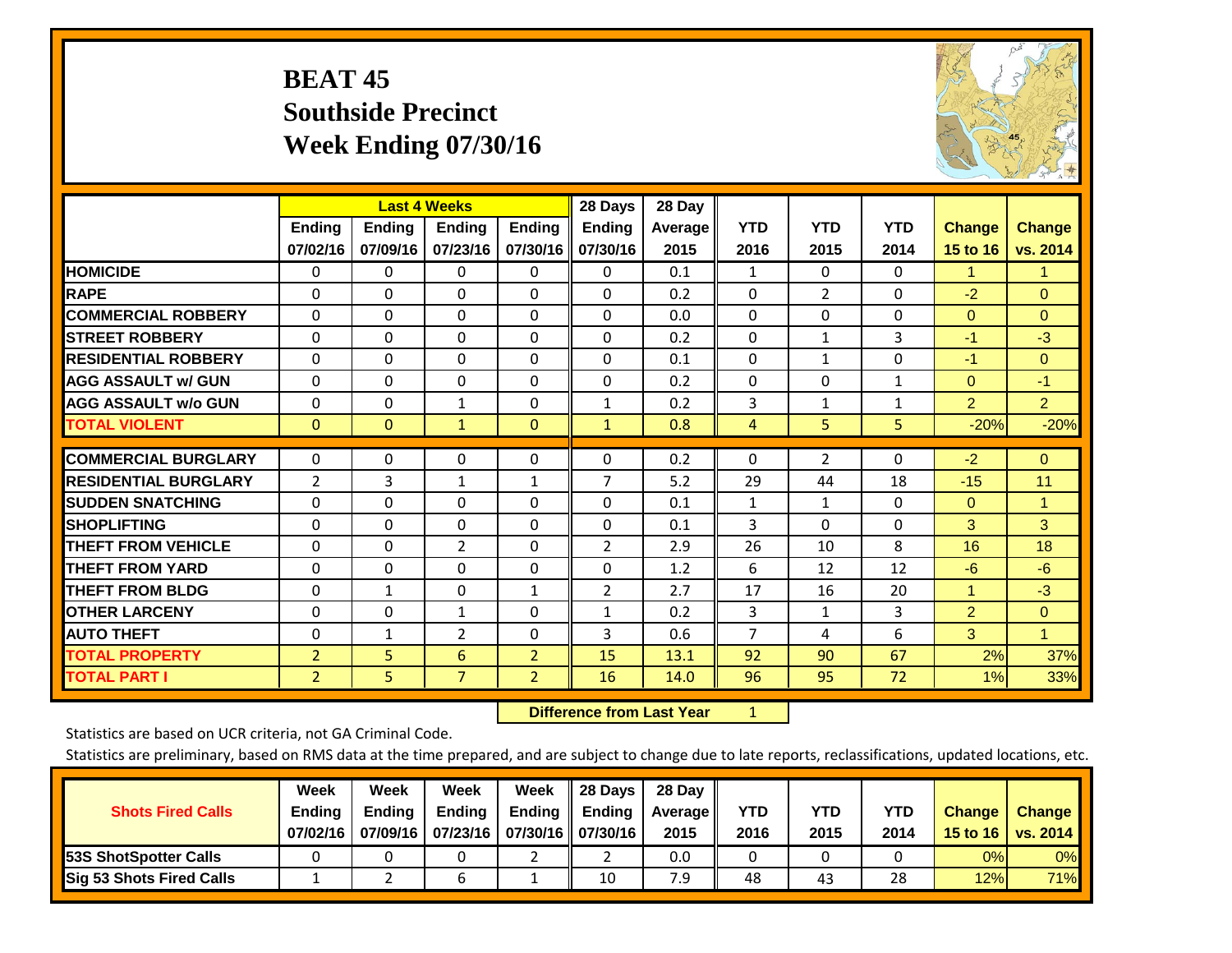## **BEAT 46 Southside Precinct Week Ending 07/30/16**

![](_page_32_Picture_1.jpeg)

|                             |                | <b>Last 4 Weeks</b> |                |               | 28 Days       | 28 Day  |                |                |                |                      |               |
|-----------------------------|----------------|---------------------|----------------|---------------|---------------|---------|----------------|----------------|----------------|----------------------|---------------|
|                             | <b>Ending</b>  | <b>Ending</b>       | <b>Endina</b>  | <b>Endina</b> | <b>Endina</b> | Average | <b>YTD</b>     | <b>YTD</b>     | <b>YTD</b>     | <b>Change</b>        | <b>Change</b> |
|                             | 07/02/16       | 07/09/16            | 07/23/16       | 07/30/16      | 07/30/16      | 2015    | 2016           | 2015           | 2014           | <b>15 to 16</b>      | vs. 2014      |
| <b>HOMICIDE</b>             | $\Omega$       | $\mathbf{0}$        | 0              | $\Omega$      | $\mathbf{0}$  | 0.1     | $\Omega$       | $\mathbf{1}$   | 0              | $-1$                 | $\mathbf{0}$  |
| <b>RAPE</b>                 | $\Omega$       | $\Omega$            | $\Omega$       | $\Omega$      | $\Omega$      | 0.1     | $\mathbf{1}$   | $\mathbf{1}$   | 0              | $\Omega$             | 1             |
| <b>COMMERCIAL ROBBERY</b>   | $\Omega$       | $\Omega$            | $\Omega$       | $\Omega$      | $\Omega$      | 0.2     | $\overline{2}$ | $\Omega$       | $\mathbf{1}$   | $\overline{2}$       | 1             |
| <b>ISTREET ROBBERY</b>      | $\Omega$       | 0                   | $\Omega$       | $\mathbf{0}$  | $\Omega$      | 0.2     | 3              | 2              | 4              | $\blacktriangleleft$ | $-1$          |
| <b>RESIDENTIAL ROBBERY</b>  | $\Omega$       | 0                   | $\Omega$       | $\mathbf{0}$  | $\Omega$      | 0.0     | $\mathbf{0}$   | 0              | 0              | $\Omega$             | $\mathbf{0}$  |
| <b>AGG ASSAULT w/ GUN</b>   | $\Omega$       | $\Omega$            | $\mathbf{1}$   | $\Omega$      | $\mathbf{1}$  | 0.2     | $\mathbf{1}$   | $\overline{2}$ | $\overline{2}$ | $-1$                 | $-1$          |
| <b>AGG ASSAULT w/o GUN</b>  | $\Omega$       | $\Omega$            | $\Omega$       | $\Omega$      | $\Omega$      | 0.2     | 0              | $\mathbf{1}$   | $\mathbf{1}$   | $-1$                 | $-1$          |
| <b>TOTAL VIOLENT</b>        | $\mathbf{0}$   | $\mathbf{0}$        | $\mathbf{1}$   | $\mathbf{0}$  | $\mathbf{1}$  | 1.0     | $\overline{7}$ | $\overline{7}$ | 8              | 0%                   | $-13%$        |
|                             |                |                     |                |               |               |         |                |                |                |                      |               |
| <b>COMMERCIAL BURGLARY</b>  | 0              | $\Omega$            | 0              | 0             | $\Omega$      | 0.0     | $\mathbf 0$    | $\mathbf{0}$   | 1              | $\Omega$             | $-1$          |
| <b>RESIDENTIAL BURGLARY</b> | $\mathbf{1}$   | $\Omega$            | $\overline{2}$ | 1             | 4             | 1.8     | 15             | 11             | 17             | 4                    | $-2$          |
| <b>ISUDDEN SNATCHING</b>    | $\Omega$       | $\Omega$            | $\Omega$       | $\Omega$      | $\Omega$      | 0.2     | 1              | $\overline{2}$ | $\mathbf{1}$   | -1                   | $\mathbf{0}$  |
| SHOPLIFTING                 | 2              | $\overline{2}$      | $\overline{2}$ | 3             | 9             | 14.6    | 76             | 84             | 72             | $-8$                 | 4             |
| <b>THEFT FROM VEHICLE</b>   | $\mathbf{1}$   | $\Omega$            | $\Omega$       | 3             | 4             | 3.6     | 13             | 21             | 17             | -8                   | $-4$          |
| <b>THEFT FROM YARD</b>      | $\mathbf{1}$   | $\Omega$            | $\Omega$       | $\mathbf{1}$  | 2             | 0.6     | 6              | 3              | 3              | 3                    | 3             |
| <b>THEFT FROM BLDG</b>      | 2              | $\Omega$            | $\Omega$       | $\Omega$      | 2             | 1.8     | 9              | 12             | 17             | $-3$                 | $-8$          |
| <b>IOTHER LARCENY</b>       | $\Omega$       | $\Omega$            | $\Omega$       | $\Omega$      | $\Omega$      | 0.2     | 3              | $\mathbf{1}$   | 3              | $\overline{2}$       | $\mathbf{0}$  |
| <b>AUTO THEFT</b>           | $\Omega$       | $\Omega$            | $\Omega$       | $\Omega$      | $\Omega$      | 1.5     | 6              | 9              | 6              | $-3$                 | $\Omega$      |
| <b>TOTAL PROPERTY</b>       | $\overline{7}$ | $\overline{2}$      | 4              | 8             | 21            | 24.2    | 129            | 143            | 137            | $-10%$               | $-6%$         |
| <b>TOTAL PART I</b>         | $\overline{7}$ | $\overline{2}$      | 5              | 8             | 22            | 25.2    | 136            | 150            | 145            | $-9%$                | $-6%$         |

 **Difference from Last Year**r -14

Statistics are based on UCR criteria, not GA Criminal Code.

| <b>Shots Fired Calls</b>        | Week<br><b>Ending</b><br>07/02/16 | Week<br><b>Endina</b><br>07/09/16 | <b>Week</b><br>Ending<br>  07/23/16   07/30/16    07/30/16 | Week<br>Ending | 28 Days<br><b>Ending</b> | 28 Day<br>Average II<br>2015 | YTD<br>2016 | YTD<br>2015 | YTD<br>2014 | <b>Change</b><br>15 to 16 $\vert$ | <b>Change</b><br>vs. 2014 |
|---------------------------------|-----------------------------------|-----------------------------------|------------------------------------------------------------|----------------|--------------------------|------------------------------|-------------|-------------|-------------|-----------------------------------|---------------------------|
| <b>153S ShotSpotter Calls</b>   |                                   |                                   |                                                            |                |                          | 0.0                          |             |             |             | 0%                                | 0%                        |
| <b>Sig 53 Shots Fired Calls</b> |                                   |                                   |                                                            |                | 11                       | 7.3                          | 66          | 41          | 23          | 61%                               | <b>187%</b>               |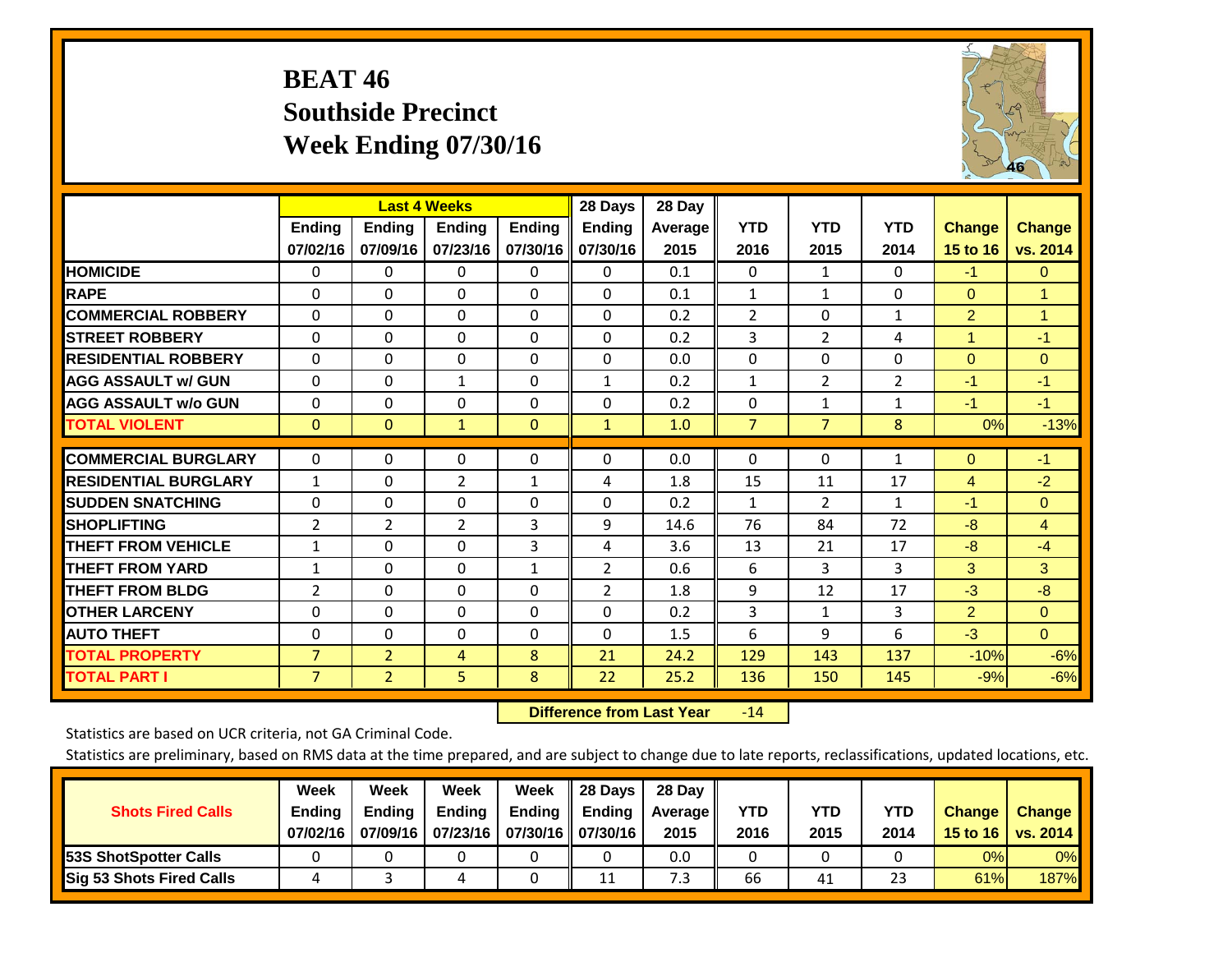![](_page_33_Picture_0.jpeg)

#### **COMPSTATISLANDS PRECINCT Week Ending 07/30/16**

**PRECINCT COMMANDER:**

![](_page_33_Picture_4.jpeg)

|                             | Week<br><b>Ending</b><br>07/30/16 | Week<br><b>Ending</b><br>07/23/16 | Weekly<br>Avg<br>2015 | 28-Day<br><b>Ending</b><br>07/30/16 | $28-Day$<br><b>Ending</b><br>07/02/16 | Avg<br>$28-Day$<br>2015 | <b>YTD</b><br>2016 | <b>YTD</b><br>2015 | <b>YTD</b><br>2014 | <b>Change</b><br><b>15 to 16</b> | <b>Change</b><br>vs. 2014 |
|-----------------------------|-----------------------------------|-----------------------------------|-----------------------|-------------------------------------|---------------------------------------|-------------------------|--------------------|--------------------|--------------------|----------------------------------|---------------------------|
| <b>HOMICIDE</b>             |                                   | 0                                 | $\Omega$              |                                     | 0                                     |                         | 8                  |                    | 3                  |                                  | 5.                        |
| <b>RAPE</b>                 | $\bf{0}$                          | 0                                 | $\Omega$              | 0                                   |                                       |                         | 4                  | 5                  | 10                 | -1                               | $-6$                      |
| <b>COMMERCIAL ROBBERY</b>   | $\bf{0}$                          | 0                                 |                       | 0                                   |                                       | 3                       | 7                  | 16                 | 5                  | -9                               | $\overline{2}$            |
| <b>STREET ROBBERY</b>       |                                   | 0                                 |                       | 3                                   | 3                                     | 5                       | 31                 | 28                 | 23                 | 3                                | 8                         |
| <b>RESIDENTIAL ROBBERY</b>  | $\bf{0}$                          | 0                                 | $\Omega$              | $\bf{0}$                            | 3                                     |                         | 3                  | 6                  | 4                  | -3                               | -1                        |
| <b>AGG ASSAULT w/ GUN</b>   |                                   | 3                                 |                       | 6                                   | 8                                     | 6                       | 49                 | 42                 | 24                 | $\overline{7}$                   | 25                        |
| <b>AGG ASSAULT w/o GUN</b>  | $\overline{2}$                    | 0                                 |                       | 4                                   | 4                                     | 4                       | 33                 | 25                 | 24                 | 8                                | 9                         |
| <b>TOTAL VIOLENT</b>        | 5                                 | 3                                 | 5                     | 14                                  | 20                                    | 20                      | 135                | 129                | 93                 | 5%                               | 45%                       |
|                             |                                   |                                   |                       |                                     |                                       |                         |                    |                    |                    |                                  |                           |
| <b>COMMERCIAL BURGLARY</b>  | 0                                 | 0                                 |                       | $\mathbf{2}$                        | 0                                     | $\mathbf{2}$            | 28                 | 17                 | 22                 | 11                               | $6 \overline{6}$          |
| <b>RESIDENTIAL BURGLARY</b> | 10 <sub>1</sub>                   | 15                                | $\overline{7}$        | 35                                  | 39                                    | 30                      | 254                | 187                | 215                | 67                               | 39                        |
| <b>SUDDEN SNATCHING</b>     | $\bf{0}$                          | 0                                 | $\Omega$              | 0                                   | 3                                     |                         | $\overline{7}$     | 4                  | 10                 | 3                                | -3                        |
| <b>SHOPLIFTING</b>          | 5.                                | 9                                 | 9                     | 33                                  | 20                                    | 36                      | 225                | 275                | 262                | $-50$                            | $-37$                     |
| <b>THEFT FROM VEHICLE</b>   | 5                                 | $\overline{7}$                    | 7                     | 27                                  | 32                                    | 29                      | 189                | 205                | 169                | $-16$                            | 20                        |
| <b>THEFT FROM YARD</b>      | 4                                 | $\mathbf{2}$                      | 3                     | 10                                  | 9                                     | 13                      | 67                 | 102                | 88                 | $-35$                            | $-21$                     |
| <b>THEFT FROM BLDG</b>      | 5                                 | 5                                 | 5                     | 20                                  | 19                                    | 19                      | 146                | 144                | 143                | $\overline{2}$                   | 3                         |
| <b>OTHER LARCENY</b>        | 0                                 | 0                                 | $\Omega$              | 5                                   | 2                                     | $\overline{2}$          | 27                 | 15                 | 20                 | 12                               | $\overline{7}$            |
| <b>AUTO THEFT</b>           | 5                                 | 5                                 | 4                     | 17                                  | 18                                    | 14                      | 112                | 97                 | 71                 | 15                               | 41                        |
| <b>TOTAL PROPERTY</b>       | 34                                | 43                                | 37                    | 149                                 | 142                                   | 146                     | 1055               | 1046               | 1000               | 1%                               | 6%                        |
| <b>TOTAL PART I</b>         | 39                                | 46                                | 42                    | 163                                 | 162                                   | 167                     | 1190               | 1175               | 1093               | 1%                               | 9%                        |

Statistics are based on UCR criteria, not GA Criminal Code. **Difference from Last Year** 

Statistics are based on UCR criteria, not GA Criminal Code. **Difference from Last Year 15 Exter**t to late reports, reclassifications, updated locations, etc.<br>Statistics are preliminary, based on RMS data at the time prepar

Cell Shading: white is within 0.6 standard deviation of the mean; red is above; green is below.

| <b>Citizen Initiated Calls</b>  | Week<br>Ending<br>07/30/16 | Week<br><b>Ending</b><br>07/23/16 | Weekly<br>Avg<br>2015 | 28-Day<br><b>Ending</b><br>07/30/16 | $28-Dav$<br><b>Ending</b><br>07/02/16 | Avg<br>28-Day<br>2015 | YTD<br>2016 | YTD<br>2015 | YTD<br>2014 | Change<br><b>15 to 16</b> | <b>Change</b><br>vs. 2014 |
|---------------------------------|----------------------------|-----------------------------------|-----------------------|-------------------------------------|---------------------------------------|-----------------------|-------------|-------------|-------------|---------------------------|---------------------------|
| <b>Midnight Shift</b>           | 110                        | ∣16                               | 108                   | 456                                 | 416                                   | 432                   | 3065        | 3210        | 3091        | -145                      | $-26$                     |
| Day Shift                       | 297                        | 295                               | 265                   | 1109                                | 087ء                                  | 1060                  | 8017        | 7979        | 7972        | 38                        | 45                        |
| <b>Afternoon Shift</b>          | 307                        | 296                               | 297                   | 1153                                | 193                                   | 1188                  | 8907        | 8872        | 8825        | 35                        | 82                        |
| <b>TOTAL CITIZEN CFS</b>        | 714                        | 707                               | 670                   | 2718                                | 2696                                  | 2680                  | 19989       | 20061       | 19888       | $-0.4%$                   | 0.5%                      |
| <b>53S ShotSpotter Calls</b>    |                            |                                   | ◠                     | 19                                  |                                       |                       | 97          | 47          |             | 50                        | 97                        |
| <b>Sig 53 Shots Fired Calls</b> | 14                         | 14                                | 20                    | 65                                  | 75                                    | 81                    | 576         | 461         | 332         | 115                       | 244                       |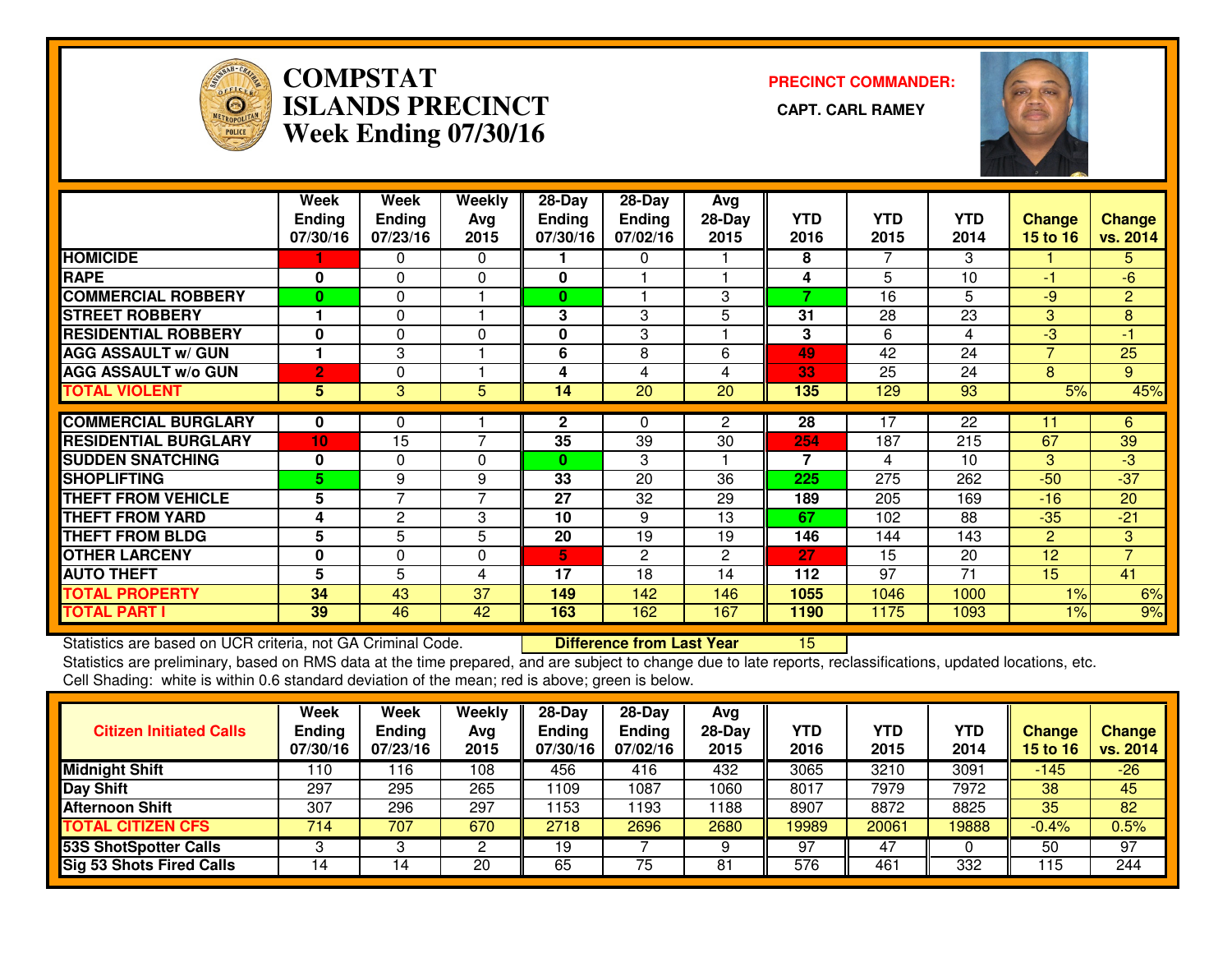## **BEAT 51 Islands Precinct Week Ending 07/30/16**

![](_page_34_Picture_1.jpeg)

|                             |               | <b>Last 4 Weeks</b> |                |                | 28 Days        | 28 Day         |                |              |                |                |                |
|-----------------------------|---------------|---------------------|----------------|----------------|----------------|----------------|----------------|--------------|----------------|----------------|----------------|
|                             | <b>Ending</b> | <b>Ending</b>       | <b>Endina</b>  | <b>Ending</b>  | <b>Ending</b>  | <b>Average</b> | <b>YTD</b>     | <b>YTD</b>   | <b>YTD</b>     | <b>Change</b>  | <b>Change</b>  |
|                             | 07/02/16      | 07/09/16            | 07/23/16       | 07/30/16       | 07/30/16       | 2015           | 2016           | 2015         | 2014           | 15 to 16       | vs. 2014       |
| <b>HOMICIDE</b>             | 0             | 0                   | $\Omega$       | $\Omega$       | 0              | 0.2            | $\overline{2}$ | $\mathbf{0}$ | 1              | $\overline{2}$ | 1.             |
| <b>RAPE</b>                 | 0             | $\Omega$            | $\Omega$       | $\Omega$       | $\Omega$       | 0.1            | $\Omega$       | $\Omega$     | $\Omega$       | $\Omega$       | $\Omega$       |
| <b>COMMERCIAL ROBBERY</b>   | $\Omega$      | $\Omega$            | $\Omega$       | $\Omega$       | 0              | 0.7            | 1              | 6            | $\Omega$       | $-5$           | $\mathbf{1}$   |
| <b>ISTREET ROBBERY</b>      | $\Omega$      | $\mathbf{1}$        | $\Omega$       | $\Omega$       | $\mathbf{1}$   | 2.2            | 14             | 11           | $\overline{7}$ | 3              | $\overline{7}$ |
| <b>RESIDENTIAL ROBBERY</b>  | $\Omega$      | $\Omega$            | $\Omega$       | $\mathbf{0}$   | $\Omega$       | 0.2            | 3              | 2            | $\Omega$       | 1              | 3              |
| <b>AGG ASSAULT w/ GUN</b>   | $\mathbf{1}$  | $\mathbf{1}$        | $\Omega$       | $\Omega$       | $\overline{2}$ | 1.5            | 17             | 9            | 5              | 8              | 12             |
| <b>AGG ASSAULT w/o GUN</b>  | $\mathbf 0$   | 0                   | $\Omega$       | $\Omega$       | $\Omega$       | 0.8            | 3              | 3            | 5              | $\mathbf{0}$   | $-2$           |
| <b>TOTAL VIOLENT</b>        | $\mathbf{1}$  | $\overline{2}$      | $\mathbf{0}$   | $\mathbf{0}$   | 3              | 5.6            | 40             | 31           | 18             | 29%            | 122%           |
|                             |               |                     |                |                |                |                |                |              |                |                |                |
| <b>COMMERCIAL BURGLARY</b>  | $\Omega$      | $\Omega$            | $\Omega$       | $\mathbf{0}$   | $\Omega$       | 0.9            | 11             | 5            | 5              | 6              | 6              |
| <b>RESIDENTIAL BURGLARY</b> | $\Omega$      | 0                   | $\mathbf{1}$   | $\overline{2}$ | 3              | 6.1            | 51             | 30           | 42             | 21             | 9              |
| <b>SUDDEN SNATCHING</b>     | 0             | 0                   | $\mathbf{0}$   | $\Omega$       | 0              | 0.4            | $\Omega$       | $\mathbf{1}$ | 1              | $-1$           | $-1$           |
| <b>SHOPLIFTING</b>          | 6             | 3                   | $\overline{7}$ | $\overline{2}$ | 18             | 17.9           | 99             | 123          | 79             | $-24$          | 20             |
| <b>THEFT FROM VEHICLE</b>   | $\Omega$      | $\overline{2}$      | $\overline{2}$ | 2              | 6              | 6.9            | 44             | 50           | 37             | $-6$           | $\overline{7}$ |
| <b>THEFT FROM YARD</b>      | 0             | $\Omega$            | $\Omega$       | 1              | $\mathbf{1}$   | 2.9            | 14             | 22           | 24             | -8             | $-10$          |
| <b>THEFT FROM BLDG</b>      | $\mathbf{1}$  | $\overline{2}$      | $\overline{2}$ | $\overline{2}$ | 7              | 5.2            | 30             | 33           | 31             | $-3$           | $-1$           |
| <b>OTHER LARCENY</b>        | 0             | $\mathbf{1}$        | $\Omega$       | $\Omega$       | $\mathbf{1}$   | 0.3            | 4              | 3            | 6              | $\mathbf{1}$   | $-2$           |
| <b>AUTO THEFT</b>           | $\mathbf{1}$  | 0                   | $\mathbf{1}$   | $\mathbf{1}$   | 3              | 3.8            | 23             | 30           | 9              | $-7$           | 14             |
| <b>TOTAL PROPERTY</b>       | 8             | 8                   | 13             | 10             | 39             | 44.4           | 276            | 297          | 234            | $-7%$          | 18%            |
| <b>TOTAL PART I</b>         | 9             | 10                  | 13             | 10             | 42             | 50.0           | 316            | 328          | 252            | $-4%$          | 25%            |

 **Difference from Last Year**r -12

Statistics are based on UCR criteria, not GA Criminal Code.

| <b>Shots Fired Calls</b>        | Week<br><b>Ending</b><br>07/02/16 | Week<br><b>Endina</b><br>07/09/16 | Week<br>Ending<br>  07/23/16   07/30/16    07/30/16 | Week<br>Ending | 28 Days<br><b>Ending</b> | 28 Day<br>Average II<br>2015 | YTD<br>2016 | YTD<br>2015 | YTD<br>2014 | <b>Change</b><br>15 to 16 | <b>Change</b><br>vs. 2014 |
|---------------------------------|-----------------------------------|-----------------------------------|-----------------------------------------------------|----------------|--------------------------|------------------------------|-------------|-------------|-------------|---------------------------|---------------------------|
| <b>153S ShotSpotter Calls</b>   |                                   |                                   |                                                     |                | 19                       | 7.8                          | 94          | 38          |             | 0%                        | 0%                        |
| <b>Sig 53 Shots Fired Calls</b> |                                   |                                   |                                                     |                | 13                       | 19.9                         | 180         | 108         | 94          | 67%                       | 91%                       |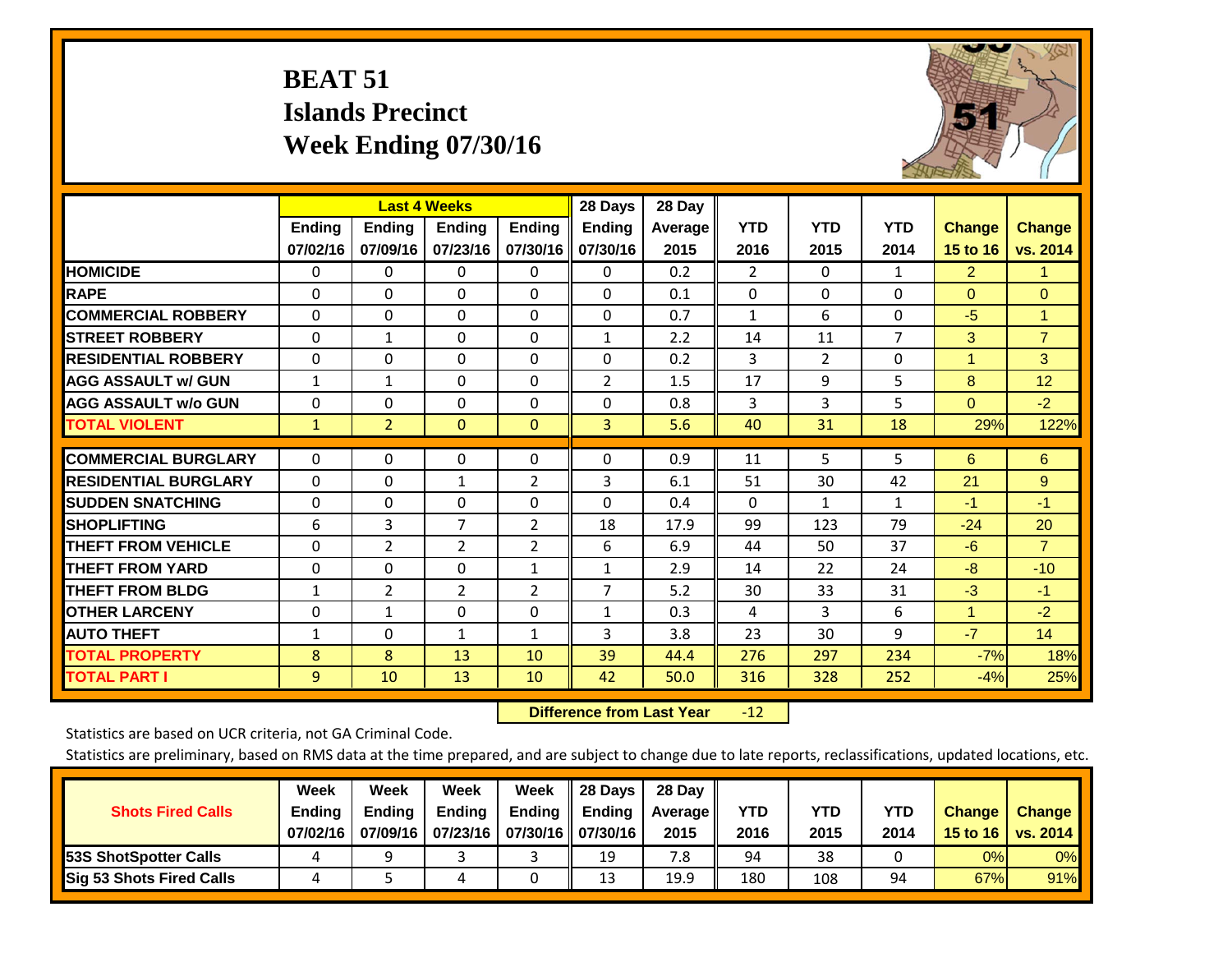## **BEAT 52 Islands Precinct Week Ending 07/30/16**

![](_page_35_Picture_1.jpeg)

|                             |                           |                           | <b>Last 4 Weeks</b>       |                           | 28 Days                   | 28 Day          |                    |                    |                    |                                  |                           |
|-----------------------------|---------------------------|---------------------------|---------------------------|---------------------------|---------------------------|-----------------|--------------------|--------------------|--------------------|----------------------------------|---------------------------|
|                             | <b>Ending</b><br>07/02/16 | <b>Ending</b><br>07/09/16 | <b>Ending</b><br>07/23/16 | <b>Ending</b><br>07/30/16 | <b>Endina</b><br>07/30/16 | Average<br>2015 | <b>YTD</b><br>2016 | <b>YTD</b><br>2015 | <b>YTD</b><br>2014 | <b>Change</b><br><b>15 to 16</b> | <b>Change</b><br>vs. 2014 |
| <b>HOMICIDE</b>             | 0                         | 0                         | $\Omega$                  | 0                         | 0                         | 0.0             | 4                  | $\Omega$           | 0                  | 4                                | $\overline{4}$            |
| <b>RAPE</b>                 | 0                         | 0                         | $\Omega$                  | $\Omega$                  | $\Omega$                  | 0.2             | 1                  | $\overline{2}$     | 4                  | $-1$                             | $-3$                      |
| <b>COMMERCIAL ROBBERY</b>   | $\Omega$                  | 0                         | $\Omega$                  | $\Omega$                  | $\Omega$                  | 0.2             | $\overline{2}$     | $\mathbf 1$        | $\overline{2}$     | 1                                | $\Omega$                  |
| <b>STREET ROBBERY</b>       | $\mathbf{1}$              | $\Omega$                  | $\Omega$                  | $\mathbf{1}$              | $\overline{2}$            | 0.3             | 8                  | $\overline{2}$     | 5                  | 6                                | 3                         |
| <b>RESIDENTIAL ROBBERY</b>  | $\Omega$                  | 0                         | $\Omega$                  | $\Omega$                  | $\Omega$                  | 0.1             | $\Omega$           | $\Omega$           | $\mathbf{1}$       | $\Omega$                         | $-1$                      |
| <b>AGG ASSAULT w/ GUN</b>   | $\Omega$                  | 0                         | $\Omega$                  | $\mathbf{0}$              | $\Omega$                  | 1.7             | 4                  | 15                 | $\overline{7}$     | $-11$                            | $-3$                      |
| <b>AGG ASSAULT w/o GUN</b>  | $\Omega$                  | 0                         | $\Omega$                  | $\Omega$                  | $\Omega$                  | 1.2             | 6                  | 8                  | 6                  | $-2$                             | $\Omega$                  |
| <b>TOTAL VIOLENT</b>        | $\mathbf{1}$              | $\mathbf{0}$              | $\mathbf{0}$              | $\mathbf{1}$              | $\overline{2}$            | 3.6             | 25                 | 28                 | 25                 | $-11%$                           | 0%                        |
| <b>COMMERCIAL BURGLARY</b>  | 2                         | $\Omega$                  | 0                         | $\mathbf{0}$              | $\overline{2}$            | 0.3             | 5                  | 2                  | 5                  | 3                                | $\Omega$                  |
| <b>RESIDENTIAL BURGLARY</b> | 2                         | 1                         | 1                         | 3                         | 7                         | 5.3             | 62                 | 37                 | 42                 | 25                               | 20                        |
| <b>SUDDEN SNATCHING</b>     | 0                         | 0                         | $\Omega$                  | $\Omega$                  | $\Omega$                  | 0.2             | 2                  | $\Omega$           | 3                  | $\overline{2}$                   | $-1$                      |
| <b>SHOPLIFTING</b>          | $\Omega$                  | $\Omega$                  | $\Omega$                  | 0                         | $\Omega$                  | 0.4             | 4                  | 3                  | 8                  | 1                                | $-4$                      |
| <b>THEFT FROM VEHICLE</b>   | $\Omega$                  | $\overline{2}$            | 3                         | $\mathbf{1}$              | 6                         | 6.0             | 27                 | 36                 | 43                 | $-9$                             | $-16$                     |
| <b>THEFT FROM YARD</b>      | $\Omega$                  | $\mathbf{1}$              | $\mathbf{1}$              | $\mathbf{1}$              | 3                         | 2.4             | 12                 | 19                 | 19                 | $-7$                             | $-7$                      |
| <b>THEFT FROM BLDG</b>      | 2                         | 2                         | $\mathbf{1}$              | $\Omega$                  | 5                         | 4.1             | 41                 | 25                 | 42                 | 16                               | $-1$                      |
| <b>OTHER LARCENY</b>        | 0                         | 1                         | 0                         | $\Omega$                  | $\mathbf 1$               | 0.1             | 3                  | 1                  | 5.                 | $\overline{2}$                   | $-2$                      |
| <b>AUTO THEFT</b>           | 2                         | 0                         | 1                         | 1                         | 4                         | 2.6             | 24                 | 16                 | 12                 | 8                                | 12                        |
| <b>TOTAL PROPERTY</b>       | 8                         | $\overline{7}$            | $\overline{7}$            | 6                         | 28                        | 21.2            | 180                | 139                | 179                | 29%                              | 1%                        |
| <b>TOTAL PART I</b>         | 9                         | $\overline{7}$            | $\overline{7}$            | $\overline{7}$            | 30                        | 24.9            | 205                | 167                | 204                | 23%                              | 0%                        |

 **Difference from Last Year**r 38

Statistics are based on UCR criteria, not GA Criminal Code.

| <b>Shots Fired Calls</b>        | Week<br><b>Ending</b><br>07/02/16 | Week<br><b>Endina</b><br>07/09/16 | <b>Week</b><br>Ending<br>  07/23/16   07/30/16    07/30/16 | Week<br>Ending | 28 Days<br><b>Ending</b> | 28 Day<br>Average II<br>2015 | YTD<br>2016 | YTD<br>2015 | YTD<br>2014 | <b>Change</b><br>15 to $16$ | <b>Change</b><br>vs. 2014 |
|---------------------------------|-----------------------------------|-----------------------------------|------------------------------------------------------------|----------------|--------------------------|------------------------------|-------------|-------------|-------------|-----------------------------|---------------------------|
| <b>153S ShotSpotter Calls</b>   |                                   |                                   |                                                            |                |                          | 0.0                          |             |             |             | 0%                          | 0%                        |
| <b>Sig 53 Shots Fired Calls</b> |                                   |                                   |                                                            |                | 14                       | 15.4                         | 96          | 82          | 59          | 17%                         | 63%                       |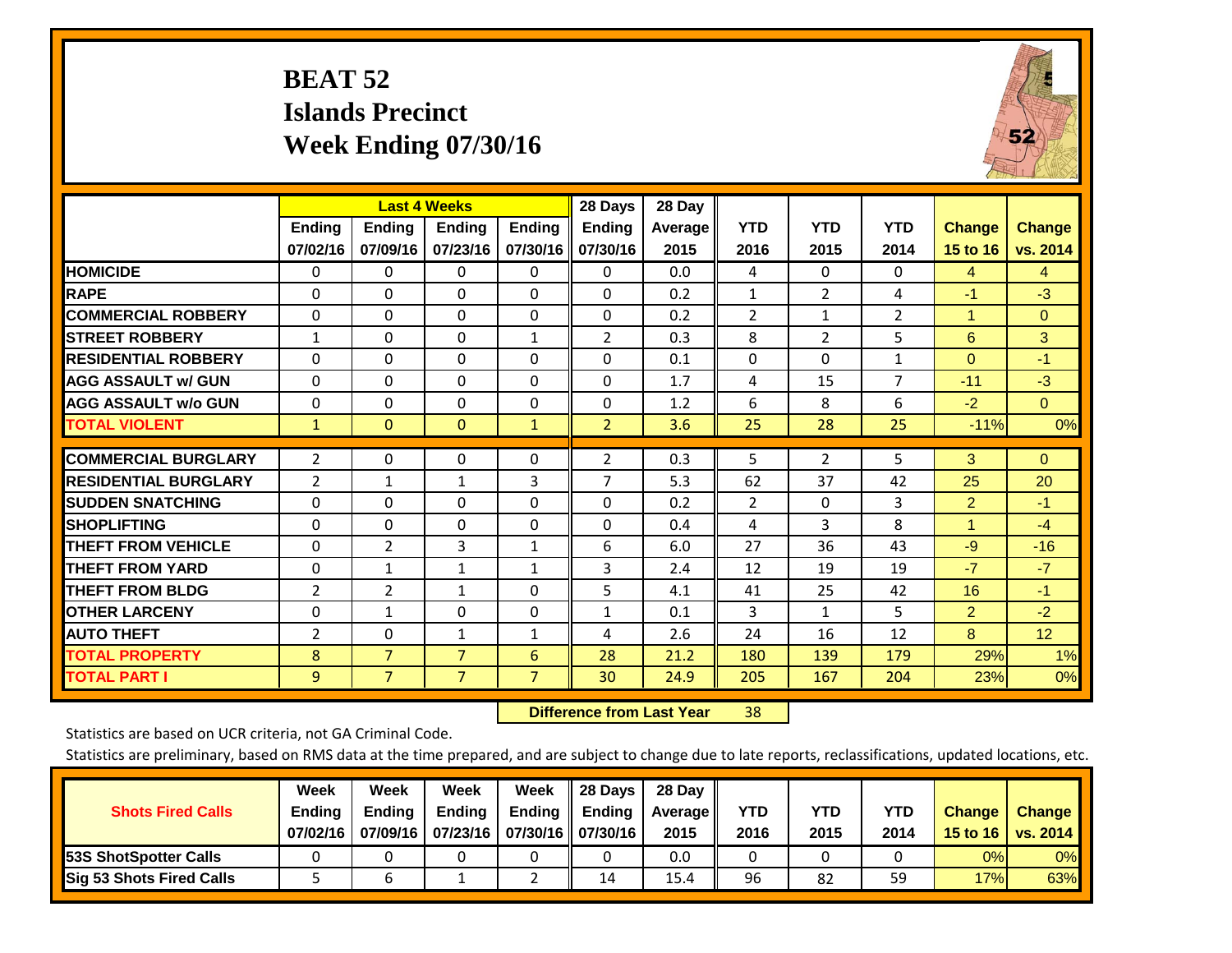## **BEAT 53 Islands Precinct Week Ending 07/30/16**

![](_page_36_Picture_1.jpeg)

|                             |                           | <b>Last 4 Weeks</b>       |                           |                           | 28 Days                   | 28 Day             |                    |                    |                    |                           |                    |
|-----------------------------|---------------------------|---------------------------|---------------------------|---------------------------|---------------------------|--------------------|--------------------|--------------------|--------------------|---------------------------|--------------------|
|                             | <b>Ending</b><br>07/02/16 | <b>Endina</b><br>07/09/16 | <b>Ending</b><br>07/23/16 | <b>Endina</b><br>07/30/16 | <b>Ending</b><br>07/30/16 | Average   <br>2015 | <b>YTD</b><br>2016 | <b>YTD</b><br>2015 | <b>YTD</b><br>2014 | <b>Change</b><br>15 to 16 | Change<br>vs. 2014 |
| <b>HOMICIDE</b>             | 0                         | 0                         | $\Omega$                  | 0                         | $\Omega$                  | 0.2                | $\mathbf{1}$       | $\mathbf{1}$       | 1                  | $\Omega$                  | $\overline{0}$     |
| <b>RAPE</b>                 | $\Omega$                  | 0                         | $\Omega$                  | 0                         | 0                         | 0.2                | $\Omega$           | $\overline{2}$     | 2                  | $-2$                      | $-2$               |
| <b>COMMERCIAL ROBBERY</b>   | $\Omega$                  | $\Omega$                  | $\Omega$                  | 0                         | $\Omega$                  | 0.2                | $\mathbf{1}$       | 1                  | $\Omega$           | $\mathbf{0}$              | $\mathbf{1}$       |
| <b>STREET ROBBERY</b>       | $\Omega$                  | $\Omega$                  | $\Omega$                  | $\Omega$                  | 0                         | 0.4                | $\overline{2}$     | $\mathbf{1}$       | 3                  | $\mathbf{1}$              | $-1$               |
| <b>RESIDENTIAL ROBBERY</b>  | 0                         | $\Omega$                  | 0                         | 0                         | $\Omega$                  | 0.1                | $\mathbf{0}$       | $\Omega$           | $\overline{2}$     | $\mathbf{0}$              | $-2$               |
| <b>AGG ASSAULT w/ GUN</b>   | $\Omega$                  | $\Omega$                  | $\mathbf{1}$              | $\Omega$                  | $\mathbf{1}$              | 0.9                | 10                 | 4                  | 5                  | 6                         | 5 <sup>5</sup>     |
| <b>AGG ASSAULT w/o GUN</b>  | 0                         | $\Omega$                  | 0                         | $\mathbf{1}$              | $\mathbf{1}$              | 1.2                | 9                  | $\overline{7}$     | 3                  | $\overline{2}$            | 6                  |
| <b>TOTAL VIOLENT</b>        | $\mathbf{0}$              | $\mathbf{0}$              | $\mathbf{1}$              | $\mathbf{1}$              | $\overline{2}$            | 3.1                | 23                 | 16                 | 16                 | 44%                       | 44%                |
| <b>COMMERCIAL BURGLARY</b>  | $\Omega$                  | $\Omega$                  | $\Omega$                  | $\Omega$                  | 0                         | 0.2                | $\mathbf{1}$       | 0                  | 5                  | 1                         | $-4$               |
| <b>RESIDENTIAL BURGLARY</b> | 1                         | 1                         | 4                         | 0                         | 6                         | 2.9                | 20                 | 19                 | 27                 | 1                         | $-7$               |
| <b>ISUDDEN SNATCHING</b>    | $\Omega$                  | 0                         | $\Omega$                  | $\Omega$                  | 0                         | 0.2                | $\Omega$           | 1                  | 1                  | -1                        | $-1$               |
| <b>SHOPLIFTING</b>          | 0                         | $\Omega$                  | 1                         | 0                         | $\mathbf{1}$              | 0.5                | 5                  | $\overline{2}$     | 4                  | 3                         | $\mathbf{1}$       |
| <b>THEFT FROM VEHICLE</b>   | $\Omega$                  | 6                         | $\Omega$                  | $\mathbf{1}$              | $\overline{7}$            | 1.9                | 20                 | 15                 | 11                 | 5                         | 9                  |
| <b>THEFT FROM YARD</b>      | 0                         | 1                         | 0                         | $\overline{2}$            | 3                         | 1.8                | 11                 | 13                 | 9                  | $-2$                      | $\overline{2}$     |
| <b>THEFT FROM BLDG</b>      | 1                         | $\mathbf{1}$              | $\Omega$                  | $\overline{2}$            | 4                         | 1.6                | 21                 | 16                 | 15                 | 5                         | 6                  |
| <b>OTHER LARCENY</b>        | $\Omega$                  | $\mathbf{1}$              | $\Omega$                  | 0                         | $\mathbf{1}$              | 0.1                | 3                  | $\Omega$           | $\mathbf{1}$       | 3                         | $\overline{2}$     |
| <b>AUTO THEFT</b>           | $\Omega$                  | $\mathbf 0$               | 1                         | $\Omega$                  | $\mathbf{1}$              | 1.7                | 13                 | 11                 | 16                 | $\overline{2}$            | $-3$               |
| <b>TOTAL PROPERTY</b>       | $\overline{2}$            | 10                        | 6                         | 5.                        | 23                        | 10.8               | 94                 | 77                 | 89                 | 22%                       | 6%                 |
| <b>TOTAL PART I</b>         | 2                         | 10                        | $\overline{7}$            | 6                         | 25                        | 14.0               | 117                | 93                 | 105                | 26%                       | 11%                |

 **Difference from Last Year**r 24

Statistics are based on UCR criteria, not GA Criminal Code.

| <b>Shots Fired Calls</b>        | Week<br><b>Ending</b><br>07/02/16 | Week<br><b>Endina</b><br>07/09/16 | <b>Week</b><br>Ending<br>  07/23/16   07/30/16    07/30/16 | Week<br>Ending | 28 Days<br><b>Ending</b> | 28 Day<br>Average II<br>2015 | YTD<br>2016 | YTD<br>2015 | YTD<br>2014 | <b>Change</b><br>15 to 16 $\vert$ | <b>Change</b><br>vs. 2014 |
|---------------------------------|-----------------------------------|-----------------------------------|------------------------------------------------------------|----------------|--------------------------|------------------------------|-------------|-------------|-------------|-----------------------------------|---------------------------|
| <b>153S ShotSpotter Calls</b>   |                                   |                                   |                                                            |                |                          | 1.0                          |             |             |             | 0%                                | 0%                        |
| <b>Sig 53 Shots Fired Calls</b> |                                   |                                   |                                                            |                | 11                       | 15.0                         | 113         | 88          | 67          | 28%                               | 69%                       |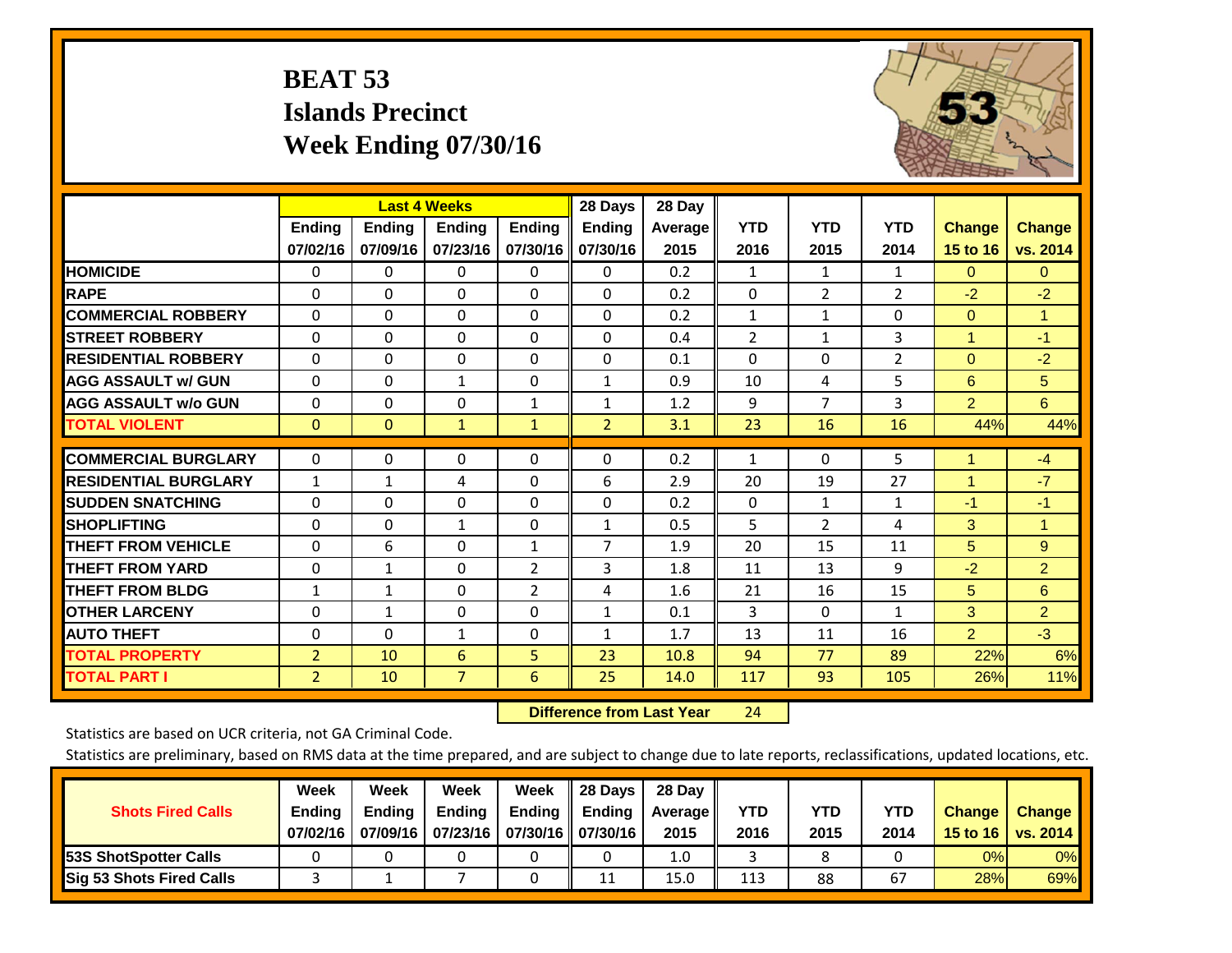## **BEAT 54 Islands Precinct Week Ending 07/30/16**

![](_page_37_Picture_1.jpeg)

|                             |                | <b>Last 4 Weeks</b> |                 |                | 28 Days        | 28 Day  |              |                |                |               |                |
|-----------------------------|----------------|---------------------|-----------------|----------------|----------------|---------|--------------|----------------|----------------|---------------|----------------|
|                             | <b>Ending</b>  | <b>Ending</b>       | <b>Ending</b>   | <b>Ending</b>  | Ending         | Average | <b>YTD</b>   | <b>YTD</b>     | <b>YTD</b>     | <b>Change</b> | <b>Change</b>  |
|                             | 07/02/16       | 07/09/16            | 07/23/16        | 07/30/16       | 07/30/16       | 2015    | 2016         | 2015           | 2014           | 15 to 16      | vs. 2014       |
| <b>HOMICIDE</b>             | 0              | $\mathbf{0}$        | $\Omega$        | $\mathbf{1}$   | 1              | 0.3     | 1            | 3              | $\Omega$       | $-2$          | $\mathbf{1}$   |
| <b>RAPE</b>                 | $\Omega$       | $\Omega$            | $\Omega$        | $\Omega$       | $\Omega$       | 0.1     | $\mathbf{1}$ | 1              | $\overline{2}$ | $\Omega$      | $-1$           |
| <b>COMMERCIAL ROBBERY</b>   | $\Omega$       | $\Omega$            | $\Omega$        | $\Omega$       | $\Omega$       | 0.7     | 1            | 5              | 3              | $-4$          | $-2$           |
| <b>STREET ROBBERY</b>       | $\Omega$       | $\Omega$            | $\Omega$        | $\Omega$       | $\Omega$       | 0.8     | 6            | 8              | 3              | $-2$          | 3              |
| <b>RESIDENTIAL ROBBERY</b>  | $\Omega$       | $\Omega$            | $\Omega$        | $\Omega$       | 0              | 0.0     | $\Omega$     | $\Omega$       | $\mathbf{1}$   | $\mathbf{0}$  | $-1$           |
| <b>AGG ASSAULT w/ GUN</b>   | $\Omega$       | $\Omega$            | $\mathbf{1}$    | 0              | 1              | 1.0     | 6            | 8              | 5              | $-2$          | 1              |
| <b>AGG ASSAULT w/o GUN</b>  | $\Omega$       | $\Omega$            | $\Omega$        | 1              | 1              | 0.4     | 6            | $\overline{2}$ | 4              | 4             | $\overline{2}$ |
| <b>TOTAL VIOLENT</b>        | $\mathbf{0}$   | $\Omega$            | $\mathbf{1}$    | $\overline{2}$ | 3              | 3.3     | 21           | 27             | 18             | $-22%$        | 17%            |
| <b>COMMERCIAL BURGLARY</b>  | $\mathbf{0}$   | $\Omega$            | $\Omega$        | $\Omega$       | $\Omega$       | 0.4     | $\mathbf{1}$ | 5              | $\mathbf{1}$   | $-4$          | $\Omega$       |
| <b>RESIDENTIAL BURGLARY</b> |                | $\Omega$            |                 | $\Omega$       | 4              | 3.1     | 37           |                | 31             |               | 6              |
|                             | $\overline{2}$ |                     | $\overline{2}$  |                |                |         |              | 18             |                | 19            |                |
| <b>SUDDEN SNATCHING</b>     | $\Omega$       | $\Omega$            | $\Omega$        | $\Omega$       | $\Omega$       | 0.1     | $\mathbf{0}$ | $\mathbf{1}$   | 3              | $-1$          | $-3$           |
| <b>SHOPLIFTING</b>          | $\Omega$       | 1                   | $\Omega$        | $\Omega$       | 1              | 1.2     | 13           | 8              | 10             | 5             | 3              |
| <b>THEFT FROM VEHICLE</b>   | 2              | $\mathbf{1}$        | $\mathbf{1}$    | $\mathbf{1}$   | 5              | 5.0     | 41           | 42             | 19             | $-1$          | 22             |
| <b>THEFT FROM YARD</b>      | $\overline{2}$ | $\Omega$            | $\Omega$        | $\Omega$       | $\overline{2}$ | 1.5     | 5            | 12             | 10             | $-7$          | $-5$           |
| <b>THEFT FROM BLDG</b>      | $\mathbf 0$    | $\Omega$            | $\mathbf{1}$    | $\mathbf{1}$   | $\overline{2}$ | 1.9     | 15           | 15             | 13             | $\mathbf{0}$  | $\overline{2}$ |
| <b>OTHER LARCENY</b>        | $\Omega$       | $\Omega$            | $\Omega$        | $\Omega$       | $\Omega$       | 0.4     | $\mathbf{1}$ | 3              | 3              | $-2$          | $-2$           |
| <b>AUTO THEFT</b>           | 0              | $\mathbf{1}$        | 1               | $\overline{2}$ | 4              | 2.5     | 24           | 18             | 17             | 6             | $\overline{7}$ |
| <b>TOTAL PROPERTY</b>       | 6              | 3                   | 5               | 4              | 18             | 16.0    | 137          | 122            | 107            | 12%           | 28%            |
| <b>TOTAL PART I</b>         | 6              | $\overline{3}$      | $6\overline{6}$ | 6              | 21             | 19.3    | 158          | 149            | 125            | 6%            | 26%            |

 **Difference from Last Year**r 9

Statistics are based on UCR criteria, not GA Criminal Code.

| <b>Shots Fired Calls</b>        | Week<br><b>Ending</b><br>07/02/16 | Week<br><b>Endina</b><br>07/09/16 | <b>Week</b><br>Ending<br>  07/23/16   07/30/16    07/30/16 | Week<br>Ending | 28 Days<br><b>Ending</b> | 28 Day<br>Average II<br>2015 | YTD<br>2016 | YTD<br>2015 | YTD<br>2014 | <b>Change</b><br>15 to $16$ | <b>Change</b><br>vs. 2014 |
|---------------------------------|-----------------------------------|-----------------------------------|------------------------------------------------------------|----------------|--------------------------|------------------------------|-------------|-------------|-------------|-----------------------------|---------------------------|
| <b>153S ShotSpotter Calls</b>   |                                   |                                   |                                                            |                |                          | 0.1                          |             |             |             | 0%                          | 0%                        |
| <b>Sig 53 Shots Fired Calls</b> |                                   |                                   |                                                            |                | 13                       | 14.7                         | 69          | 82          | 48          | $-16%$                      | 44%                       |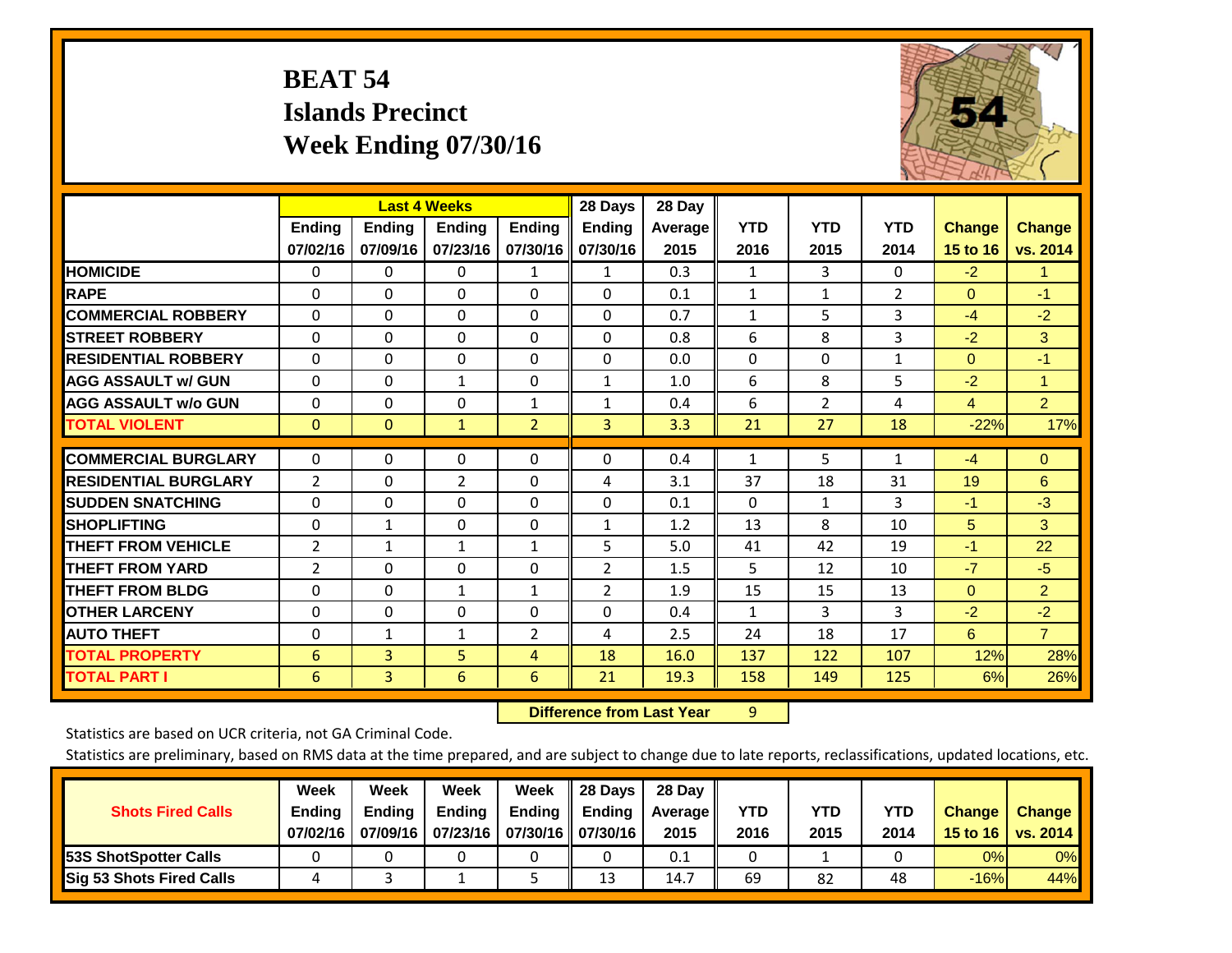## **BEAT 55 Islands Precinct Week Ending 07/30/16**

![](_page_38_Picture_1.jpeg)

|                             | <b>Last 4 Weeks</b> |                |               |               | 28 Days        | 28 Day  |              |                |                |                      |                 |
|-----------------------------|---------------------|----------------|---------------|---------------|----------------|---------|--------------|----------------|----------------|----------------------|-----------------|
|                             | <b>Ending</b>       | <b>Ending</b>  | <b>Ending</b> | <b>Endina</b> | <b>Ending</b>  | Average | <b>YTD</b>   | <b>YTD</b>     | <b>YTD</b>     | <b>Change</b>        | <b>Change</b>   |
|                             | 07/02/16            | 07/09/16       | 07/23/16      | 07/30/16      | 07/30/16       | 2015    | 2016         | 2015           | 2014           | 15 to 16             | vs. 2014        |
| <b>HOMICIDE</b>             | $\Omega$            | $\mathbf{0}$   | 0             | $\Omega$      | $\Omega$       | 0.1     | $\mathbf{0}$ | $\mathbf{1}$   | $\mathbf{1}$   | $-1$                 | $-1$            |
| <b>RAPE</b>                 | 0                   | $\Omega$       | $\Omega$      | $\Omega$      | 0              | 0.2     | 1            | 0              | $\mathbf{1}$   | 1                    | $\mathbf{0}$    |
| <b>COMMERCIAL ROBBERY</b>   | $\Omega$            | $\Omega$       | $\mathbf{0}$  | $\Omega$      | $\Omega$       | 0.2     | $\mathbf{1}$ | $\Omega$       | 0              | $\blacktriangleleft$ | $\mathbf{1}$    |
| <b>STREET ROBBERY</b>       | $\Omega$            | $\Omega$       | $\Omega$      | $\Omega$      | 0              | 0.4     | $\mathbf{1}$ | 3              | $\mathbf{1}$   | $-2$                 | $\Omega$        |
| <b>RESIDENTIAL ROBBERY</b>  | $\Omega$            | $\Omega$       | $\Omega$      | $\Omega$      | $\Omega$       | 0.2     | $\mathbf{0}$ | $\mathbf{1}$   | 0              | $-1$                 | $\mathbf{0}$    |
| <b>AGG ASSAULT w/ GUN</b>   | $\Omega$            | $\Omega$       | $\mathbf{1}$  | $\Omega$      | $\mathbf{1}$   | 0.1     | $\mathbf{1}$ | $\mathbf{1}$   | $\Omega$       | $\mathbf{0}$         | $\mathbf{1}$    |
| <b>AGG ASSAULT w/o GUN</b>  | $\Omega$            | $\mathbf{1}$   | $\Omega$      | 0             | $\mathbf{1}$   | 0.2     | 4            | $\mathbf{1}$   | 0              | 3                    | $\overline{4}$  |
| <b>TOTAL VIOLENT</b>        | $\mathbf{0}$        | $\mathbf{1}$   | $\mathbf{1}$  | $\mathbf{0}$  | $\overline{2}$ | 1.2     | 8            | $\overline{7}$ | 3              | 14%                  | 167%            |
|                             |                     |                |               |               |                |         |              |                |                |                      |                 |
| <b>COMMERCIAL BURGLARY</b>  | $\Omega$            | $\Omega$       | $\Omega$      | $\Omega$      | 0              | 0.4     | 2            | 2              | 3              | $\mathbf{0}$         | $-1$            |
| <b>RESIDENTIAL BURGLARY</b> | $\Omega$            | $\Omega$       | 4             | 4             | 8              | 4.9     | 33           | 30             | 26             | 3                    | $\overline{7}$  |
| <b>SUDDEN SNATCHING</b>     | $\Omega$            | $\Omega$       | $\Omega$      | $\Omega$      | 0              | 0.0     | 4            | $\Omega$       | 0              | $\overline{4}$       | $\overline{4}$  |
| <b>SHOPLIFTING</b>          | 3                   | $\mathbf{1}$   | $\Omega$      | $\Omega$      | 4              | 3.4     | 43           | 28             | 50             | 15                   | $-7$            |
| <b>THEFT FROM VEHICLE</b>   | $\mathbf{1}$        | $\Omega$       | $\Omega$      | $\Omega$      | $\mathbf{1}$   | 5.1     | 24           | 30             | 38             | $-6$                 | $-14$           |
| <b>THEFT FROM YARD</b>      | $\Omega$            | $\Omega$       | $\Omega$      | $\Omega$      | $\Omega$       | 2.8     | 12           | 25             | 18             | $-13$                | $-6$            |
| <b>THEFT FROM BLDG</b>      | $\Omega$            | $\Omega$       | 1             | 0             | $\mathbf{1}$   | 3.3     | 22           | 31             | 27             | $-9$                 | $-5$            |
| <b>OTHER LARCENY</b>        | $\Omega$            | $\mathbf{1}$   | $\Omega$      | 0             | $\mathbf{1}$   | 0.5     | 12           | 5.             | 3              | $\overline{7}$       | 9               |
| <b>AUTO THEFT</b>           | $\mathbf 0$         | $\mathbf{1}$   | 1             | $\Omega$      | 2              | 1.3     | 12           | 5              | $\overline{2}$ | $\overline{7}$       | 10 <sup>°</sup> |
| <b>TOTAL PROPERTY</b>       | 4                   | $\overline{3}$ | 6             | 4             | 17             | 21.6    | 164          | 156            | 167            | 5%                   | $-2%$           |
| <b>TOTAL PART I</b>         | 4                   | 4              | 7             | 4             | 19             | 22.8    | 172          | 163            | 170            | 6%                   | 1%              |

 **Difference from Last Year**r 9

Statistics are based on UCR criteria, not GA Criminal Code.

| <b>Shots Fired Calls</b>        | Week<br><b>Ending</b><br>07/02/16 | Week<br><b>Endina</b><br>07/09/16 | <b>Week</b><br><b>Ending</b><br>  07/23/16   07/30/16    07/30/16 | Week<br>Ending | 28 Days<br><b>Ending</b> | 28 Day<br>Average II<br>2015 | YTD<br>2016 | YTD<br>2015 | YTD<br>2014 | <b>Change</b><br>15 to 16 $\vert$ | <b>Change</b><br>vs. 2014 |
|---------------------------------|-----------------------------------|-----------------------------------|-------------------------------------------------------------------|----------------|--------------------------|------------------------------|-------------|-------------|-------------|-----------------------------------|---------------------------|
| <b>153S ShotSpotter Calls</b>   |                                   |                                   |                                                                   |                |                          | 0.0                          |             |             |             | 0%                                | 0%                        |
| <b>Sig 53 Shots Fired Calls</b> |                                   |                                   |                                                                   |                |                          | 4.8                          | 36          | 36          | 23          | 0%                                | 57%                       |